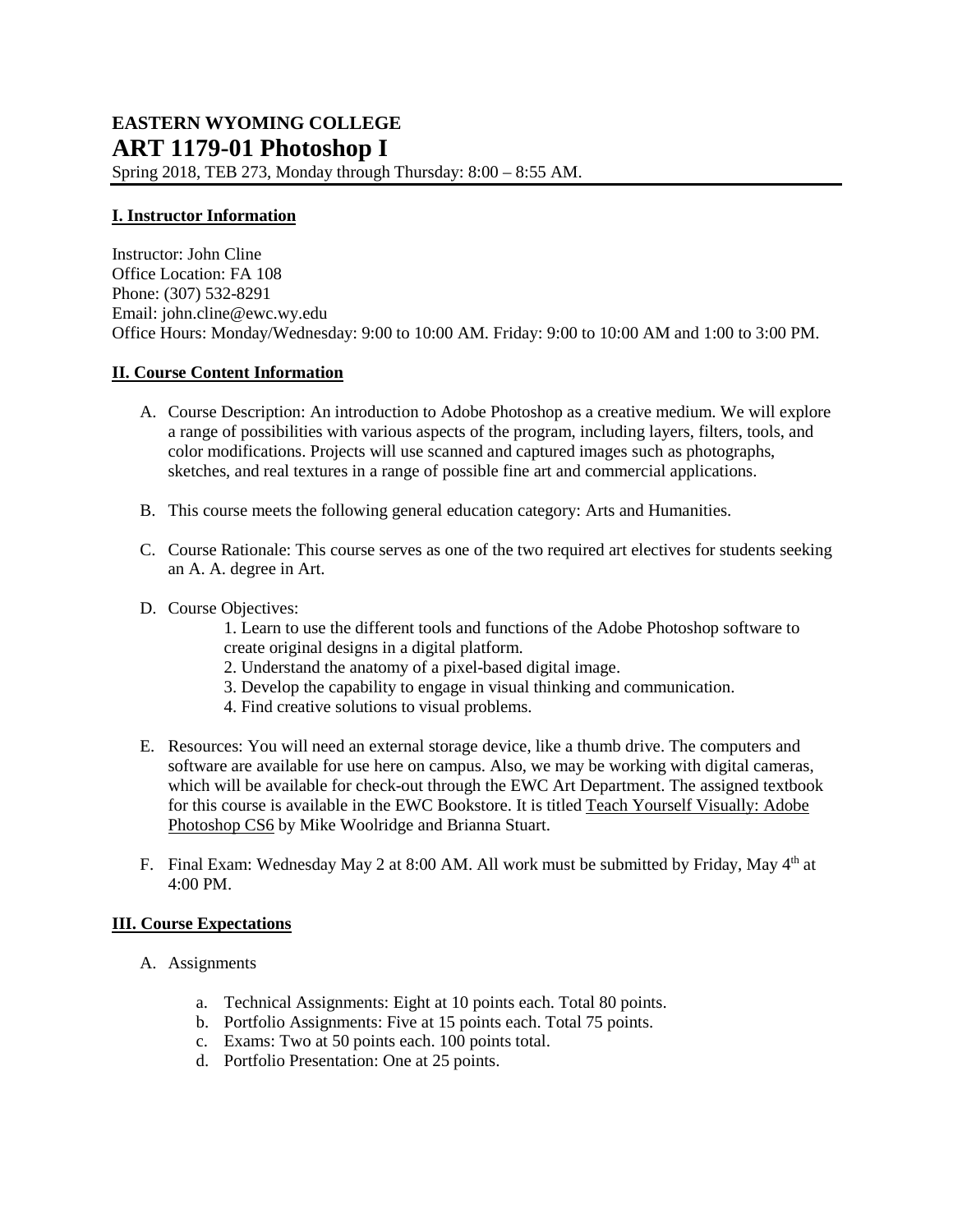- B. Evaluation Criteria: There is a total of 280 points possible. Your final grade will be determined based upon the percentage of these points you earn. 90% or higher is an A. 80% or higher is a B, and so forth.
- C. Policies

a. Attendance Policy: Attendance is mandatory. You are permitted two excused absences, not including excused absences for official school activities, such as field trips or athletic events (if you are an athlete).

b. Academic Dishonesty: Academic dishonesty consists of, but is not limited to, completing work for someone else, having someone else complete your work for you, or "borrowing" a design that is not your own, including from a Website, unless instructed or permitted to do so by your professor. This will result in the loss of all points possible for that particular assignment with no chance of making it up. Only work that belongs to you will be graded. All other work receives a score of zero. This goes for any type of work you complete.

c. Copyright Issues: It is illegal to use any copyrighted material without permission from the copyright holder. This includes images. However, we will be using images protected by copyright throughout this course, as is permissible by law according to the "fair use" clause found in Section 107 of the Copyright Act. It is your responsibility to respect the purpose of the "fair use" clause both inside and outside of this class.

*"…the fair use of a copyrighted work, including such use by reproduction in copies or phonorecords or by any other means specified by that section, for purposes such as criticism, comment, news reporting, teaching (including multiple copies for classroom use), scholarship, or research, is not an infringement of copyright. In determining whether the use made of a work in any particular case* is *a fair use the factors to be considered shall include—the purpose and character of the use, including whether such use is of a commercial nature or is for nonprofit educational purposes…*"

d. Retrieving Course Images and Submitting Work: Images used for the completion of assignments will be uploaded to the course website at the beginning of each week. Finished work will be submitted through the same website. Do not print and submit hard copies of your work. The only work that will be printed and turned in will be the image source sheets that you will create to accompany each Portfolio Assignment.

e. Withdrawal: You can withdraw from this class at any time up to a certain point in the semester (see the EWC Schedule of Classes). If you withdraw from the class and slip below full-time status, your financial aid and/or housing status may be adversely affected. Be sure to visit with Financial Aid or Campus Housing to make sure you do not jeopardize your money or your position in the dorms. After the last day to withdraw from classes as established by the college, your professor will not withdraw you, nor can you withdraw yourself. You receive a letter grade based upon your performance in class at the end of the semester.

f. Saving Digital Work:Save all your work to a portable memory device or email each image to yourself so that your work is in reserve in your inbox. Failure to save work properly will not be an excuse for late or missed assignments.

g. Lab Rules and Etiquette:

1. No food or drink in the computer lab, unless the drink is in a leak-proof container.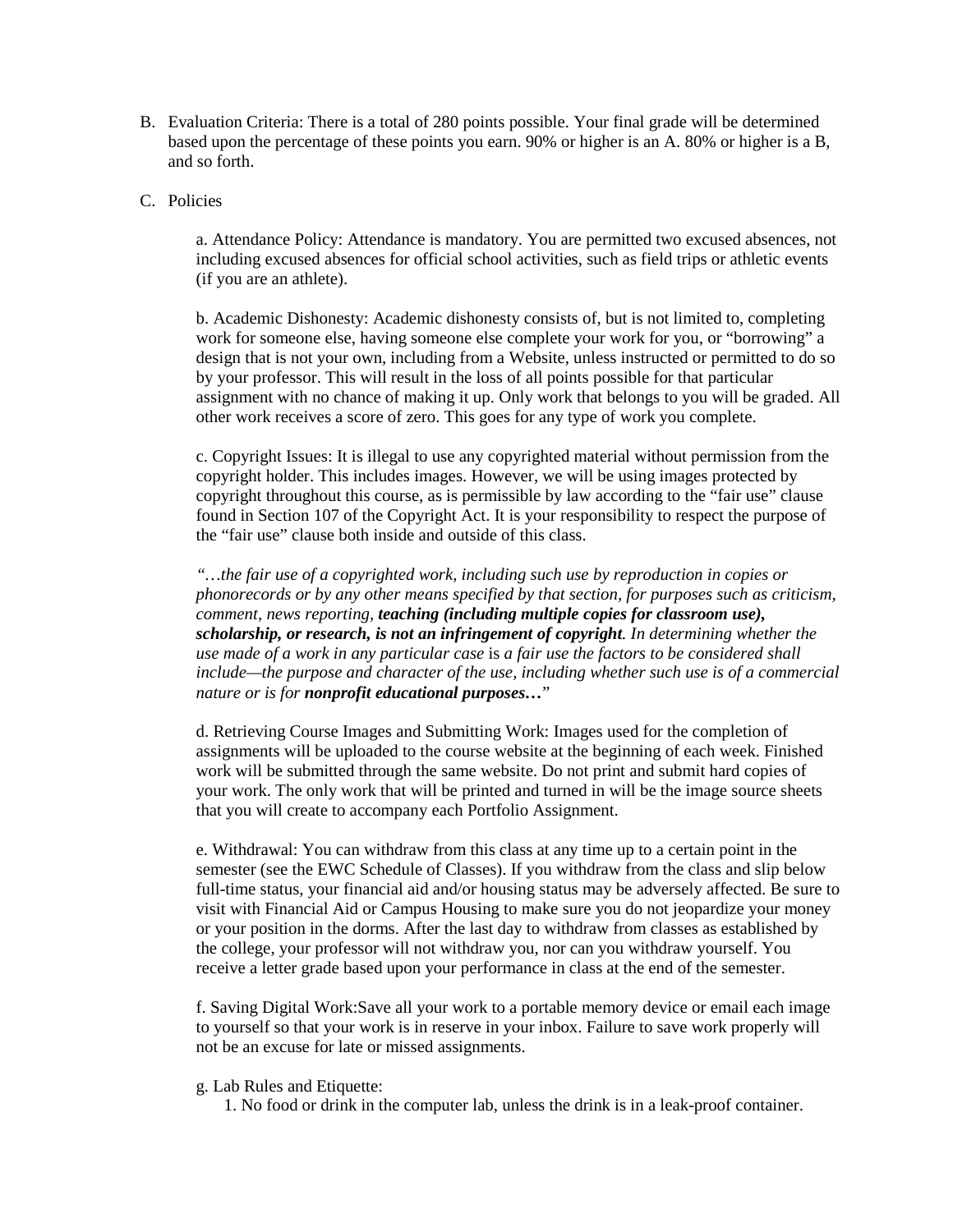- 2. Do not talk while the instructor is demonstrating the software.
- 3. Do not get distracted by unrelated Websites while the class is in session.
- 4. Do not access pornographic websites to find images for your work.

**IV. ADA Accommodations:** Eastern Wyoming College is committed to providing reasonable accommodations for qualified individuals with disabilities. If a student has a disability and desires reasonable accommodation for such disability, the student should contact the EWC Director of Counseling and Disability Services (532-8238) or the EWC Human Resources Director (532-8330) as soon as possible so that arrangements can be made.

**V. Course Changes**: The instructor reserves the right, acting within the policies and procedures of EWC, to make changes in the course schedule or activities. All changes will be announced in class.

| <b>Week</b>                | <b>Class Work</b>              | Deadlines (by end of class |
|----------------------------|--------------------------------|----------------------------|
|                            |                                | period)                    |
| Week One                   | Introduction. Ch. 1            |                            |
| Week Two (No class 1/15)   | Chs. $2, 3, 4$                 |                            |
| Week Three                 | Ch. 5. Tech Assignment 1       | Jan. 25                    |
| Week Four                  | Ch. 6. Tech Assignment 2       | Feb. 1                     |
| Week Five (No class 2/8)   | Ch. 6. Tech Assignment 3       | Feb. 7                     |
| Week Six                   | Ch. 7. Tech Assignment 4       | Feb. 15                    |
| Week Seven                 | Ch. 8. Tech Assignment 5       | Feb. 22                    |
| Week Eight                 | Ch. 8. Tech Assignment 6       | Mar. 1                     |
|                            | Exam                           |                            |
| Week Nine                  | <b>Spring Break</b>            |                            |
| Week Ten                   | Chs. 9, 10. Tech Assignment 7  | Mar. 15                    |
| Week Eleven                | Chs. 11, 12. Tech Assignment 8 | Mar. 22                    |
| Week Twelve (No class 4/2) | Portfolio One                  | Mar. 29                    |
| Week Thirteen              | Portfolio Two                  | Apr. 5                     |
| Week Fourteen              | Portfolio Three                | Apr. 12                    |
| Week Fifteen               | Portfolio Four                 | Apr. 19                    |
| <b>Week Sixteen</b>        | Portfolio Five                 | Apr. 26                    |
| <b>Week Seventeen</b>      | <b>Portfolio Presentations</b> |                            |
|                            | Final Exam on 5/2 at 8 AM      |                            |

**ART 1179 Photoshop Course Schedule**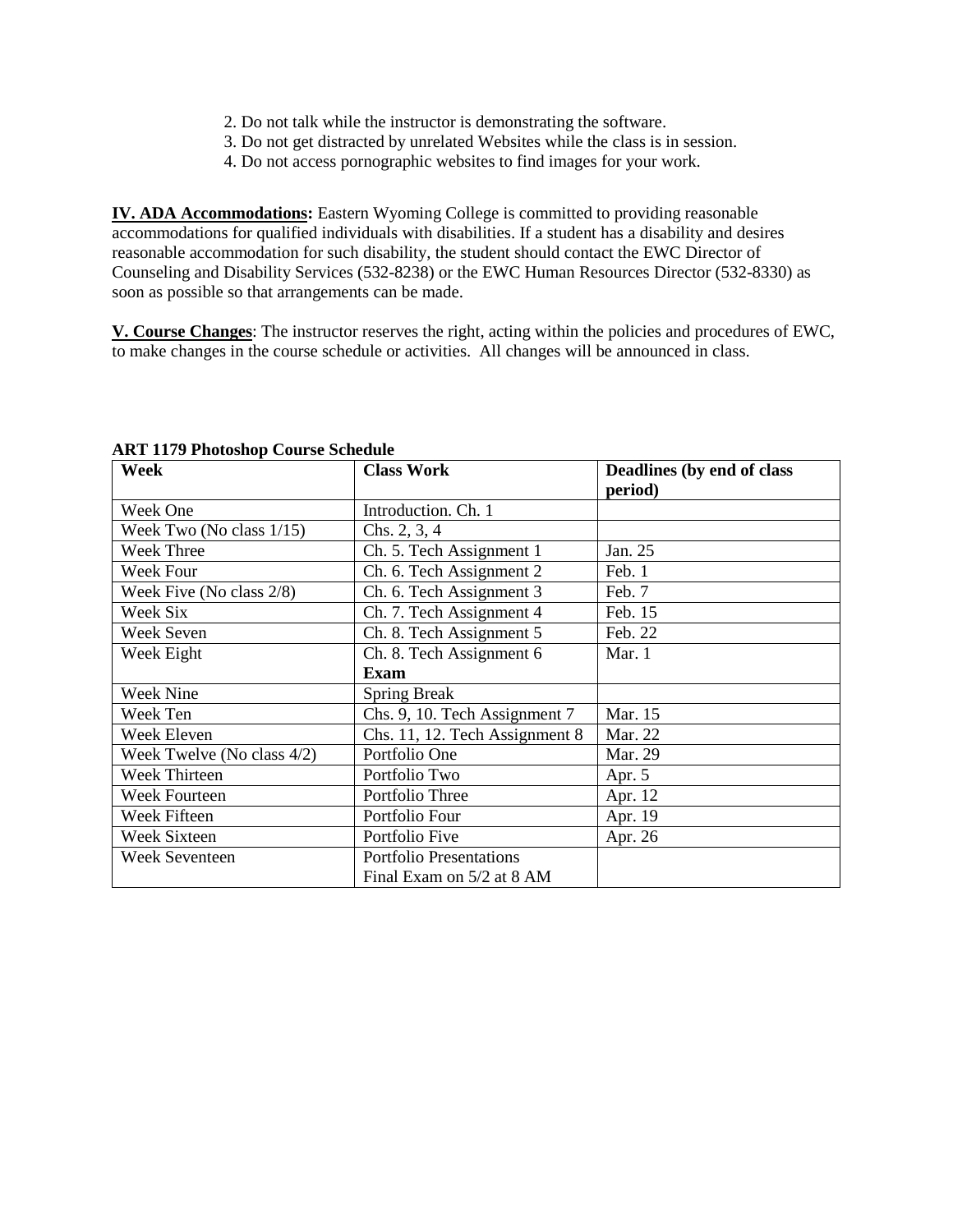| <b>Week</b><br><b>Class Work</b> |                                | Deadlines (by end of class |  |
|----------------------------------|--------------------------------|----------------------------|--|
|                                  |                                | period)                    |  |
| Week One                         | Introduction. Ch. 1            |                            |  |
| Week Two (No class $1/15$ )      | Chs. 2, 3, 4                   |                            |  |
| <b>Week Three</b>                | Ch. 5. Tech Assignment 1       | Jan. 25                    |  |
| Week Four                        | Ch. 6. Tech Assignment 2       | Feb. 1                     |  |
| Week Five (No class 2/8)         | Ch. 6. Tech Assignment 3       | Feb. 7                     |  |
| Week Six                         | Ch. 7. Tech Assignment 4       | Feb. 15                    |  |
| Week Seven                       | Ch. 8. Tech Assignment 5       | Feb. 22                    |  |
| Week Eight                       | Ch. 8. Tech Assignment 6       | Mar. 1                     |  |
|                                  | <b>Exam</b>                    |                            |  |
| <b>Week Nine</b>                 | <b>Spring Break</b>            |                            |  |
| Week Ten                         | Chs. 9, 10. Tech Assignment 7  | Mar. 15                    |  |
| Week Eleven                      | Chs. 11, 12. Tech Assignment 8 | Mar. 22                    |  |
| Week Twelve (No class 4/2)       | Portfolio One                  | Mar. 29                    |  |
| Week Thirteen                    | Portfolio Two                  | Apr. 5                     |  |
| <b>Week Fourteen</b>             | Portfolio Three                | Apr. 12                    |  |
| Week Fifteen                     | Portfolio Four                 | Apr. 19                    |  |
| <b>Week Sixteen</b>              | Portfolio Five                 | Apr. 26                    |  |
| <b>Week Seventeen</b>            | <b>Portfolio Presentations</b> |                            |  |
|                                  | Final Exam on 5/2 at 8 AM      |                            |  |

**ART 1179 Photoshop Course Schedule**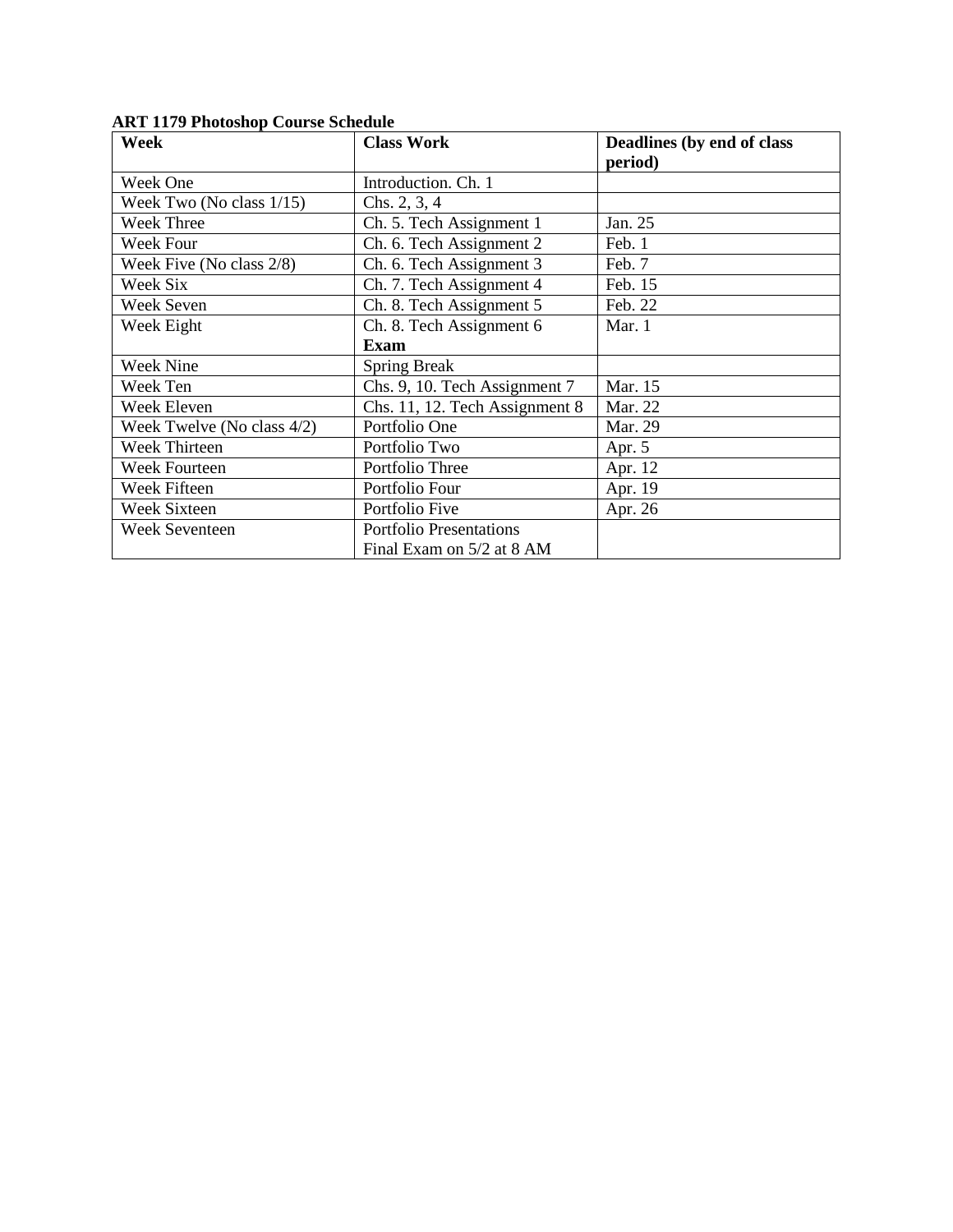## **CO/M 2010 70: Public Speaking Syllabus Spring 2018 3 Credits**

## **Instructor:** Melina Foster

## **Instructor Information**

- BS in Secondary English Education, University of Wyoming
- School improvement Specialist, University of Nebraska Lincoln
- Master of Arts in English, National University, San Diego, CA
- Master of Arts in Communication, SNHU, in progress
- Phone: (307) 358-4007 before 9:00 p.m. (Home)
- E-mail: mfoster@ccsd1.org
- Conference hours: by appointment

## **Course Information**

- CO/M 2010
- Spring Semester 2018
- 3 Credits

#### **This course meets the following general education category: Communication 2\_\_\_\_\_\_\_\_\_\_\_\_\_\_\_\_\_\_\_\_\_\_\_\_\_\_\_\_\_\_\_\_\_\_\_\_\_\_\_\_\_\_\_\_\_\_\_**

- This course will continue to develop students' transferable communication skills (especially foundational oral communication skills) while additionally moving students towards discipline-specific communication activities. A COM2 that is open to students across majors may be more focused on cross-disciplinary habits than on disciplinary conventions. These courses will help students develop foundational oral communication skills while continuing to promote practice with written communication tasks. In terms of digital communication, COM2 courses should help students begin to identify and use those digital habits, skills, and knowledge which can help students to compose, critically analyze, and present information using digital media.
	- 1. Develop and share written, oral, and digital messages through a **variety** of assignments that include discipline-based or interdisciplinary purposes, forms, and audiences.
	- 2. **Find, analyze, evaluate, and document information** appropriately using a variety of sources.
	- 3. Understand the different **purposes** of written, oral, and digital messages and employ appropriate organizational **strategies**, including developing thesis statements and main ideas.
	- 4. Make effective use of **multiple drafts, revisions, progressive assignments, computer technology, peer and instructor comments, and collaboration** in the achievement of a final work of communication.
	- 5. Observe the accepted **conventions** including spelling, grammar, organizational structure, punctuation, delivery and documentation in oral, written, and digital messages.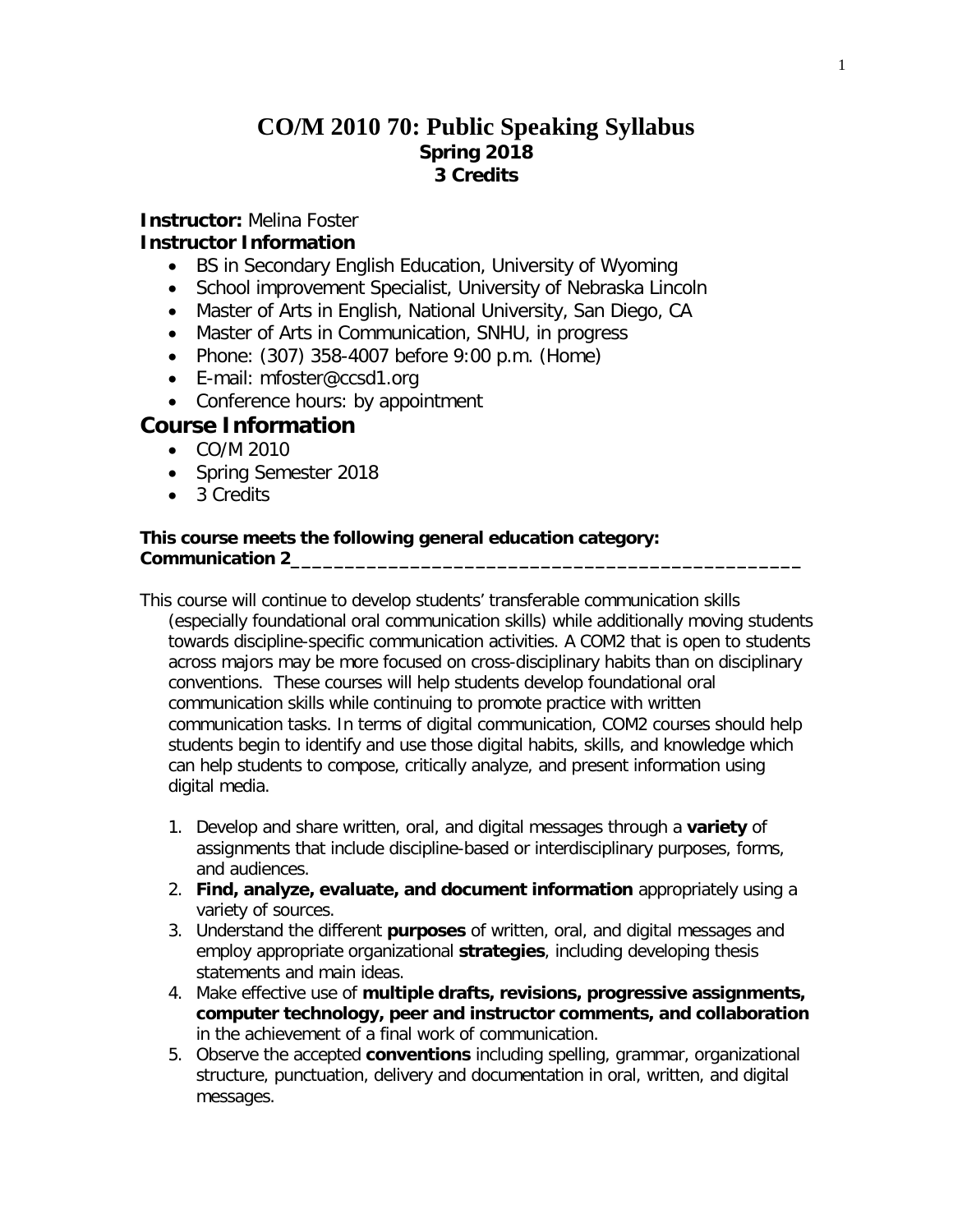- 6. Deliver **prepared presentations** in a natural, confident, and conversational manner, displaying nonverbal communication that is consistent with and supportive of the oral message. [Note: Courses should include instruction in foundational oral communication skills and at least 2 opportunities for students to practice giving prepared presentations.]
- 7. **Interact** effectively with audience members, engage opposing viewpoints constructively, and demonstrate active listening skills.

## **Course Content Information**

## 2020 Public Speaking (3L, 3CR):

An introduction to the principles of public speaking, with emphasis on practical skills in communicating to audiences, classes, and groups. Course includes training in manuscript preparation and composition and provides an opportunity to learn the fundamental principles of developing and evaluating public messages within a forum for honing public speaking skills.

Prerequisite: None

## *Course Rationale:*

This course has been designed to enable students to develop greater skill in public speaking in a variety of situations for a wide range of purposes. The focus will be on writing and presenting clear, engaging prose in a polished and professional manner.

## *Course Objectives:*

Students who complete this course will have:

- Observed a variety of presentations by a variety of speakers for a variety of purposes.
- Observed and evaluated the presentations of peers
- Written well-organized, thoughtful speeches for a variety of purposes
- Demonstrated understanding of the importance of analyzing audience
- Utilized and cited research properly in manuscripts and aloud
- Used the writing process with emphasis on revision through peer workshops
- Used the conventions of written and spoken language properly
- Utilized appropriate technology to produce and publish manuscripts
- Met deadlines for manuscripts and presentations

## *Resources:*

- Required Texts: The Art of Public Speaking twelfth edition by Stephen E. Lucas. McGraw-Hill, 2015. Including workbook and support materials
- Other readings provided by instructor
- Turn-it-in.com
- Selected excerpts from relevant videos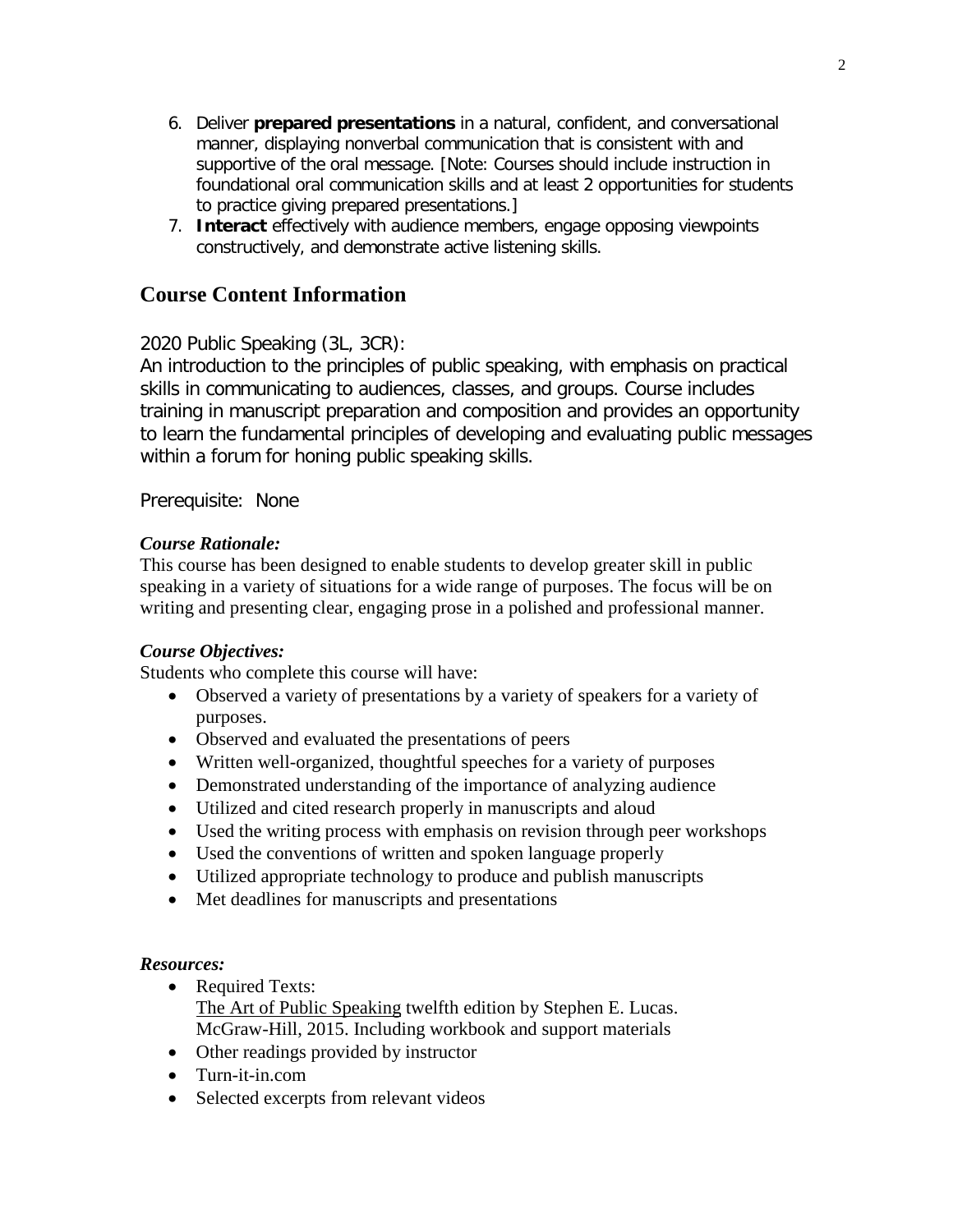## **Course Expectations**

#### *General Speech Reminders:*

 Each speech assigned with a manuscript should have the heading in the upper left corner of the paper. All papers should be typed and double-spaced. Length of each final draft is determined by the length of the assigned speech. Speeches should NOT include clichés, the pronoun you, or slang unless it directly relates to your topic.

#### *Outside Audience:*

For each assigned speech, students will be required to show evidence of 1 audience member who has heard the speech outside of class. Students will need to practice the speech in front of an adult (no high school students please) who will **LEGIBLY** sign the back of the manuscript as evidence that an outsider has heard and seen the speech. The purpose is to learn and apply strategies for modifying speech behaviors. No outside audience member can be used more than 2 times.

#### *Outside Speaker Evaluation*

All students will need to observe a live public speaker of their choice who presents for at least 15 minutes. Students must then complete an evaluation that speaker. This could include a city council meeting, church, or anyone speaking in a public forum to a **LIVE** audience.

#### *Grade Reporting Policy:*

**Grades will be reported to EWC at midterm, and final grading periods.**

## **Due to the weekly Douglas High School eligibility requirements, grades will be posted on PowerSchool.**

#### *Student Evaluation Criteria:*

Your final grade in this course will be calculated by dividing total points received by total points possible. Class attendance will be awarded 10 points per day on speech days. Speech days are MANDATORY ATTENDANCE days. You earn points for being an audience member as well as being a speaker. Excused or not excused has no bearing on point loss. Absences and tardies will result in point loss. Most reading assignments will be accompanied by quizzes or notes worth 15-25 points each. Each outside practice will be valued at 10 points. Additional in-class or out of class exercises will be worth 10-25 points each. Each of the major speeches will be worth 110 points. The final speech will be worth 250 points.

| Final Grade: | $90 - 100$ |   |
|--------------|------------|---|
|              | 80-89      | B |
|              | 70-79      |   |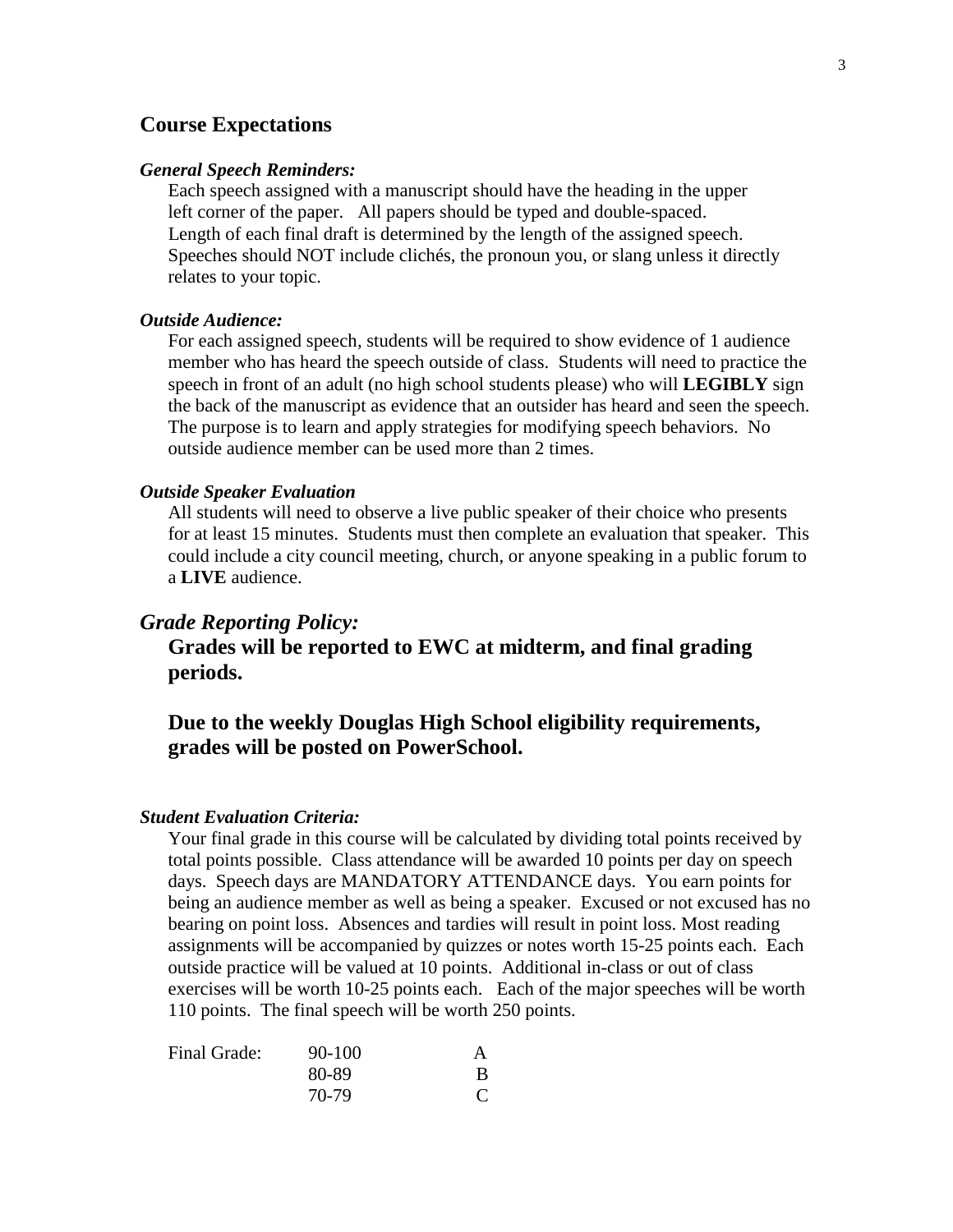| 60-69  | D |
|--------|---|
| $0-59$ | F |

#### **Criteria Used for Evaluating Speeches**

#### **The** *superior speech* **(grade A) should meet all the preceding criteria and also:**

- 1. Constitute a genuine contribution by the speaker to the knowledge or beliefs of the audience
- 2. Sustain positive interest, feeling, and/or commitment among the audience
- 3. Contain elements of vividness and special interest in the use of language
- 4. Be delivered in a fluent, polished manner that strengthens the impact of the speaker's message

#### **The** *above average speech* **(grade B) should meet the preceding criteria and also:**

- 1. Deal with a challenging topic
- 2. Fulfill all major functions of a speech introduction and conclusion
- 3. Display clear organization of main points and supporting materials
- 4. Support main points with evidence that meets the tests of accuracy, relevance, objectivity, and sufficiency
- 5. Exhibit proficient use of connectives—transitions, internal previews, internal summaries, and signposts

6. Be delivered skillfully enough so as not to distract attention from the speaker's message **The** *average speech* **(grade C) should meet the following criteria:**

- 1. Conform to the kind of speech assigned—informative, persuasive, etc.
- 2. Be ready for presentation on the assigned date
- 3. Conform to the time limit
- 4. Fulfill any special requirements of the assignment—preparing an outline, using visual aids, conducting an interview, etc.
- 5. Have a clear specific purpose and central idea
- 6. Have an identifiable introduction, body, and conclusion
- 7. Show reasonable directness and competence in delivery
- 8. Be free of serious errors in grammar, pronunciation, and word usage

### **The** *below average speech* **(grade D or F) is seriously deficient in the criteria required for the C speech.**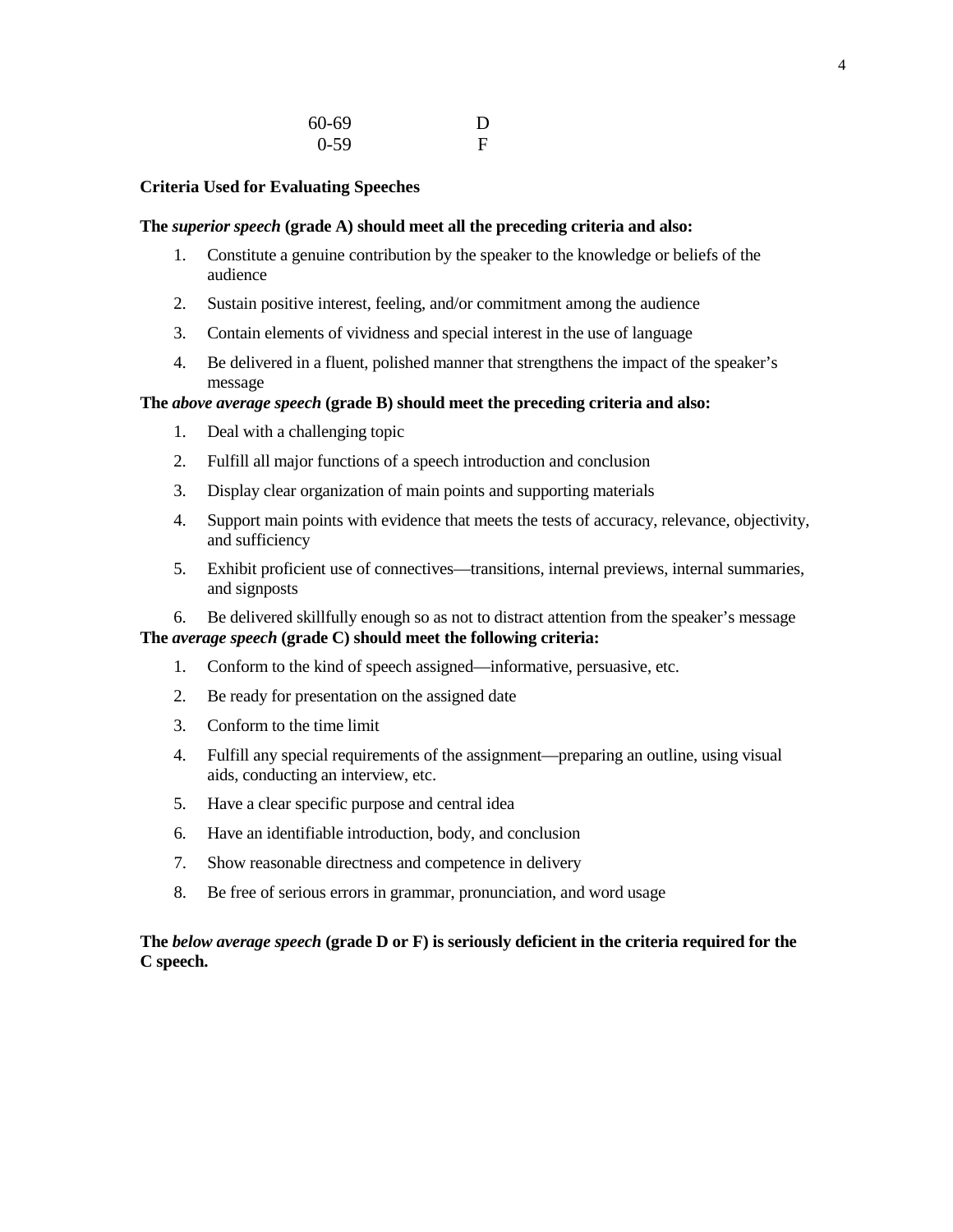## **Late Assignments Policy:**

**Names for speeches are drawn randomly. Speeches not presented on the day and time your name is called will receive a zero.** Allowances may be made for extenuating circumstances with the proper documentation. This documentation must be official in nature. A note from your mom or dad is not official documentation. You must contact the instructor if you miss a speech. No contact means no credit! Arrangements for any speeches assigned to be performed during a planned absence MUST be made up in advance. Please set the class date and time with the instructor.

**Written assignments** not turned in by the due date and time will receive a 25% deduction if turned in within two days. WEEKENDS COUNT! USE YOUR EMAIL! If turned in between three days and five days late, the assignment will receive a 50% deduction. **Assignments more than five days late will receive no credit.**

#### *Withdrawal Policy:*

Withdrawal from the course must be initiated by the student following procedures outlined in the current Eastern Wyoming College Catalog. A student may request a withdrawal from the instructor. The Office of Outreach in Torrington will handle the withdrawals. If there is a problem that leads to a possibility of withdrawing, please contact me first to see if we can work out a solution.

#### *Classroom Expectations:*

In order to maximize each student's learning experience, please show respect for your classmates and instructor. Any behavior deemed by the instructor as being disrespectful or disruptive may result in a student's being asked to leave the class, which, in turn, will affect attendance/participation points.

**PLEASE NOTE:** ANY cell phone use during any speech will result in the loss of your audience points for that day. The second offense will cause you to be removed from the class.

Specific standards and protocols will be identified by the instructor as the class progresses. Please note the attached page from the EWC course catalog on attendance.

#### *Safety Issues:*

Please refer to the *EWC Catalog* for safety issues.

#### ADA Accommodations:

Eastern Wyoming College is committed to providing reasonable accommodations for qualified individuals with disabilities. If a student has a disability and desires a reasonable accommodation for such disability, the student should contact the, EWC Coordinator of Counseling & Disability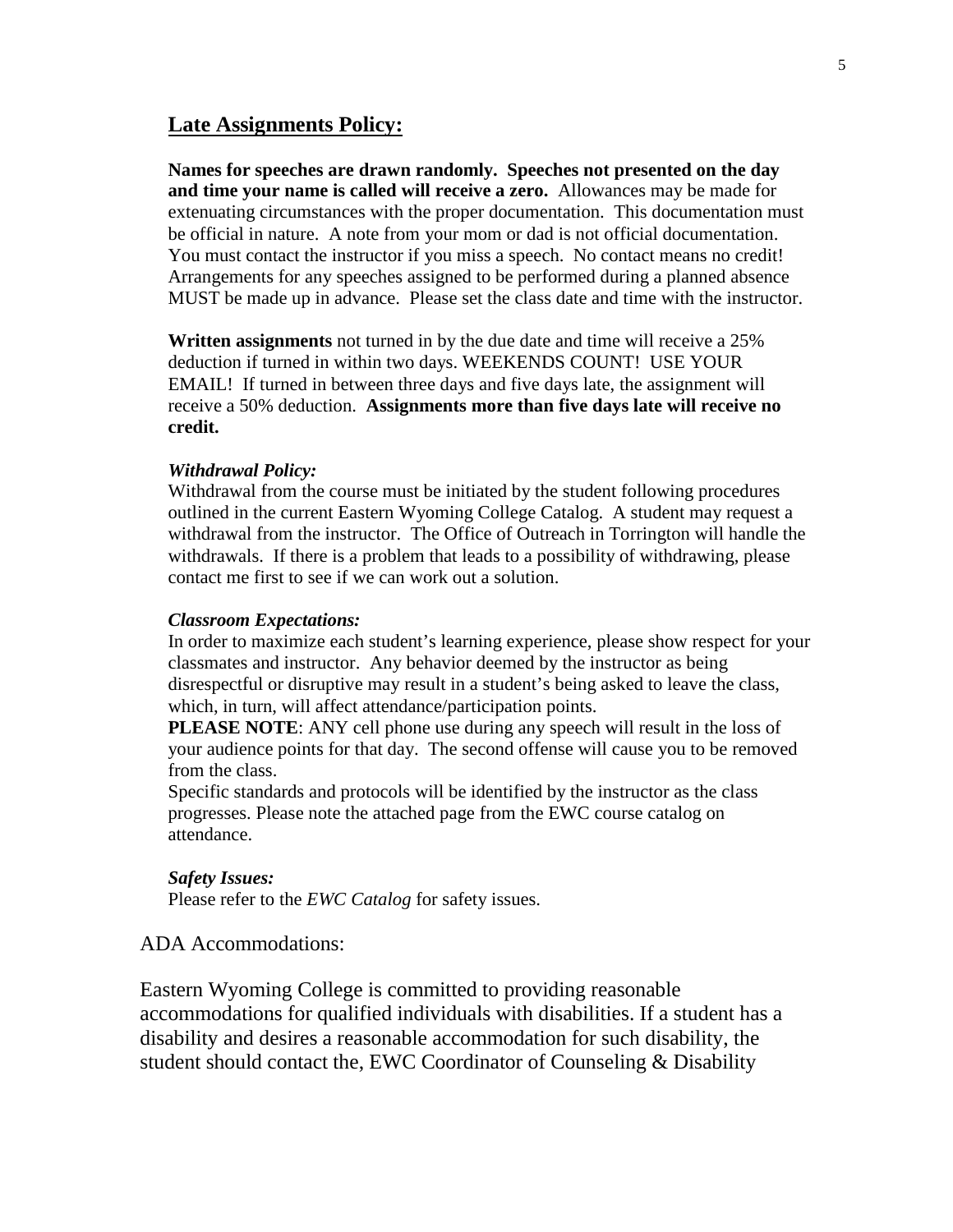Services (532-8238) or Ed Meyer, EWC Human Resources Director (532- 8330) as soon as possible so that arrangements may be made.

## **Disclaimer Statement**

Information contained in this syllabus is, to the best knowledge of the instructor, correct and complete when distributed for use at the beginning of the course. However, this syllabus should not be considered a contract between Eastern Wyoming College and the student. The instructor reserves the right, acting within the policies and procedures of EWC, to make changes in course materials.

## January 2018

|                   | $\overline{2}$                  | 3                             | 4                  | 5  |
|-------------------|---------------------------------|-------------------------------|--------------------|----|
|                   |                                 | Introductory                  | Chapter 1 Key      |    |
| $RO =$ review     |                                 | information                   | terms and          |    |
| questions         |                                 |                               | questions p.       |    |
| $KT = key$        |                                 |                               | 26                 |    |
| terms             |                                 |                               | Intro. speech      |    |
|                   |                                 |                               | examples           |    |
|                   |                                 |                               | Listening info.    |    |
| 8                 | 9                               | 10                            | 11                 | 12 |
| 3 minute          | <b>WORK DAY</b>                 | Finish speeches               | <b>Reflections</b> |    |
| Self-introduction | Chapter 2 and                   |                               |                    |    |
| speeches DUE      | Key terms and                   | Chapter 1 key<br>terms and    | Partner            |    |
| and presented     | questions p.44<br>Davinci's 100 | questions DUE                 | <b>Interviews</b>  |    |
|                   | questions                       |                               |                    |    |
|                   |                                 | Partner                       |                    |    |
|                   |                                 | interviews                    |                    |    |
| 15                | 16                              | 17                            | 18                 | 19 |
| Ch. 2 DUE         | <b>News</b>                     | Ch. 6 DUE                     | Partner intro.     |    |
| Finalize          |                                 | Partner intro.                | speeches           |    |
| speeches and      | <b>WORK DAY</b>                 | <b>Speeches</b>               |                    |    |
| practice          |                                 | Ch. 7 notes on                |                    |    |
| Ch. 6 RQ 1-4      |                                 | searching the                 |                    |    |
| $p.116 + Notes$   |                                 | internet 124-                 |                    |    |
| on audience       |                                 | 129, sample<br>formats p.135, |                    |    |
| analysis          |                                 | distinguishing                |                    |    |
| factors           |                                 | among direct                  |                    |    |
|                   |                                 | quotations p.136              |                    |    |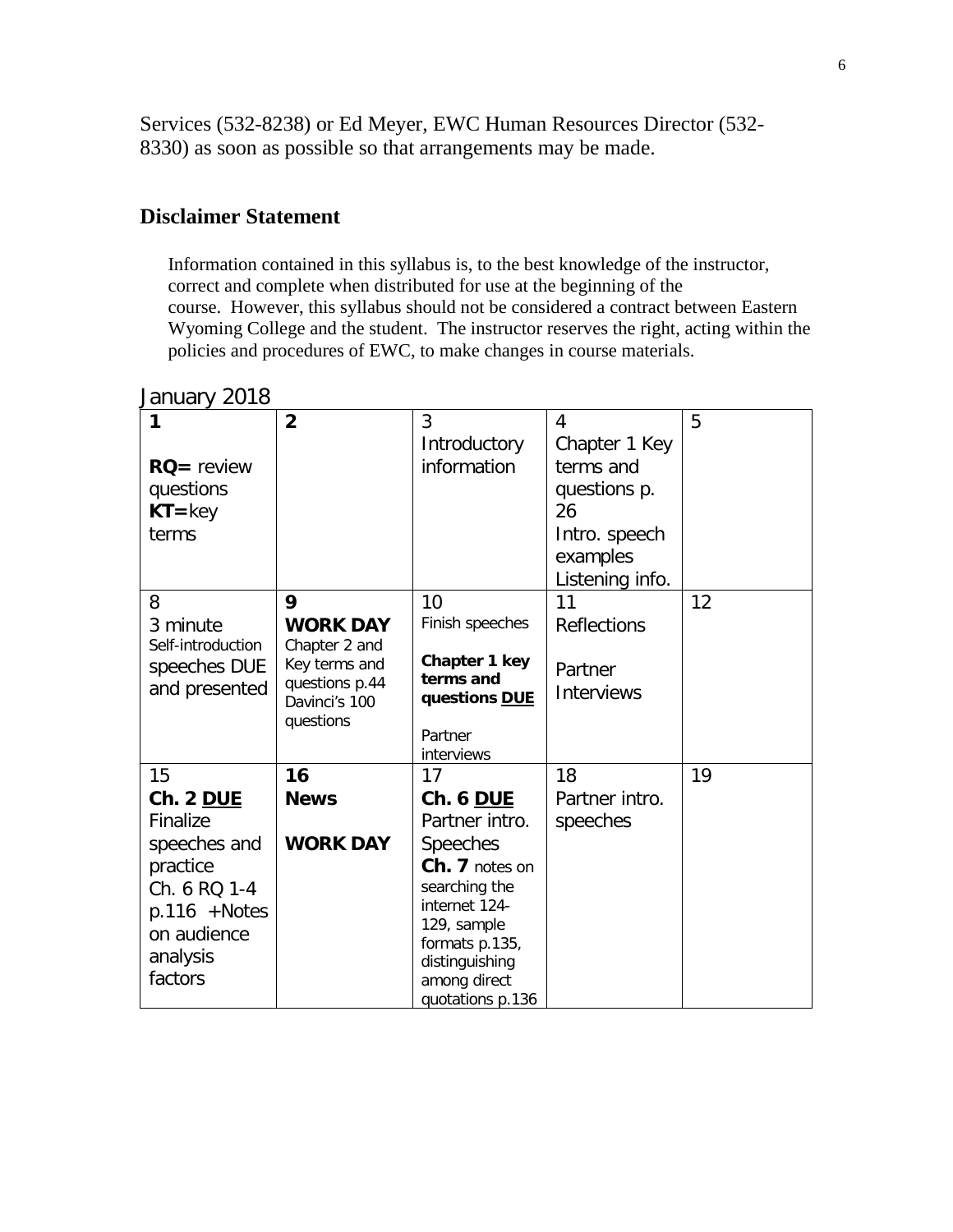| <b>Class</b><br><b>Meeting</b> | <b>Topic—Activity</b>                                                                                                                                                                                                                                                                                                                                                                                                                                                                                                                                                                                                                                                                                                                                                                                                                                                                                                                                                                                                   | <b>Reading</b>                                                              |
|--------------------------------|-------------------------------------------------------------------------------------------------------------------------------------------------------------------------------------------------------------------------------------------------------------------------------------------------------------------------------------------------------------------------------------------------------------------------------------------------------------------------------------------------------------------------------------------------------------------------------------------------------------------------------------------------------------------------------------------------------------------------------------------------------------------------------------------------------------------------------------------------------------------------------------------------------------------------------------------------------------------------------------------------------------------------|-----------------------------------------------------------------------------|
| Jan. 3                         | <b>Course</b><br><b>Overview</b><br>Introductions, grading and attendance policies. Overview of<br>assignments and outside public speaking requirements.<br>http://www.youtube.com/watch?v=2EqwxsOB1MM&feature=re<br>lated Toastmaster<br>http://www.youtube.com/watch?v=ZT8G6Qf7Ngo<br>Caroline Kennedy Ya Know<br>http://www.youtube.com/watch?v=WALIARHHLII&feature=rel<br>ated Miss South Carolina<br>http://www.youtube.com/watch?v=URkFAnSvGk4&feature=py<br>v&ad=5884792548&kw=public%20speaking&gclid=CJbUtI2w<br>nqYCFY64KgodzlNkng<br>Public Speaking tips (stage fright)<br>http://www.youtube.com/watch?v=whTwjG4ZIJg&feature=relat<br>ed<br>Presentation Skills (readers digest version)<br>http://www.youtube.com/watch?v=ck5vVU8qQWA&feature=re<br>lated<br>Teenager bad example<br>http://www.youtube.com/watch?v=yPl3X6whm3A<br>Will Ferrell Harvard Commencement<br>http://www.youtube.com/watch?v=E0AgsUejIzg<br><b>Graduation Speech</b><br>Prep for 4 minute self-introduction speeches Due Jan. 9 | Chapter 1<br>and<br>"Giving<br><b>Your First</b><br>Speech" (pp.<br>$73-83$ |
| Mon.<br>Jan. 7<br>Wed.         | <b>READING QUIZ CH1</b><br><b>Basic Principles of Speech Communication</b><br>Explain introductory speeches; show A Heart Worn on My<br>Hand, My Eye on the World, and class discussion on selected<br>exercises, text p. 29.                                                                                                                                                                                                                                                                                                                                                                                                                                                                                                                                                                                                                                                                                                                                                                                           | Skim and                                                                    |
| Jan. 9                         | <b>Introduction Speeches</b>                                                                                                                                                                                                                                                                                                                                                                                                                                                                                                                                                                                                                                                                                                                                                                                                                                                                                                                                                                                            | List the top<br>10 ideas from<br>Ch. 2<br>Read Ch. 14                       |

*Course Schedule:* **Note: all chapters and page numbers are for the Lucas text.**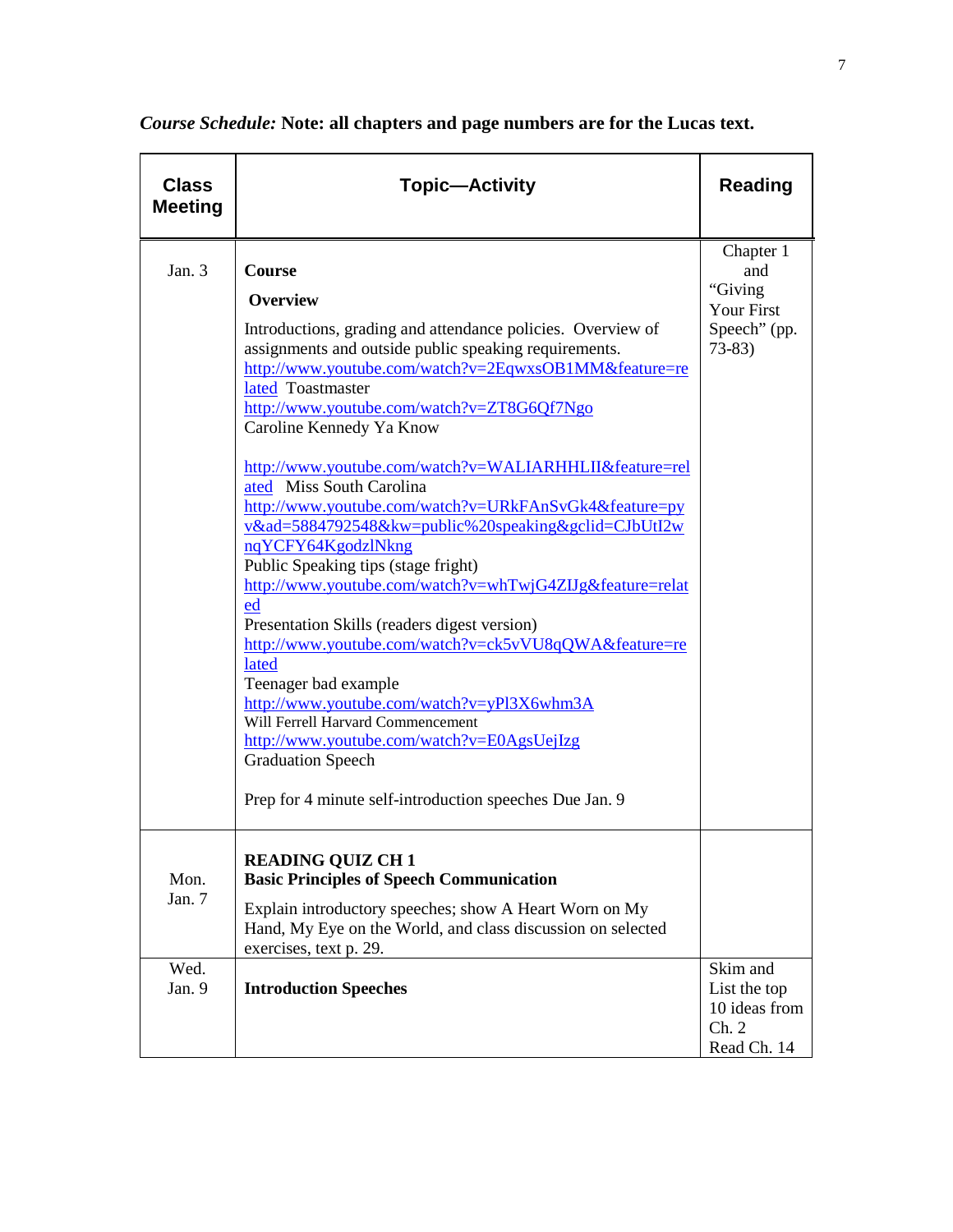| <b>Class</b><br><b>Meeting</b> | <b>Topic-Activity</b>                                                                                                                                                                                                                                | <b>Reading</b> |
|--------------------------------|------------------------------------------------------------------------------------------------------------------------------------------------------------------------------------------------------------------------------------------------------|----------------|
| Thurs.<br>Jan. 10              | <b>Completion of introductory speeches</b><br>Reflection                                                                                                                                                                                             |                |
| Mon.                           | Top 10 ideas from Ch. 2 Due<br><b>Ch. 14 Key Terms and Review Questions Due</b>                                                                                                                                                                      | Chapter 4      |
| Jan. 14                        | <b>Speaking to Inform</b>                                                                                                                                                                                                                            |                |
|                                | Class discussion on kinds of informative speeches and guidelines<br>for informative speaking. Watch example speeches.                                                                                                                                |                |
|                                | <b>Chapter 4 Review and Key Terms due</b>                                                                                                                                                                                                            |                |
| Wed.<br>Jan. 16                | <b>Choosing Topics and Purposes</b>                                                                                                                                                                                                                  | Chapter 5      |
|                                | Class discussion on exercises 2-4, text pp. 107-108, and<br>Applying the Power of Public Speaking, text p. 109.<br><b>Assignment - Introduction of classmate 4-5 minutes DUE</b><br><b>Jan. 23</b><br>#2 p. 107 Exercises for Critical thinking      |                |
| Thurs.<br>Jan. 17              | Interviews on your own                                                                                                                                                                                                                               | Chapter 8      |
| Mon.<br>Jan. 21                | Ch. 5 and Ch. 8 Questions and Key terms due                                                                                                                                                                                                          | Chapter 9      |
|                                | <b>Organizing the Body of the Speech</b>                                                                                                                                                                                                             | 4065821416     |
|                                | <b>Analyzing the Audience</b>                                                                                                                                                                                                                        |                |
|                                | Class discussion on exercises 2 and 4, text pp. 135-136, and<br>Applying the Power of Public Speaking, text p. 136. Class<br>audience analysis.<br>Class discussion on exercises 1-3 and Applying the Power of<br>Public Speaking, text pp. 224-225. |                |
| Wed.                           |                                                                                                                                                                                                                                                      |                |
| Jan. 23                        | <b>Classmate introduction speeches</b><br><b>Assignment-Informative speech 9-10 minutes</b>                                                                                                                                                          |                |
| Thurs.                         | <b>Finish Classmate introduction speeches</b>                                                                                                                                                                                                        |                |
| Jan. 24                        | <b>Ch. 9 Questions and Key Terms DUE</b>                                                                                                                                                                                                             | Chapter 12     |
|                                | <b>Introductions and Conclusions</b>                                                                                                                                                                                                                 |                |
|                                | Class discussion on exercise 1, text p. 268, and Applying the<br>Power of Public Speaking, text p. 269.                                                                                                                                              |                |
|                                | <b>Ch. 12 Questions and Key Terms DUE</b>                                                                                                                                                                                                            |                |
| Mon.<br>Jan. 28                | <b>Delivering the Speech</b>                                                                                                                                                                                                                         | Chapter 13     |
|                                | Informative examples                                                                                                                                                                                                                                 |                |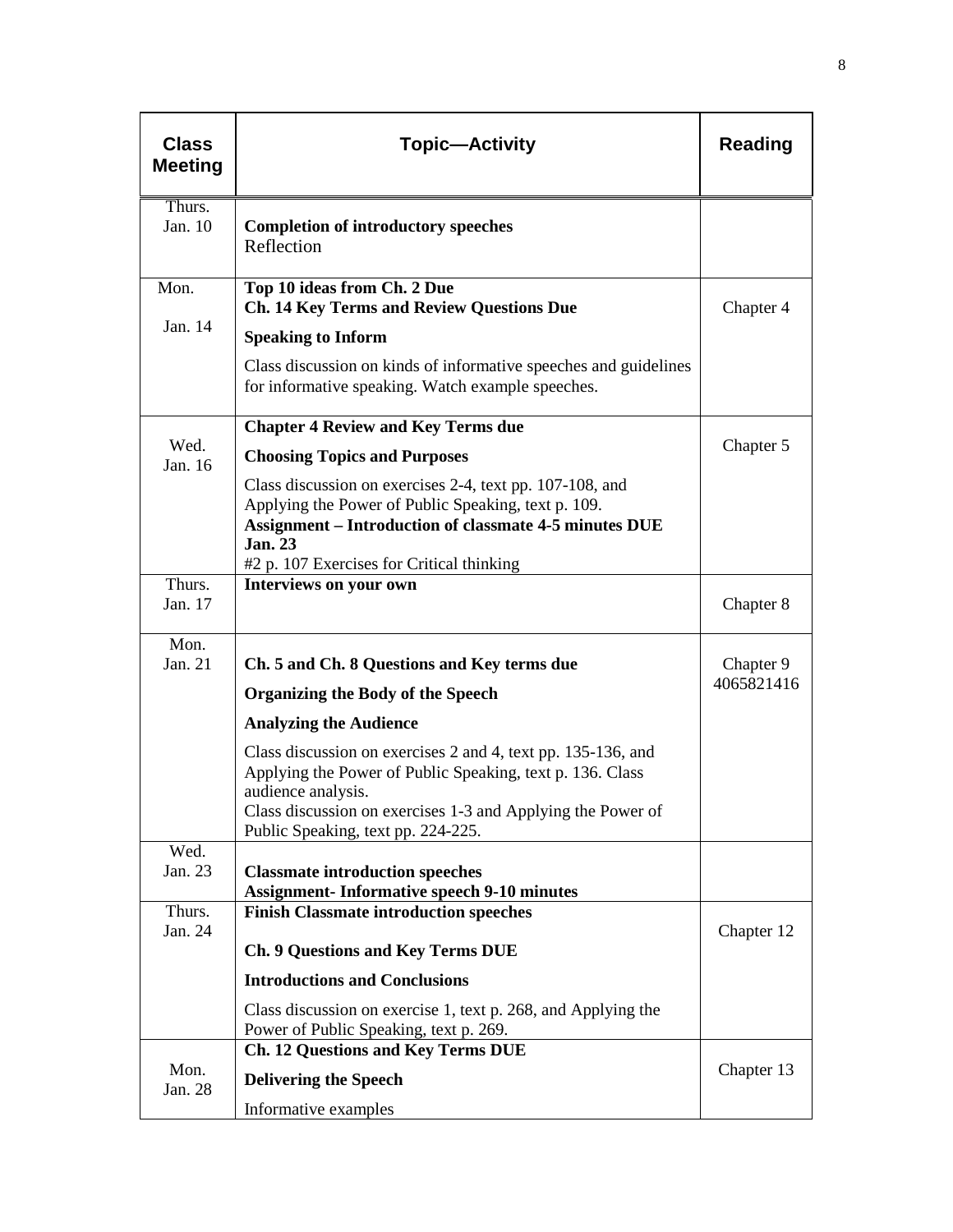| <b>Class</b><br><b>Meeting</b> | <b>Topic-Activity</b>                                                                                                                                                                                     | <b>Reading</b>                                                                                                                                                                                                         |
|--------------------------------|-----------------------------------------------------------------------------------------------------------------------------------------------------------------------------------------------------------|------------------------------------------------------------------------------------------------------------------------------------------------------------------------------------------------------------------------|
| Wed.<br>Jan. 30                | Ch. 13 Questions and Key Terms DUE<br><b>Using Visual Aids TV Cooking show</b><br>Audience Analysis of the sophomore class you will be speaking to.<br>Turnitin.com Class ID #<br><b>Password: foster</b> | During the week<br>you should be<br>researching for<br>your informative<br>speech. Make<br>sure you register<br>for the class in<br>turnitin.com and<br>turn in your<br>informative<br>speech by 2/4 at<br>$8:00$ A.M. |
| Thurs.<br>Jan. 31              | Research and prep for informative                                                                                                                                                                         | Ch. 15<br>Review<br>questions p.<br>428                                                                                                                                                                                |
| Mon.<br>Feb. 4                 | <b>Informative Speeches</b>                                                                                                                                                                               |                                                                                                                                                                                                                        |
| Wed.<br>Feb. 6                 | <b>Informative Speeches</b>                                                                                                                                                                               | Chapter 7<br>Review                                                                                                                                                                                                    |
| Thurs.<br>Feb. 7               | <b>Informative Speeches</b>                                                                                                                                                                               | questions p.<br><b>201 DUE</b><br>Feb. 13                                                                                                                                                                              |
| Mon.<br>Feb. 11                | <b>Informative Speeches/Reflections</b>                                                                                                                                                                   |                                                                                                                                                                                                                        |
| Wed.                           | <b>Introduction to Persuasive Speaking Ch. 7 QUIZ???</b>                                                                                                                                                  |                                                                                                                                                                                                                        |
| Feb. 13                        | Assignment: persuasive speeches (12-15 minutes).<br>Class discussion on selected exercises and Applying the Power<br>of Public Speaking, text pp. 429-430. Watch Persuasive<br>examples.                  | Ch. 16<br>Questions p.<br>464 OR notes                                                                                                                                                                                 |
| Wed.<br>Feb. 20                | <b>Watch persuasive example 3</b>                                                                                                                                                                         | Notes on                                                                                                                                                                                                               |
|                                | Class discussion on exercises 1-2, text pp. 201-202.                                                                                                                                                      | persuasive                                                                                                                                                                                                             |
|                                | Homework: Applying the Power of Public Speaking, text p.                                                                                                                                                  | source 1                                                                                                                                                                                                               |
|                                | 202.                                                                                                                                                                                                      |                                                                                                                                                                                                                        |
|                                | <b>Using Supporting Materials</b>                                                                                                                                                                         | Notes on                                                                                                                                                                                                               |
| Thurs.<br>Feb. 21              | Turn in p. 429 #2<br>To the library with your persuasive purpose statement                                                                                                                                | source 1<br><b>DUE</b>                                                                                                                                                                                                 |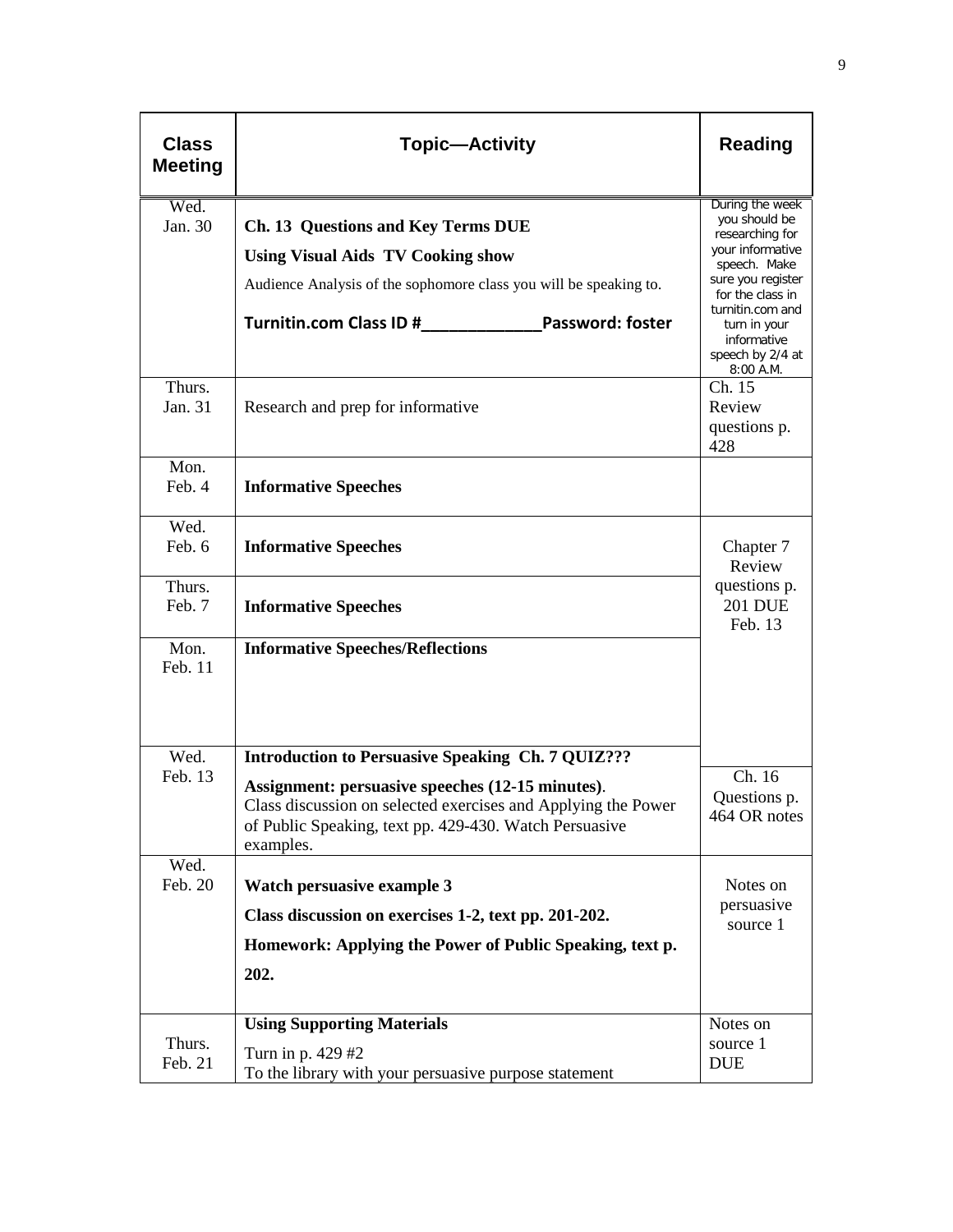| <b>Class</b><br><b>Meeting</b>          | <b>Topic-Activity</b>                                                                                                                               | <b>Reading</b>                                                   |
|-----------------------------------------|-----------------------------------------------------------------------------------------------------------------------------------------------------|------------------------------------------------------------------|
| Mon.<br>Feb. 25                         | Notes on Source 2 and 3 due                                                                                                                         | Selections                                                       |
|                                         | Analysis of an example speech<br>An additional analysis of a speech DUE MARCH 5!!                                                                   | from<br>Speeches for<br>Analysis and<br>Discussion<br>pp. A1-A18 |
| Wed.<br>Feb. 27                         | Notes on source 4 and 5 due<br>Analysis due                                                                                                         |                                                                  |
| Wed.<br>Feb. 29                         | <b>Methods of Persuasion</b><br>Class discussion on selected exercises and Applying the Power<br>of Public Speaking, text pp. 464-465.              |                                                                  |
| Thurs.<br>Mar. 1                        | Editorial on your persuasive topic (written in class)                                                                                               |                                                                  |
| Mon.<br>Mar. 5                          | Notes on Source 6 and 7 due<br>Writing, typing, editing, practicing                                                                                 |                                                                  |
| Wed.<br>Mar. 7 and<br>Thurs.<br>March 8 | Writing, typing, editing, and practicing (in class!)                                                                                                | Chapter 17,<br>especially<br>pp. 475-479                         |
| Mar. 12,<br>14, 15, 19,<br>21           | <b>Persuasive Speeches</b>                                                                                                                          |                                                                  |
| Thurs.<br>Mar. 22                       | <b>Persuasive Speeches/reflections</b>                                                                                                              |                                                                  |
| Mon.<br>March 26                        | <b>Commemorative Speaking</b><br><b>Assignment: commemorative speech 6-8 minutes.</b><br>Class discussion on exercise 3, text p. 483. Commemorative | Chapter 11<br>Notes or<br>review<br>questions                    |
| Wed.                                    | examples.<br><b>Using Language Effectively</b>                                                                                                      | DUE APR.9                                                        |
| March 28                                | <b>Last Lecture</b><br>Class discussion on selections from exercises 1-3, text p. 296;                                                              |                                                                  |
| Thurs.<br>March 29                      | <b>Finish Last Lecture</b>                                                                                                                          |                                                                  |
| Mon.<br>April 9                         | <b>Commemorative Speeches</b>                                                                                                                       |                                                                  |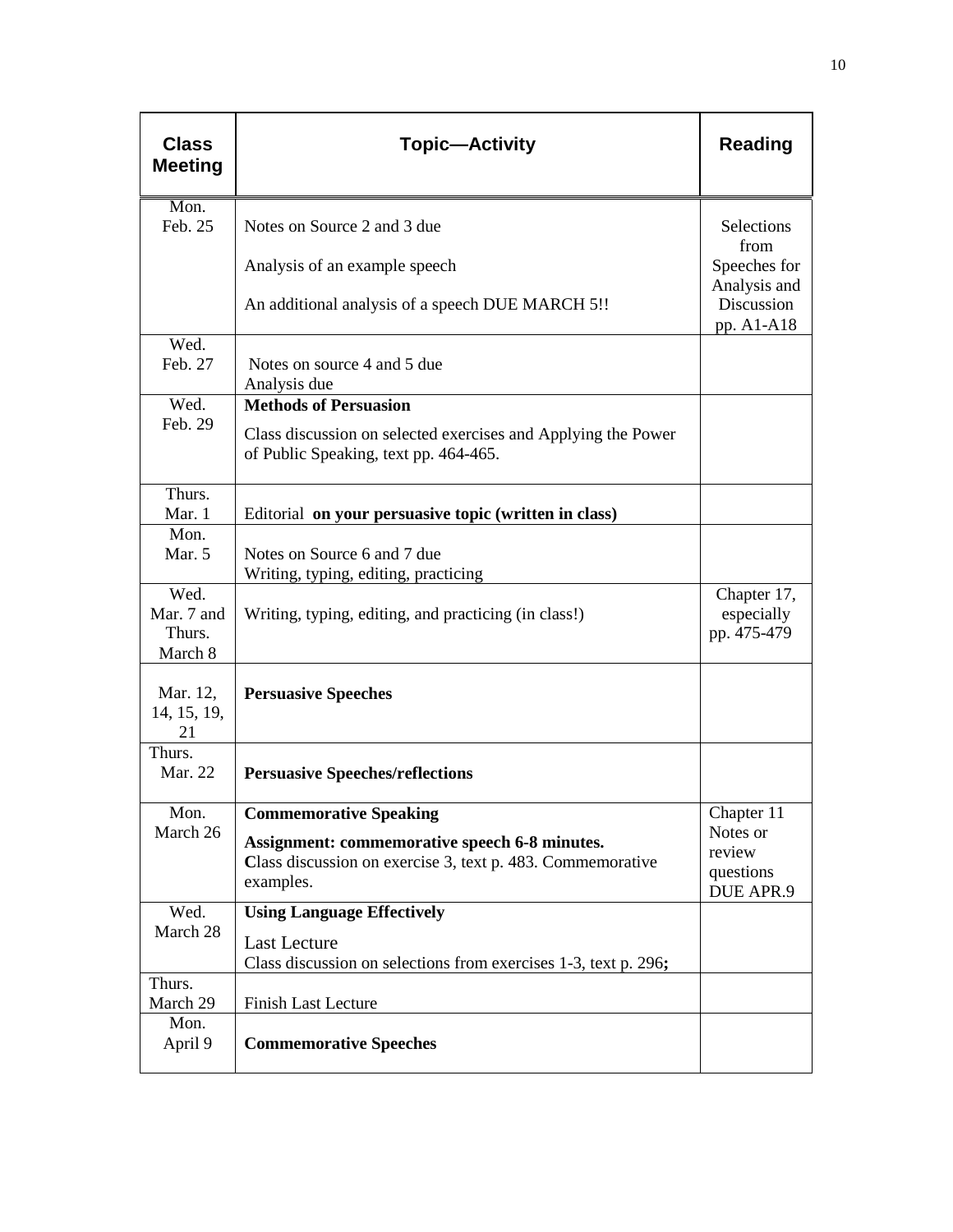| <b>Class</b><br><b>Meeting</b> | <b>Topic-Activity</b>                                                                                                                                                                                                                                                                 | <b>Reading</b>              |
|--------------------------------|---------------------------------------------------------------------------------------------------------------------------------------------------------------------------------------------------------------------------------------------------------------------------------------|-----------------------------|
| Wed.<br>April 11               | <b>Required Completion of outside Speeches</b><br><b>Commemorative Speeches</b>                                                                                                                                                                                                       |                             |
| Thurs.<br>April 12             | Commemorative speech wrap up<br><b>The Final Speech</b><br>Assignment: final speeches 14-15 minutes.<br>Review of elements students most need to work on in preparing<br>the final speech. Major items usually are supporting materials,<br>organization and outlining, and delivery. | Review<br>Ch.7              |
| Mon.<br>April 16               | <b>Preparing for the Final Speech: Supporting Materials</b><br>Class discussion on selected exercises from Chapter 7 of the<br>text, or on analyzing speeches from pp. A1-A18 of the text.                                                                                            | Review<br>Chapters 8-<br>10 |
| Wed.<br>April 18               | Preparing for the Final Speech: Organization and Outlining<br>Class discussion on selected exercises from Chapters 8-10.                                                                                                                                                              | Review<br>Chapter<br>12     |
| Thurs.<br>April 19             | <b>Preparing for the Final Speech: Delivery</b><br>By this point in the course, many students Should be ready to<br>work on polishing their delivery skills                                                                                                                           |                             |
| <b>Final Speeches</b>          | April 23, 25, 26, 30 May 1,2, 3, 7, 8,9                                                                                                                                                                                                                                               |                             |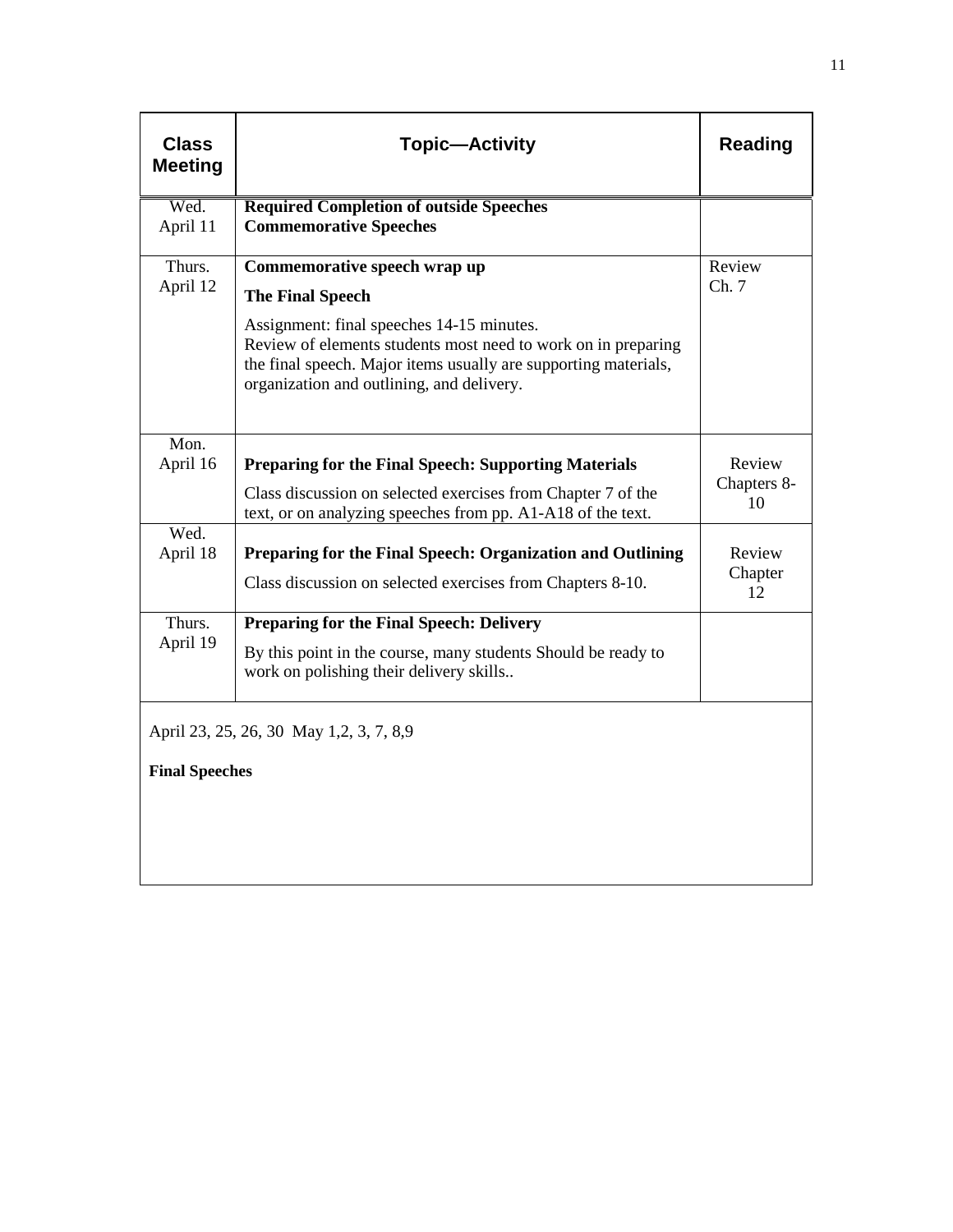## **ENGL 2020-71—Introduction to Literature Spring 2017 3 Credits**

**Instructor:** Melina Foster **Instructor Information**

- BS in Secondary English Education, University of Wyoming
- School improvement Specialist, University of Nebraska Lincoln
- Master of Arts in English, National University, San Diego, CA
- Phone: (307) 358-4007 before 9:00 p.m. (Home)
- E-mail: mfoster@ccsd1.org
- Conference hours: by appointment

## **Course Schedule MTWTF Fourth hour**

## **Course Policies and Syllabus**

**■ Course Description:** An introduction to the study of literature such as poetry, fiction, drama, novels, and literary nonfiction. The class will develop skills in written, oral, and digital communication.

Prerequisite: ENGL 1010 with a grade of "C" or better.

## **This Course meets the following general education requirement: Communications 2**

**RATIONALE:** First of all, this is a required writing course that fulfills the COM2 requirement for the Associate degree. Beyond that, skills in reading for critical analysis and writing about that analysis are valued skills in most fields. The student should also become a better consumer of information, which will result in a better citizen. And finally, the student will have at least some exposure to the concept of literature, which will result in creating a literate citizen of the world. Obviously, this is only a minimal introduction to literature, but minimal is better than no introduction at all. Note also that this is first and foremost a course in written communication and emphasis will be placed on learning to critically analyze, support, and demonstrate understanding of literary texts.

## **Objectives: Upon successful completion of this course. Student should be able to**

- $\triangleright$  Identify basic literary devices and terms in specific works of fiction
- $\triangleright$  Read and demonstrate understanding of literary genres
- $\triangleright$  Comment on the different world views present within the framework of a piece of literature
- $\triangleright$  Demonstrate the previously noted abilities in carefully crafted, thoughtful, and accurate writing assignments throughout the semester.
- $\triangleright$  Develop and communicate written, oral and digital messages through a variety of assignments that include discipline-based or interdisciplinary purposes, forms and audiences.
- $\triangleright$  Find, analyze, evaluate, and document information appropriately using a variety of sources.
- $\triangleright$  Understand the different purposes of written, oral, and digital messages and employ appropriate organizational strategies, including developing thesis statements and main ideas.
- $\triangleright$  Make effective use of multiple drafts, revisions, progressive assignments, computer technology, peer and instructor comments, and collaboration in the achievement of a final work of communication.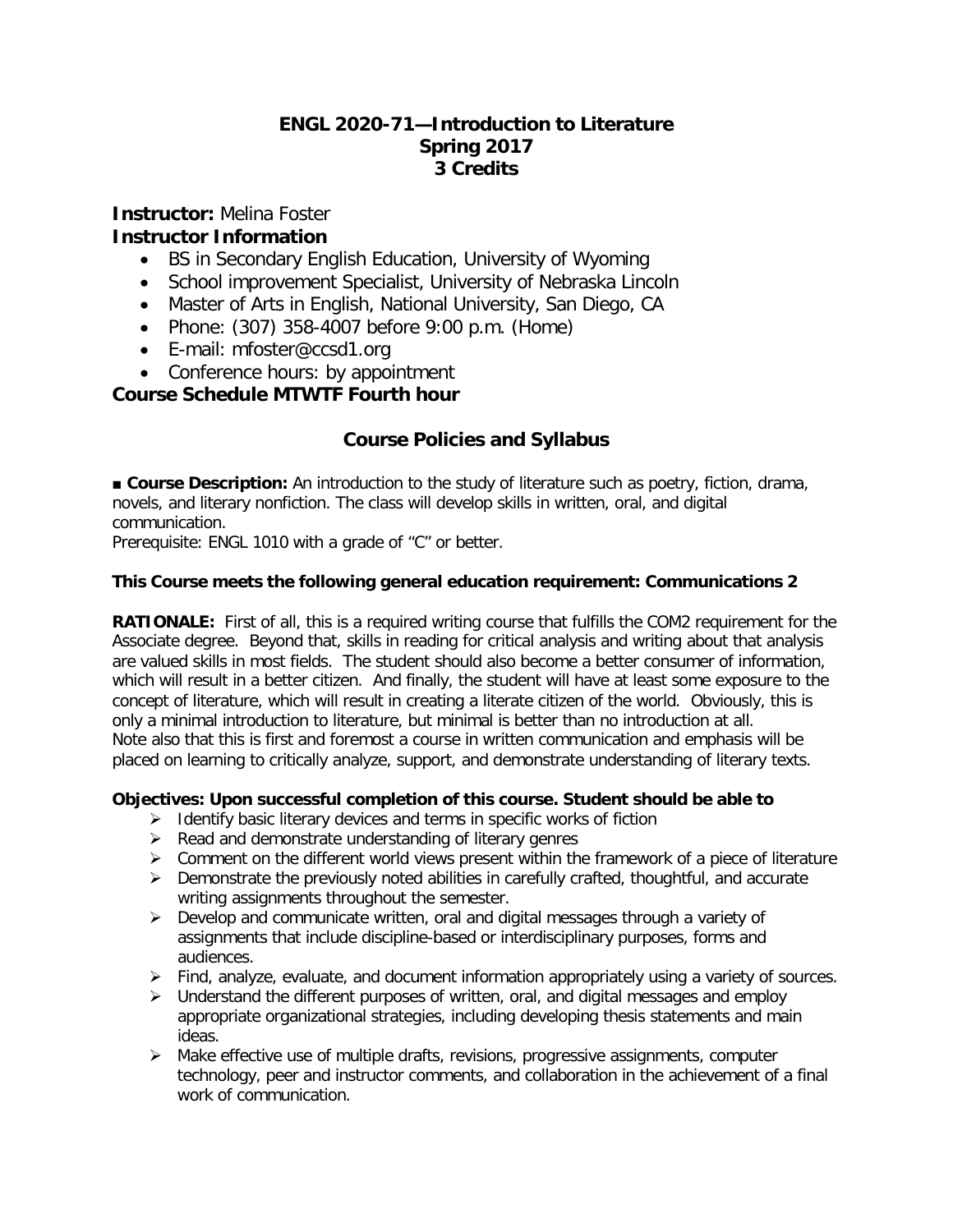- $\triangleright$  Observe the accepted conventions including spelling, grammar, organizational structure, punctuation, delivery and documentation in oral, written and digital messages.
- $\triangleright$  Deliver prepared presentations in a natural, confident, and conversational manner, and display nonverbal communication that is consistent with and supportive of the oral message
- Interact effectively with audience members, engage opposing viewpoints constructively, and demonstrate active listening skills.

■ **Method:** This course has a stringent, but reasonable, reading schedule. Since this is a literature course you are expected to read every text I have assigned. Failure to do so may result in a significant drop in your grade. **Throughout the course you may be required to share your writing with your classmates through peer review and examples of your work.** Class meetings will consist of in-class writing and exercises, peer review, discussions of readings, and group activities. Classes will be graded on discussion. Please arrive prepared and ready to offer insights about the assigned texts. Failure to participate effectively in class discussion will result in the loss of a full letter grade.

## ■ **Texts and Materials:**

Required Text and Materials

- Literature: Reading Fiction, Poetry and Drama edited by Robert Diyanni
- The Merchant of Venice by William Shakespeare
- Heart of Darkness by Joseph Conrad
- The Old Man and the Sea by Ernest Hemingway
- The Awakening by Kate Chopin
- Literary Theory A Very Short Introduction by Jonathan Culler

Recommended Text

- Hacker, Diana. A Writer's Reference. 5<sup>th</sup> ed. Boston: Bedford/St. Martin's, 2003.
- Turnitin.com Turnitin -is a text review service utilized by EWC for originality checking, including improper citations or potential plagiarism. Student work in this course will be submitted to and retained by this service, though the student retains copyright of their written work. Students can view information regarding Turnitin's privacy and copyright policy at http:Uwww.turnitin.com/en us/privacy-center/overview.

■ **Assignments and Grading:** YOU earn your grade in this course. It is your responsibility. I am here to guide you and assist you in the learning process, but you are the one who attends class and participates, in addition to completing assignments. The focus of this class is synthesizing reading and writing. The grading for this class is straightforward:

**Papers 100 pts each Final Project 200pts In-class Midterm 100 pts In-class Final 100 pts Class Discussion and Participation Reading Quizzes (as needed)**

## *Grade Reporting Policy:* **Grades will be reported on PowerSchool for the purpose of determining eligibility for activities.**

■ Restricted Rating Material: At times you will be asked to view R-rated material on your own. Some of these films may include profanity, violence, adult situations, or nudity. If you feel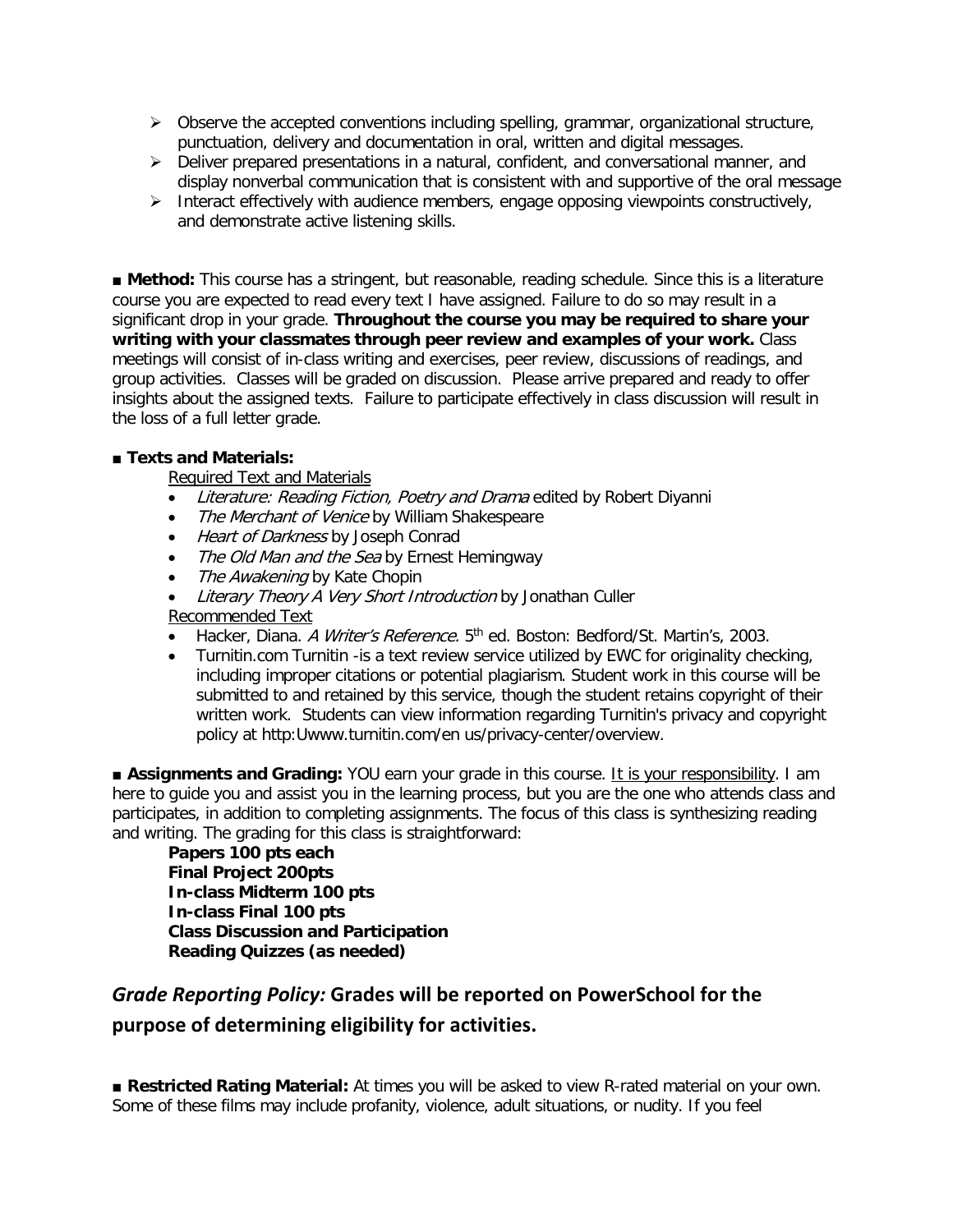uncomfortable watching these you need to see your instructor. In rare cases, a substitute film could be watched as long as it has been determined by the instructor that it addresses the same issues as the films scheduled for the class.

■ **Attendance/Participation Policy:** Good students realize that class attendance is crucial to their success. You are expected to attend every class. Under extenuating circumstances (e.g. inclement weather, family emergency, etc…) I may choose to excuse an absence. Those involved in activities requiring travel and class absences need to bring me a copy of their travel schedules. All work due during your absence must be made up in advance. My policy is that you are students first and athletes second. Students must realize that much occurs in class that cannot be made up. **Any student accruing an unexcused absence will have their grade lowered, most likely one letter grade per absence. If you miss two consecutive class periods without speaking with me beforehand, you will need to schedule an out-of-class conference during my office hours to explain the situation to me.** As per EWC regulation, any student who misses more than twenty percent (20%) of scheduled class days is subject to administrative withdrawal from the course, meaning that you would have to take the course over again.

■ **Cell Phones and Texting:** The use of cell phones in class is strictly prohibited. If your phone rings during class you will be asked to leave. If you are caught texting during class, you will be administratively dropped from the class by me. When a cell phone rings everyone will take a surprise quiz.

■ Make-up work: If you miss class you are still responsible for **ALL** information that we cover in class on the date(s) you miss and all assignments that are due. Peer review days are essential to the improvement of writing, if you are going to miss a scheduled peer review day you will lose credit.

■ Late Assignment Policy: All assignments are due in class on the dates specified in the course syllabus, unless officially changed by me for extenuating circumstances. **No late work is accepted**  unless you have made arrangements ahead of time or you have a college-authorized excuse. WEEKENDS COUNT! USE YOUR EMAIL! In excess of those terms, I determine what constitutes an excused absence and whether or not it should be excused. Allowances may be made for extenuating circumstances with the proper documentation. This documentation must be official in nature. A note from your mom or dad is not official documentation.

**Written assignments** not turned in by the due date and time will receive a 25% deduction if turned in within two days. If turned in between three days and five days late, the assignment will receive a 50% deduction. **Assignments more than five days late will receive no credit. EVERY Day counts! Not just class days!**

■ **Format for Written Work: All written work, except those assignments completed in class or otherwise noted, must be word processed. Use one-inch margins on all four sides and double space all typed material using Times New Roman 12 point font for assignments.** 

■ **Office Hours:** Please feel free to visit me during office hours, or make an appointment for some non-scheduled time. If you have any questions or concerns about anything related to the class, please let me know right away. Office hours are listed at the top of the front page of the syllabus.

■ Plagiarism and Academic Dishonesty: Presenting as your own work the work or ideas of another is considered academic dishonesty, as is assisting another student in such misrepresentation. If you engage in academic dishonesty the college may assess serious penalties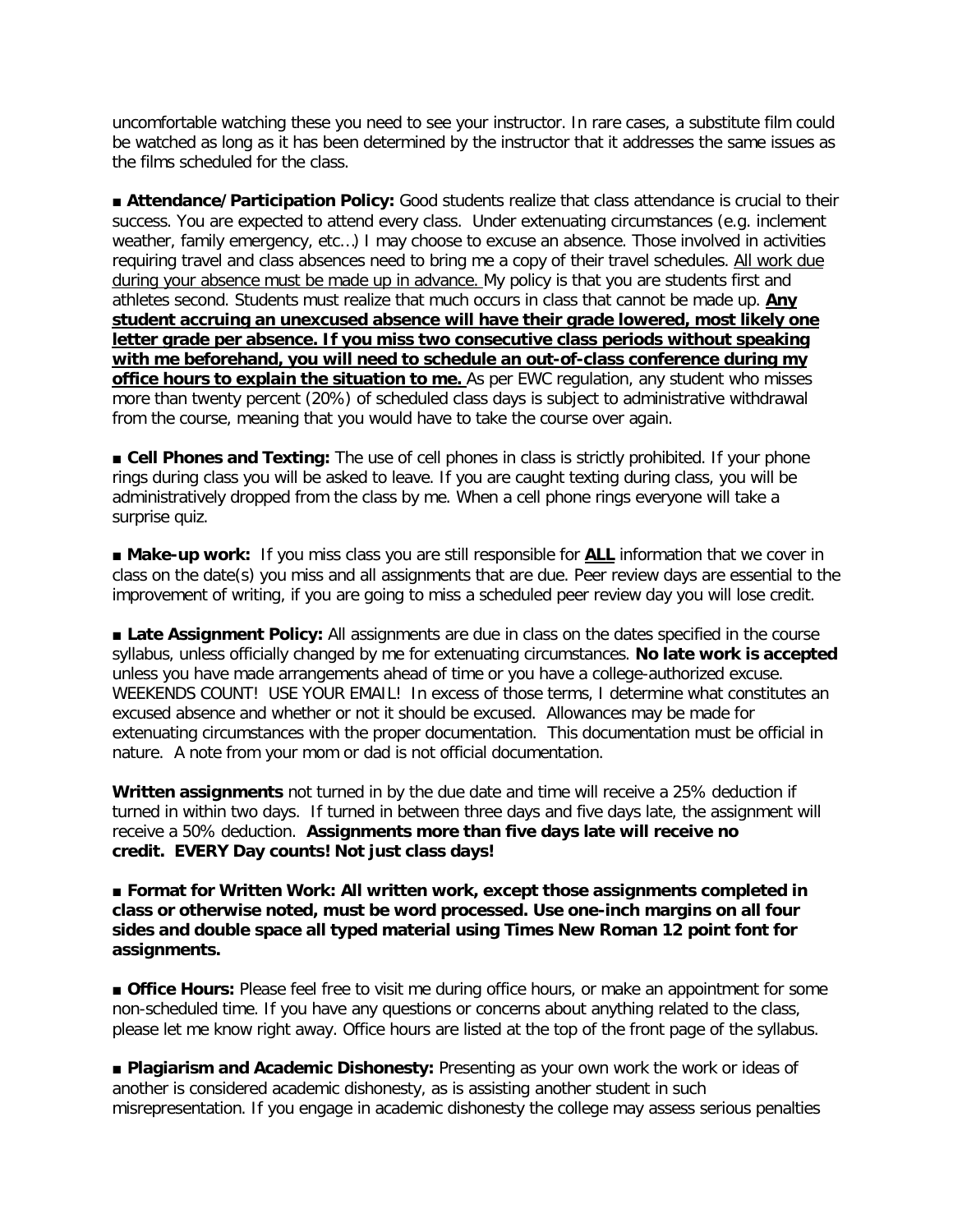against you (See Catalog Academic Regulations page 49). Please ask if you have any doubts about what constitutes plagiarism or how to properly credit sources. Things may happen during the semester that you did not intend. If you think that plagiarism is the best course of action to keep up with class, please come see me and we can devise a course that will allow you to complete your work in an honest fashion. Eastern Wyoming College and the English department have a stringent attitude in regards to plagiarism and have taken prompt action in the past.

■ **Peer Review:** During this class you may be required to share your writing with your fellow students in peer review sessions. If there is a scheduled peer review day, you need to bring two (2) copies of your paper for review. Two copies will be reviewed by students in class and I reserve the right to review a previously requested third copy. Reading another person's writing many times helps a writer better understand the idiosyncrasies of his or her own writing. In addition, editors are essential to producing a grammatically correct and readable document. Missing a scheduled peer review day, without prior approval or other documentation, results in two days missed.

■ **ADA Accommodations**: Eastern Wyoming College is committed to providing reasonable accommodations for qualified individuals with disabilities. If a student has a disability and desires a reasonable accommodation for such disability, the student should contact the, EWC Coordinator of Counseling & Disability Services (532-8238) or Ed Meyer, EWC Human Resources Director (532- 8330) as soon as possible so that arrangements may be made.

#### **Disclaimer Statement**

Information contained in this syllabus is, to the best knowledge of the instructor, correct and complete when distributed for use at the beginning of the course. However, this syllabus should not be considered a contract between Eastern Wyoming College and the student. The instructor reserves the right, acting within the policies and procedures of EWC, to make changes in course materials.

■ **Unexpected Syllabus Changes and Class Cancellations:** The instructor reserves the right, acting within the policies and procedures of EWC, to make changes in the course schedule or activities. All changes will be announced in class. Information contained in this syllabus is, to the best knowledge of the instructor, correct and complete when distributed for use at the beginning of the course. However, this syllabus should not be considered a contract between Eastern Wyoming College and the student. The instructor reserves the right, acting within the policies and procedures of EWC, to make changes in course materials.

■ **Evaluations:** You will have the opportunity to formally evaluate the course and my teaching at the end of the semester. If you have constructive advice or concerns please share them with me as soon as possible. Do not wait sixteen weeks to talk about it. If your needs are not being met, let me know immediately while there is time to address the situation. Just as you want to improve your critical thinking and writing skills, I want to improve my teaching. Feedback is the best way to accomplish these positive changes.

#### Safety Issues:

Please refer to the *EWC Catalog* for safety issues.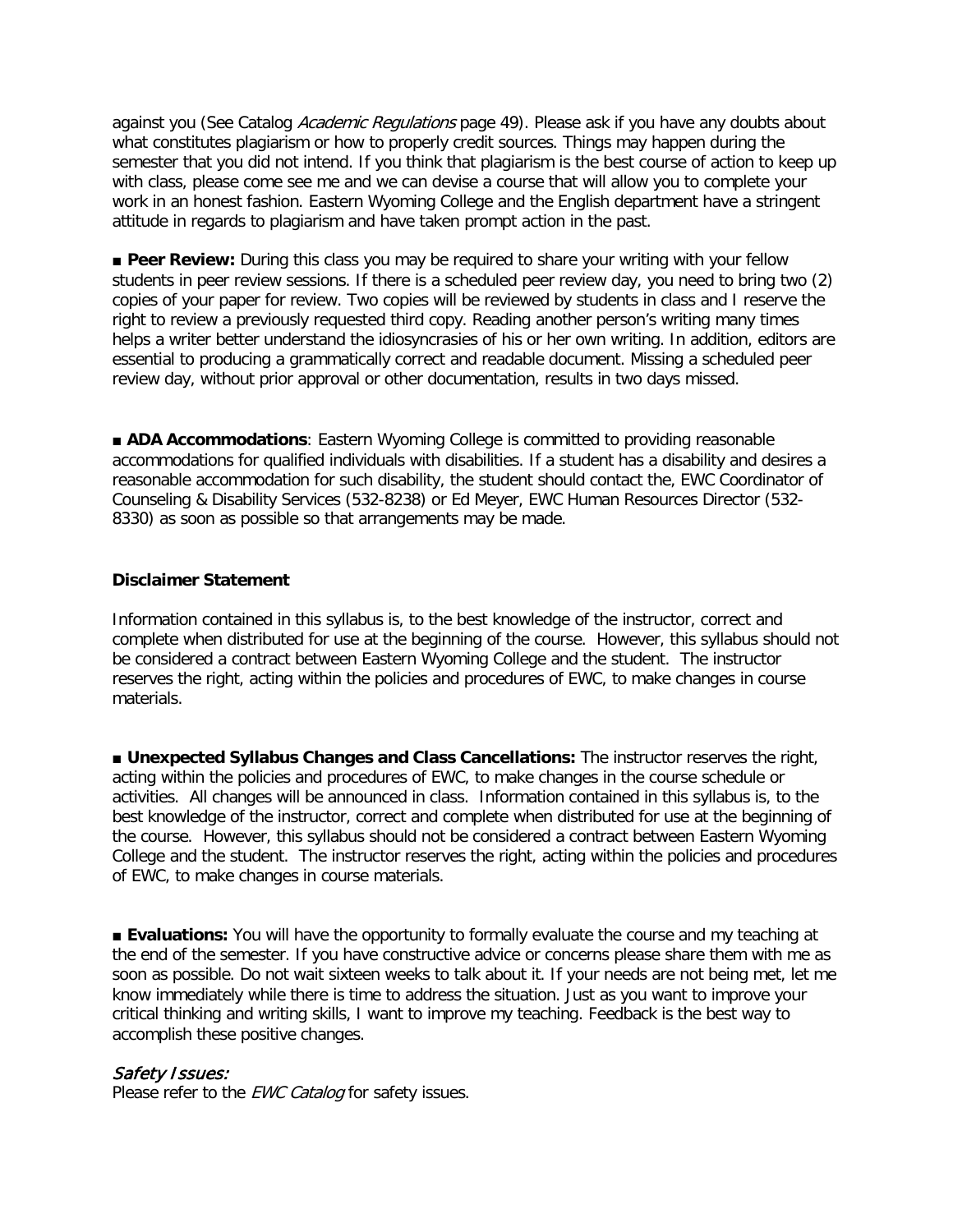| Jan. 5-8                                                              |
|-----------------------------------------------------------------------|
| Read The Awakening                                                    |
|                                                                       |
| Jan. 11-14                                                            |
| 184-187                                                               |
| 202 A Good Man                                                        |
| 223 "The Life You Save"                                               |
| 235 Asals                                                             |
| 238-253                                                               |
| Cisneros                                                              |
| p. 245 #6 & 8                                                         |
|                                                                       |
| 20 line poem based on "There Was a Man, There Was a Woman"<br>260-264 |
| 276 From "The Liars Club"                                             |
|                                                                       |
| #7 p. 281                                                             |
| $18 - 21$                                                             |
| 542 Gilman- "The Yellow Wallpaper"                                    |
| http://www.youtube.com/watch?v=BAJm6qFJb4I&feature=related            |
| 563 Hemingway- "Hills Like White Elephants"                           |
| 572 Jackson- "The Lottery"                                            |
| 100 Lawrence- "The Rocking-horse Winner"                              |
| 612 Kafka- "The Metamorphosis"                                        |
| http://www.youtube.com/watch?v=7BzwxJ-M_M0&feature=related            |
| $25 - 28$                                                             |
| <b>Huck Finn</b>                                                      |
| $1 - 145$                                                             |
| Writing $#1$                                                          |
|                                                                       |
| February 1-4                                                          |
| <b>Huck Finn</b>                                                      |
| $145$ -end                                                            |
| Writing $#2$                                                          |
| End of novel study guide                                              |
| $8 - 11$                                                              |
| Love Poetry                                                           |
| Shakespeare Handout                                                   |
| P. 763-790                                                            |
| 799-817                                                               |
| 817-842                                                               |
| $16 - 19$                                                             |
|                                                                       |
| 843-861                                                               |
|                                                                       |
| Form Study handout                                                    |
|                                                                       |
|                                                                       |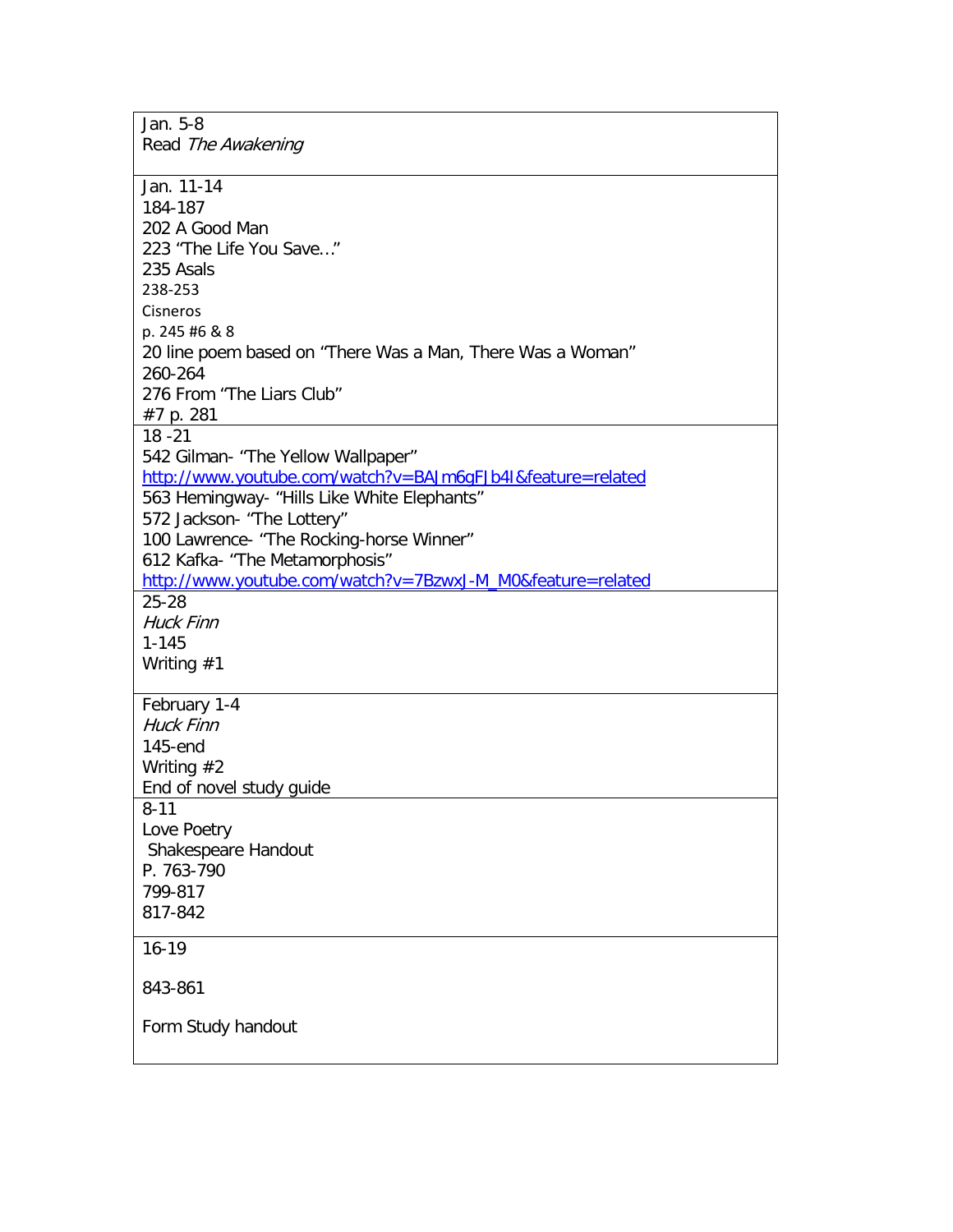Feb. 22- March 3

2 Weeks!

Author Selection and study and Essay

## **Essay Due March 6**

March 7 – 10

Read Old Man and the Sea

March 14- 17

The Complete Works of William Shakespeare Abridged and The Merchant of Venice

21- 27 Spring Break

March 28 – 31

March 31- Merchant of Venice test and notes Due

April 7 - 10 14 - 17 21- 24 28 – May 1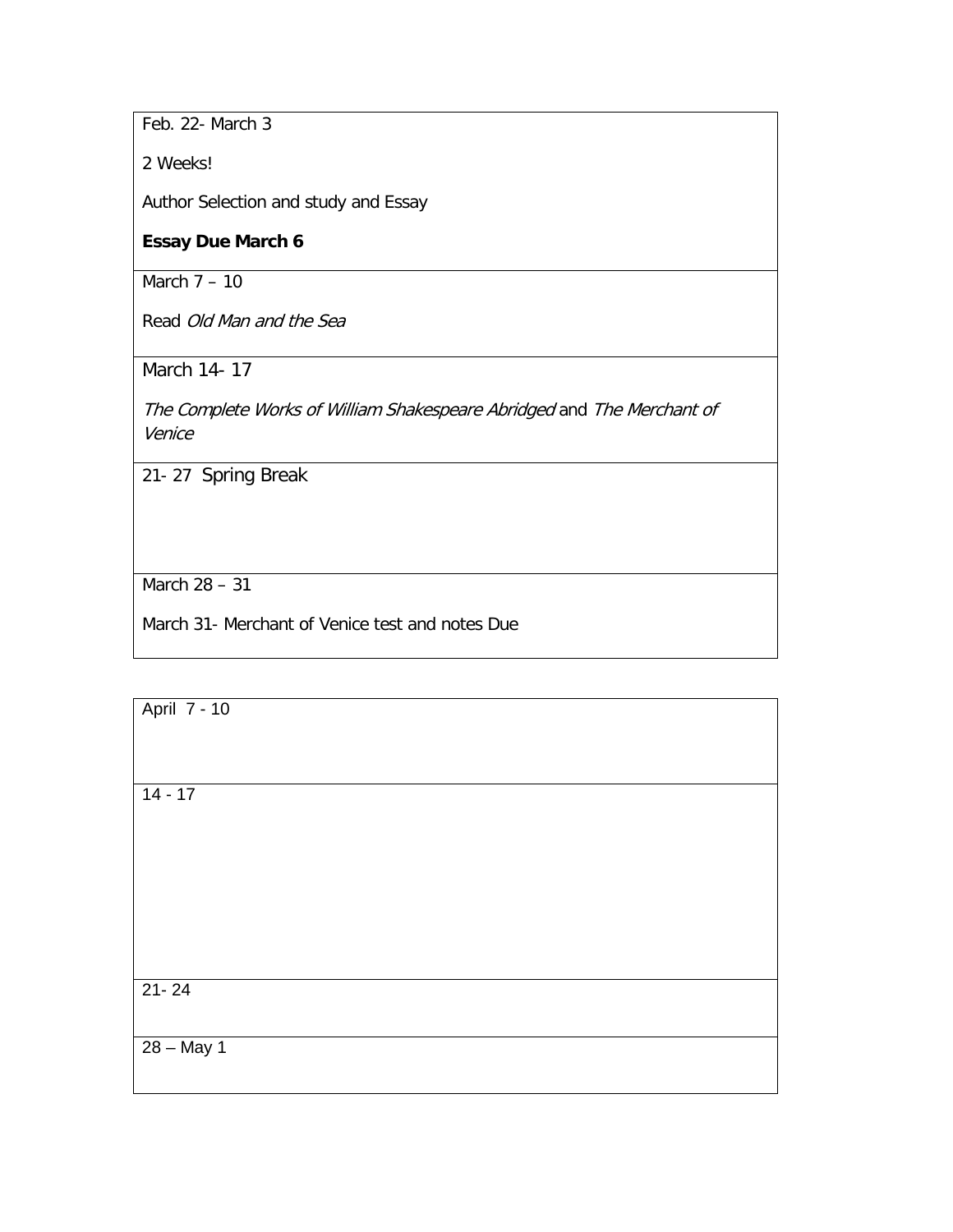| 30    | May 1 | May 2              | 3 | 4 |
|-------|-------|--------------------|---|---|
| Final |       | Last Class<br>Day! |   |   |
|       |       |                    |   |   |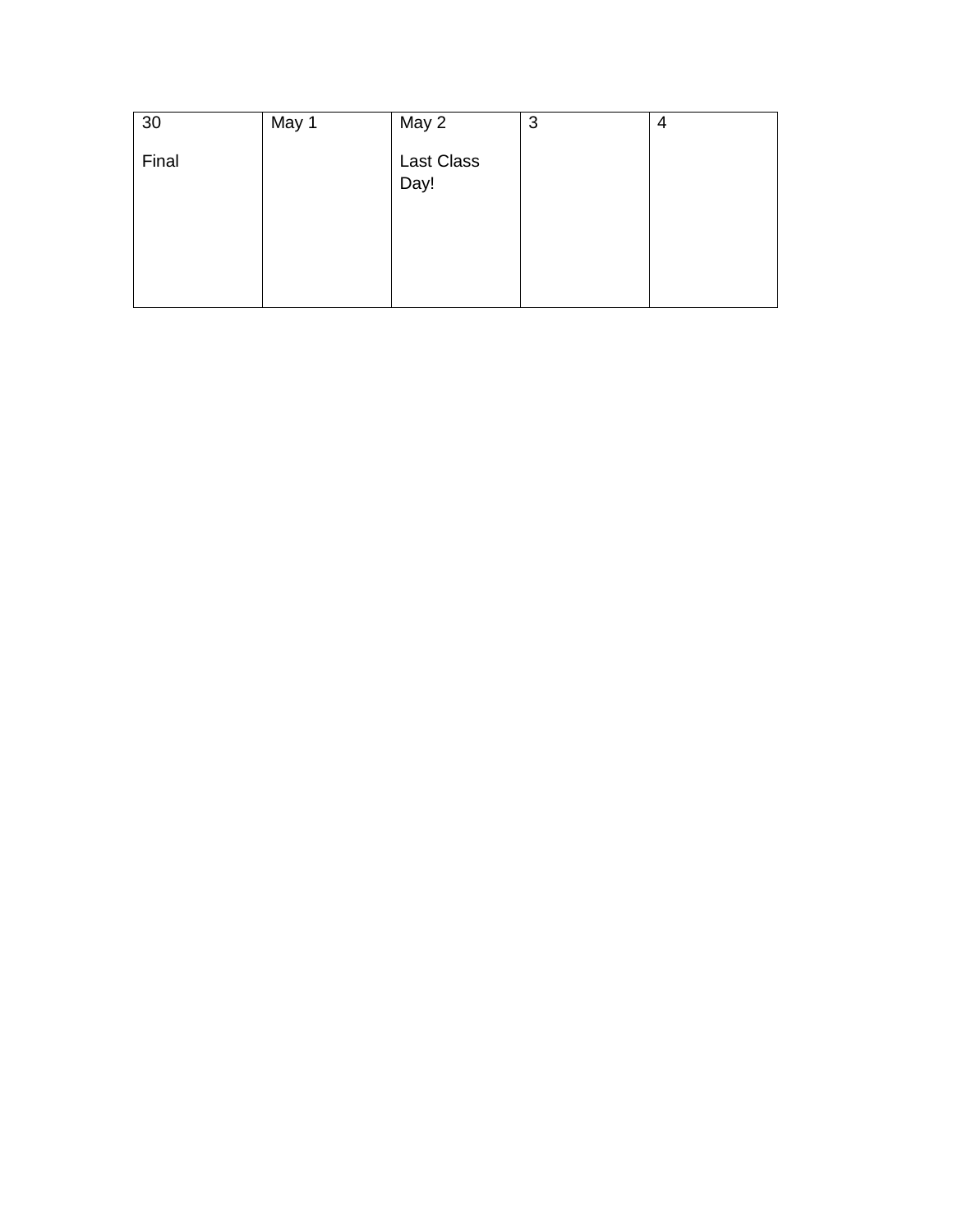English 2020—English II Eastern Wyoming College, Spring 2018 Section 01 MWF 9:00-9:55 a.m. TEB 116 Contact hours: 43 Credit hours: 3 Instructor: John Nesbitt Office: 101 FAC (532-8292) e-mail: john.nesbitt@ewc.wy.edu Hours: TuTh 8:00-12:00, 1:00-4:00; F 1:00-3:00 Also by drop-in or appointment.

## Description

An introductory study of literature in its varied forms, such as poetry, drama, short fiction, novels, and literary nonfiction. Several composition assignments requiring students to write about literature.

Prerequisite: English 1010 with a grade of C or better.

#### Rationale

As seen in the objectives below, the course has a dual purpose: to help students become better readers of good literature, and to help students become better writers. We work under two assumptions: attentive reading of good works of literature helps a person become a better writer, and writing about literature helps a person understand literature better and eventually enjoy it more. These developed talents should stay with a person long after this course is over.

## **Objectives**

After successfully completing this course, students should be able to:

1. Read and understand works of literary merit, with appreciation of thematic content and of artistic technique.

2. Write analytical prose discussions using specific supporting details from the text, and using appropriate format for citation and quotation.

Texts: Literature: Reading Fiction, Poetry, and Drama, Sixth Edition, by Robert DiYanni

True Grit, by Charles Portis

Each student will need a dependable, college-level dictionary.

Each student will be expected to refer to a college writing handbook.

#### Materials and format

All assignments should be done on  $8\frac{1}{2} \times 11$  paper, with no ragged edges. Do not use oversized or undersized paper.

All in-class work should be done in ink (no pencil work). All out-of-class work should be either neatly handwritten in ink or neatly typed (word-processed). All work should be carefully prepared and proofread.

#### Course content

This is an introduction to literature (principally poetry, drama, and fiction), with frequent practice in writing compositions. We will read, discuss, and write about individual and complete works of literature; we will examine them to see how they are representative of a genre (or category) of literature, and to see what makes them succeed as individual works of art. Our discussion will focus on the written work rather than upon the author's personal life or the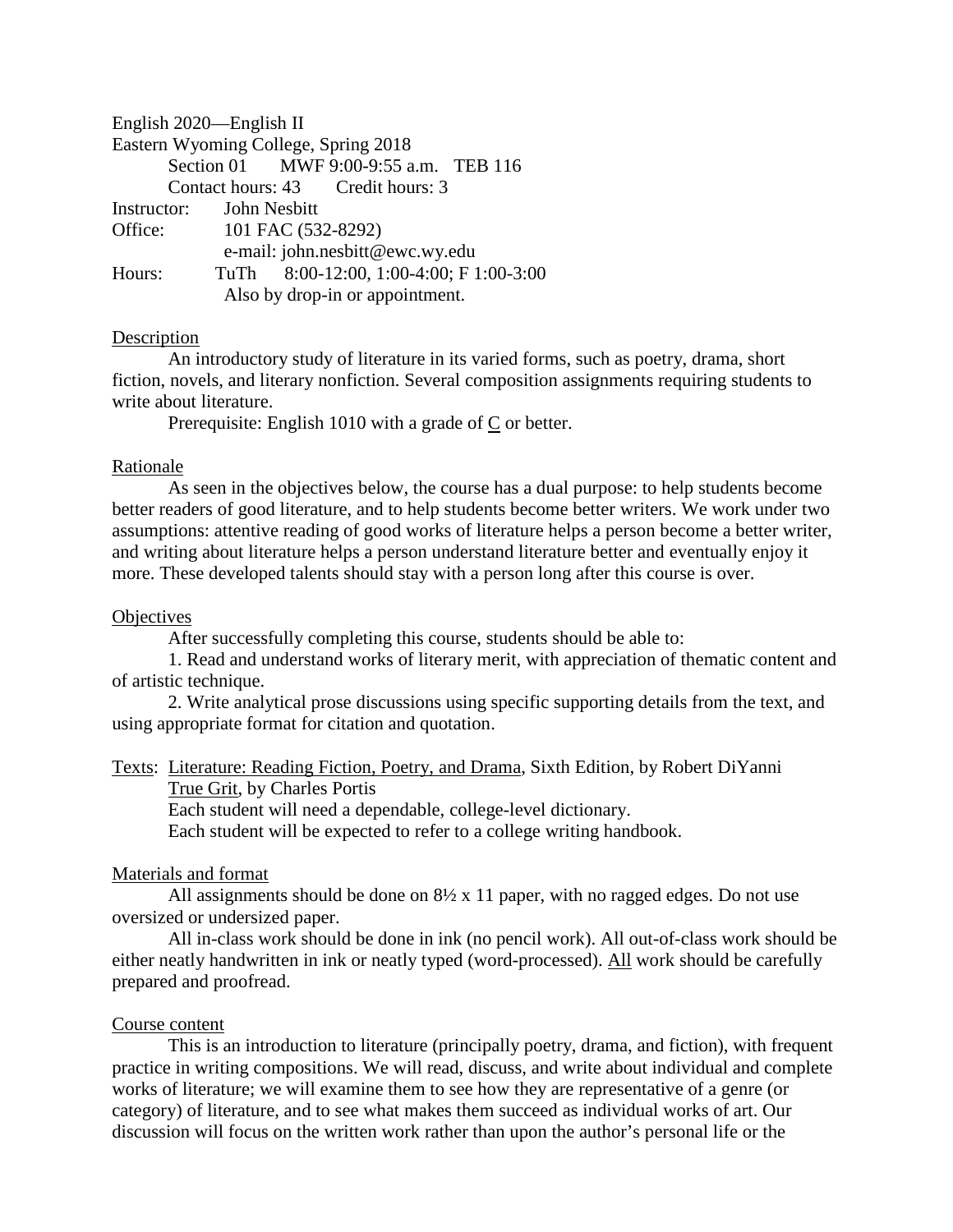reader's personal biases.

The class will proceed mostly by discussion, although there will be occasional brief lectures on literary background and on essay writing. A fair portion of the class time will be devoted to the subject of writing compositions.

Major topics and approximate time on each:

#### Course requirements

Students will be expected to complete all of the reading and writing assignments, the rough draft editing exercises, and the final exam.

Approximate dates for major assignments

| Major quiz on short fiction | February 12 |
|-----------------------------|-------------|
| Essay on short fiction      | February 16 |
| Essay on the novel          | March 12    |
| First essay on poetry       | April 4     |
| Second essay on poetry      | April 30    |

#### Date and time of final exam

Friday, May 4, 8:00-9:45 a.m.

Students are advised not to make travel or departure plans that would conflict with scheduled final exams.

#### Grading system

40%—four 100-point essays on short fiction, novel, and poetry.

40%—short in-class and out-of-class exercises of variable value—rough draft editing exercises, short essays, vocabulary work, oral presentation, and quizzes.

10%—final exam.

10%—thoughtful class participation.

Letter grade equivalents, on a scale of 100, are as follows:

| $96-100-A+$ | $86 - 89 - B +$ | $76-79$ —C+   | $66-69$ —D+ |
|-------------|-----------------|---------------|-------------|
| $93-95-A$   | $83 - 85 - B$   | $73 - 75 - C$ | $63-65-D$   |
| $90-92-A$   | $80 - 82 - B -$ | $70-72$ —C-   | $60-62$ —D- |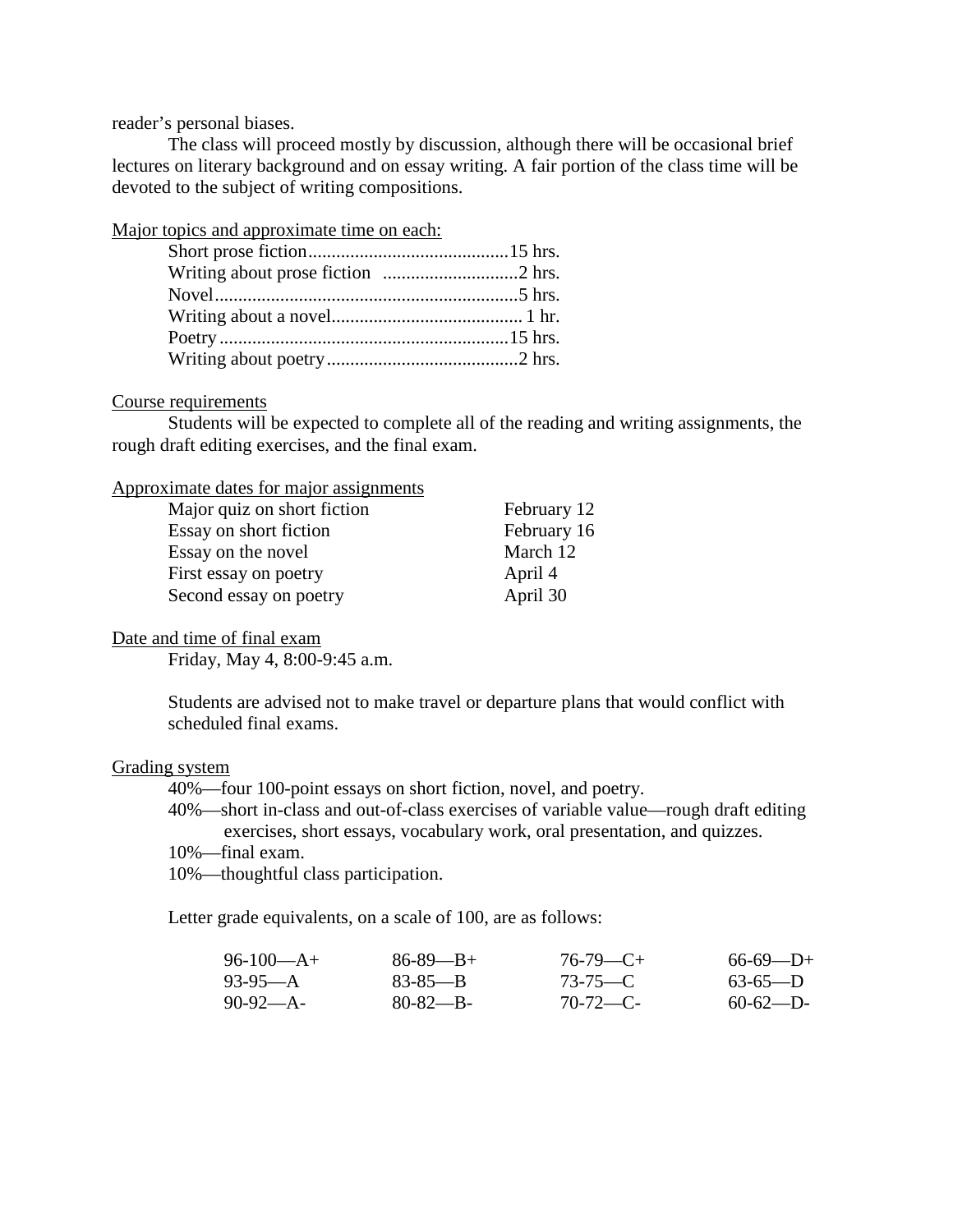A student's semester grade will be based on the overall average earned:

| 90%-100%   | A |
|------------|---|
| 80%-89%    | B |
| 70%-79%    | € |
| 60%-69%    | D |
| $0 - 59\%$ | F |

There will be no withdrawals negotiated after April 30.

There will be no office conferences after April 30.

As a general rule, I do not release final exam results or final course grades to students during the final exam period.

#### Policies on attendance, late papers, and make-ups

Attendance is not required but it is essential, and thoughtful class participation will constitute 10% of the semester grade. If you miss a class, get the assignment from a fellow student or from me, the instructor. Absence is no excuse for coming to class unprepared or for handing in late work.

Every student should be familiar with the college's attendance policy, which is clearly stated on pp. pp. 42-43 of the 2016-2017 catalog. Be aware that an instructor may drop a student who has had excessive absence or who has missed an excessive amount of work. If you are approaching either of those excesses but you want to stay in the class, come in for a conference. On the other hand, if you wish to drop the class, make sure you take care of the paper work yourself; do not assume that you will be dropped automatically. You will get the most out of this course if you do all the work in sequence and on time. If you are late with an assignment, get it in as soon as possible. Out-of-class work that is graded late will receive a penalty of 10%—for example, a late essay originally worth 100 points will be worth a maximum of 90 points. Unless arrangements are made ahead of time, there will be no late work accepted after the main batch has been graded and handed back. There will be no make-up of short in-class writings or rough draft exercises. Work that is announced ahead of time, such as longer in-class writings (50 points and more) and quizzes, can be made up only by prior arrangement, and the work must be made up before the main batch is graded and returned.

There will be no late work accepted more than a week after the original due date.

Classroom expectations

You are expected to bring your own texts to class every time, along with writing materials.

Here are a few simple guidelines for expected behavior:

Arrive on time.

Do not bring meals to class.

Do not open beverage cans in class.

Do not have cell phones or other electronic devices turned on during class.

Do not talk when it's not your turn.

Do not pack up before class is ended.

Students who habitually arrive late, fail to have appropriate class materials (such as pen, paper, and textbook), talk to others during class, fall asleep, have electronic devices turned on, slump forward on the desk or table, come and go sporadically, or otherwise distract the class may be asked to leave.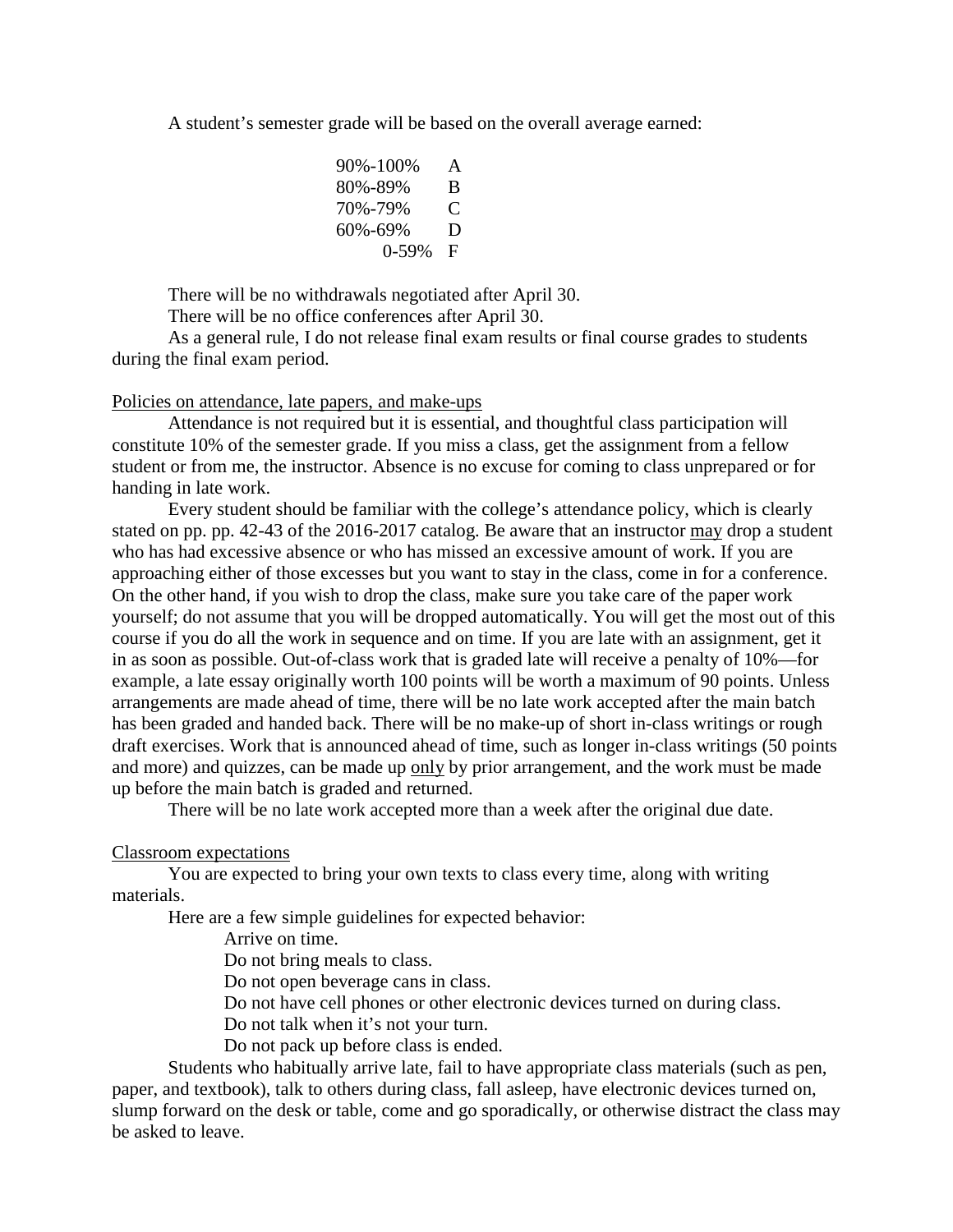#### Useful advice

It is wise to keep a rough draft, a clean copy, or a backup file of an essay until you get the graded essay returned.

It is also a good general practice in all college courses to keep all of your work together at least until you have received a final grade in the course, in case the instructor loses the record book or in case you wish to contest a grade.

Furthermore, you should save all of your course outlines and other materials (along with your college catalog), so that you may receive proper transfer credit if and when you go to another college.

#### General comment

This course can be interesting and fun, especially with your participation. This is your course, and you can help make it lively and varied by offering your comments. If the subject matter is confusing or an assignment is unclear, ask questions. Come visit me. And if you have suggestions or complaints that you think would improve the course, please feel free to present them to me.

## **CODE OF ACADEMIC HONOR**

The student should be proud to uphold a code of honor in all classes at Eastern Wyoming College, and in support of this code to accept the following responsibilities:

1. The student should hand in only his or her own work. If the student seeks help from someone else (and we encourage students to do so), the student will do the actual assignment.

2. The student should try, to the best of his or her ability, to avoid plagiarism and unacknowledged borrowing. If the student is uncertain about what to acknowledge, he or she should ask an instructor for advice.

3. The student should discourage other students from unethical borrowing of work that he or she has done.

4. The student should remove temptations during exams: when it is possible, leave an empty desk on each side and protect answers from wandering eyes.

5. The student should uphold a spirit of honesty during unsupervised or unproctored exams.

6. The student should feel proud and not guilty for reporting observed instances of academic dishonesty.

The student's cooperation will be a help to instructors and to fellow students.

## **ADA ACCOMMODATION STATEMENT**

Eastern Wyoming College is committed to providing reasonable accommodations for qualified individuals with disabilities. If a student has a disability and desires a reasonable accommodation for such disability, the student should contact the EWC Coordinator of Counseling and Disability Services (532-8238), or Ed Meyer, Human Resources Director (532- 8330), as soon as possible so that arrangements may be made.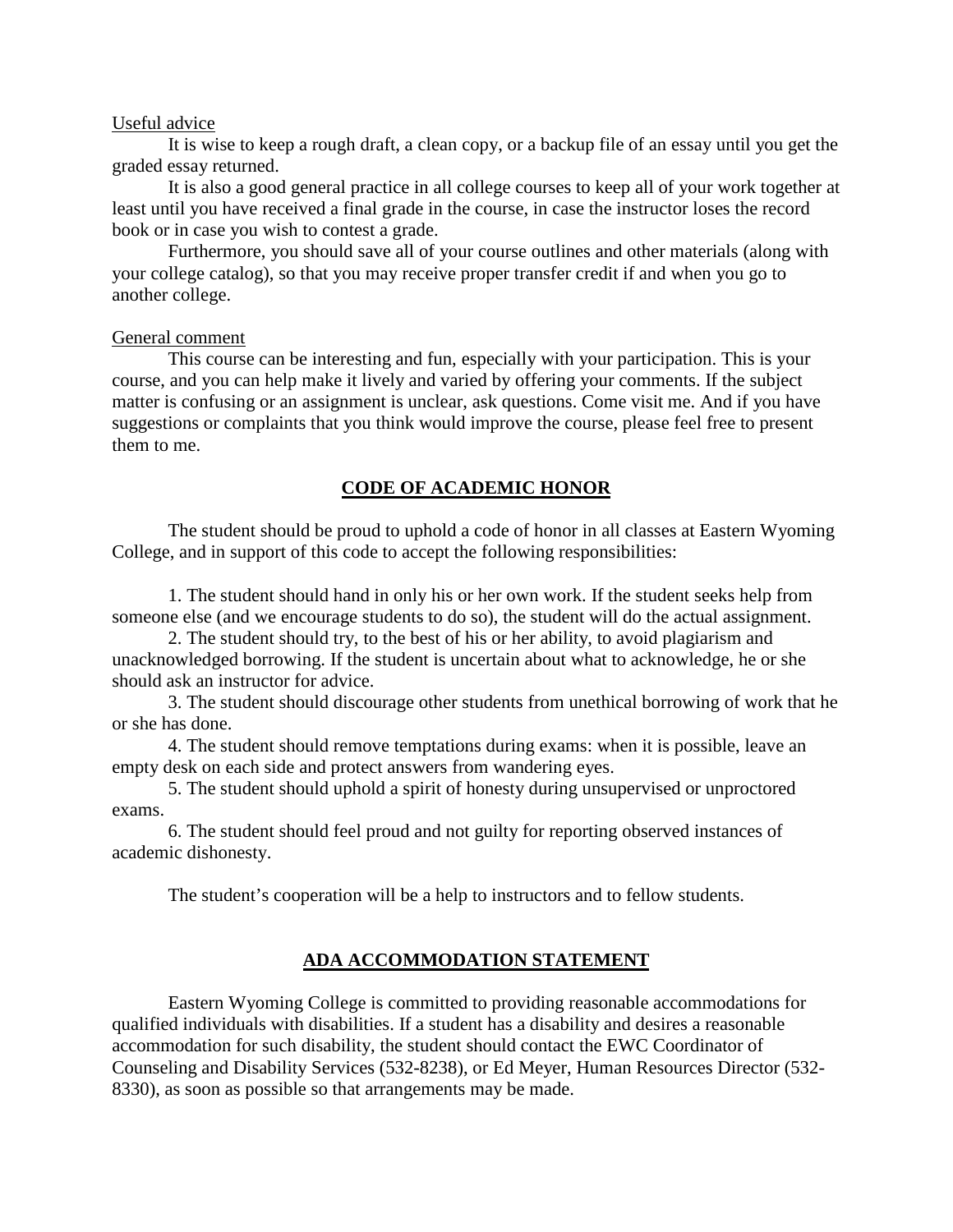## **GENERAL EDUCATION REQUIREMENTS**

Communication 1 Communication 2 Mathematics (Quantitative) Constitutional Requirement Lab Science Freshman Foundations Physical Education Activity Arts & Humanities Social & Cultural Awareness

This course fulfills the Communication 2 requirement.

## **GENERAL SAFETY RULES**

**FIRE:** If the fire alarm sounds, exit the room and leave the building. In the Tebbet wing containing Rooms 108-117 and 208-219, leave the building through the west doors. You may not go back into a room once it has been evacuated. The instructor will be responsible for lights, windows, and the door. If you see a fire, do not try to put it out unless you are certain you can do so. Call 9-911 and report the fire, giving the location as accurately as possible. Then notify the switchboard of the event and evacuate the building.

**SEVERE WEATHER:** The local radio stations are responsible for notifying students of school closure in the event of severe weather, such as winter storms. Out-of-town students are advised to use common sense in deciding whether to drive to school.

**TORNADO:** If you hear the warning for a tornado, evacuate the classroom for a location that has no, or very few, windows and an internal load-bearing wall. Stay away from windows and do not go outside. In each part of campus where you have class, familiarize yourself with the posted maps showing tornado shelter areas shaded in green.

**MEDICAL EMERGENCIES:** If someone other than yourself has a medical emergency, allow qualified personnel to attend to the person. If you have a medical condition that you think the instructor should know about, let the instructor know.

Generally, use common sense and sound judgment in dealing with emergency situations. Try to remain calm, do not stampede, and allow the agencies that are established for emergencies to deal with the problem.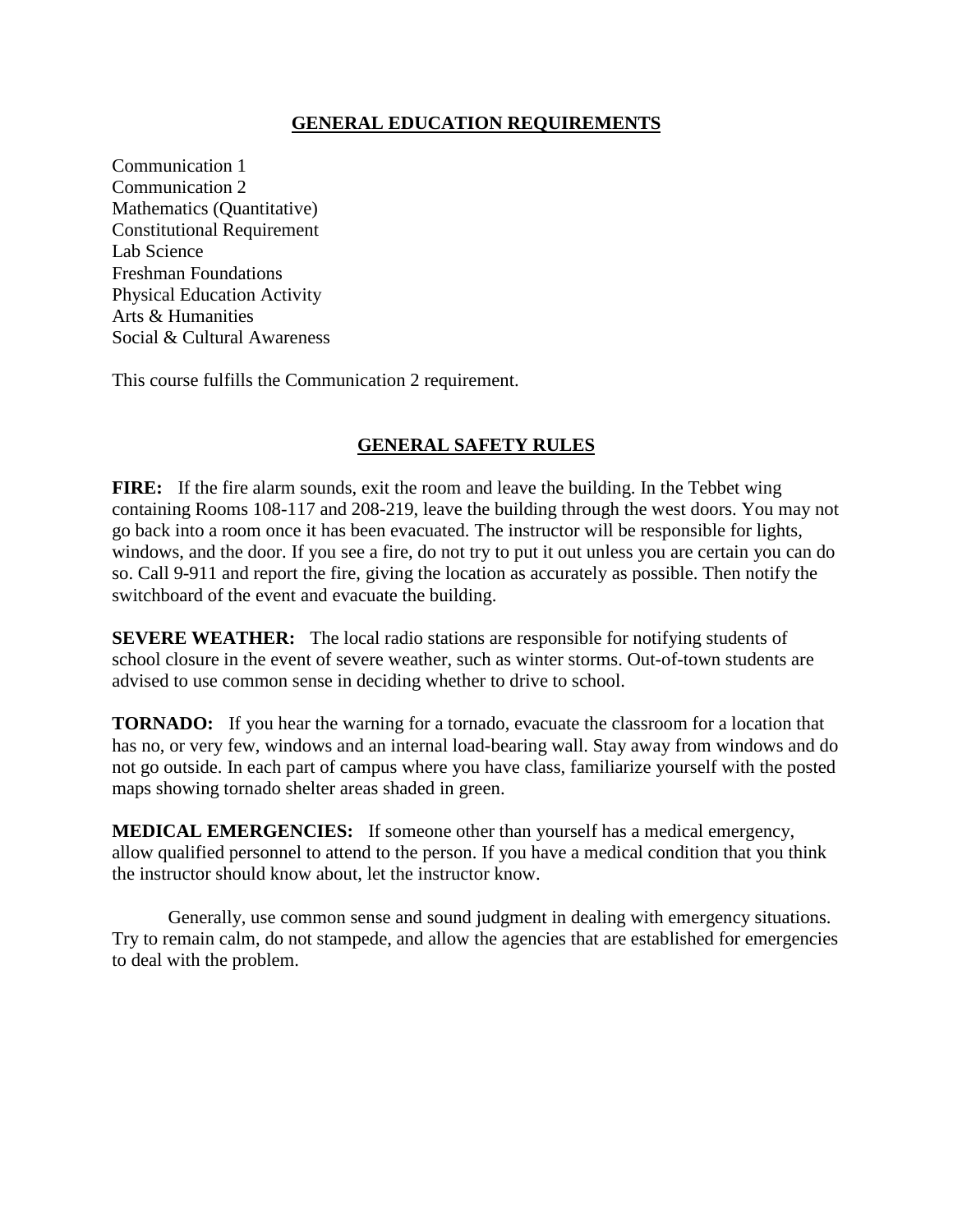

## ENGL 2020-50—English II: Introduction to Literature Spring 2018 3 Credits

Instructor: Deb Rademacher (DRade) Instructor Information

- · Phone: (307) 351-0066 before 6:00 p.m. (Home)
- · E-mail: Use LancerNet for best results. Other: debra.rademacher@ewc.wy.edu
- · Do not hesitate to contact me with questions.
- · Conference hours are the same as my tutoring hours: see signs in hallway or announcement on LancerNet
- Course Schedule Tuesday  $6:00 7:30$  and online for Douglas campus students, and once a week during class time for College English for Glenrock High School students.
- LancerNet: this is a blended course meaning that you are required to access all assignments, assessments and discussions through LancerNet. The easiest method to access this information is to go to the course welcome page. There you can easily find the syllabus and other course documents. Also, there, you will find Units. Throughout the semester, you will be able to access the weekly unit with links to message board assignments, assessments and assignments.
- Due Dates for ALL Work: You will have 1-2 weeks for ALL assignments, except message board discussions. Assignments, Assessments and other work will open at 6:00 on Wednesday and will remain open for the following 7 days closing at 6:00 on the following Wednesday. One exception to this is essays: the submission box and assignment for these will be open for two weeks after the opening date. Peer editing (on the message board) for the course project will be open for two weeks, and the course project, which will be available (without a submission box) for the first 15 weeks of class. The submission box for the Course Project will open for one week before the final due date.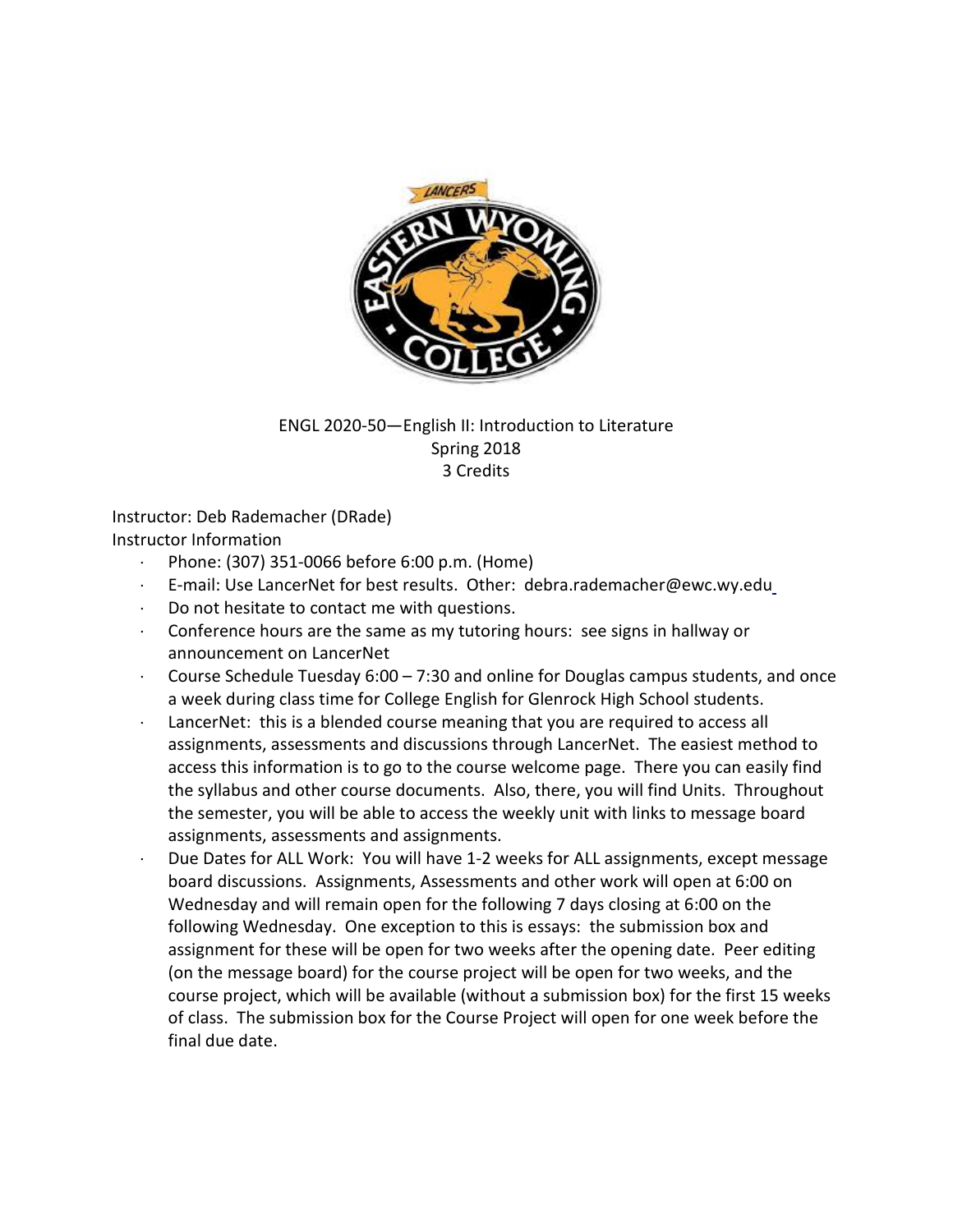· Journal versus Email: use email ONLY for communication purposes. Do not submit assignments by email. The Journal, in LancerNet, is for the submission of revision work only. Revision work must be submitted through the Journal to be graded.

## Course Policies and Syllabus

#### **Course Description: 2020 Introduction to Literature (3L, 3CR):**

An introduction to the study of literature such as poetry, fiction, drama, novels, and literary nonfiction. This class will develop skills in written, oral, and digital communication. Prerequisite: ENGL 1010 with a grade of "C" or better.

- Method: This course has a stringent, but reasonable, reading schedule. Since this is a literature course, students are expected to read every text assigned. Failure to do so may result in a significant drop in the overall course grade. Additionally, throughout the course you will be required to share your writing with your classmates through peer review and examples of your work, as well as attend no less than two private conferences with me. In this course, we will pursue writing as a process that begins with brainstorming, proceeds through drafting, peer review and culminating in the final draft. Class meetings will consist of in-class writing and exercises, peer review, discussions of readings, and group activities. Classes will be graded on discussion. Please arrive prepared and ready to offer insights about the assigned texts.
- **Texts and Materials:**

Required Text and Materials

- · *Arguing About Literature: A Guide and Reader* by John Schilb and John Clifford
- · Any, and all, handouts provided throughout the course of the semester
- · A writing handbook of your choice
- Assignments and Grading: YOU earn your grade in this course. It is your responsibility. I am here to guide you and assist you in the learning process, but you are the one who attends class and participates in addition to completing assignments. The focus of this class is synthesizing reading and writing. The grading for this class is as follows:

Short Essays (5-6) 50 pts each Peer Editing sessions (3) 50 points each (as needed) Final Project 500 points (see below) Midterm 50 points Final 50 pts Class Discussion, Message Board, Homework, Reading Quizzes, other homework and Participation (up to 200 points)

 Turnitin--is a cloud-based text review service utilized by EWC for originality checking, including improper citations or potential plagiarism. Student work in this course may be submitted to and retained by this service though the student retains copyright of their written work. Students can view information regarding Turnitin's privacy and copyright policy at<http://www.turnitin.com/en> us/privacy-center/overview.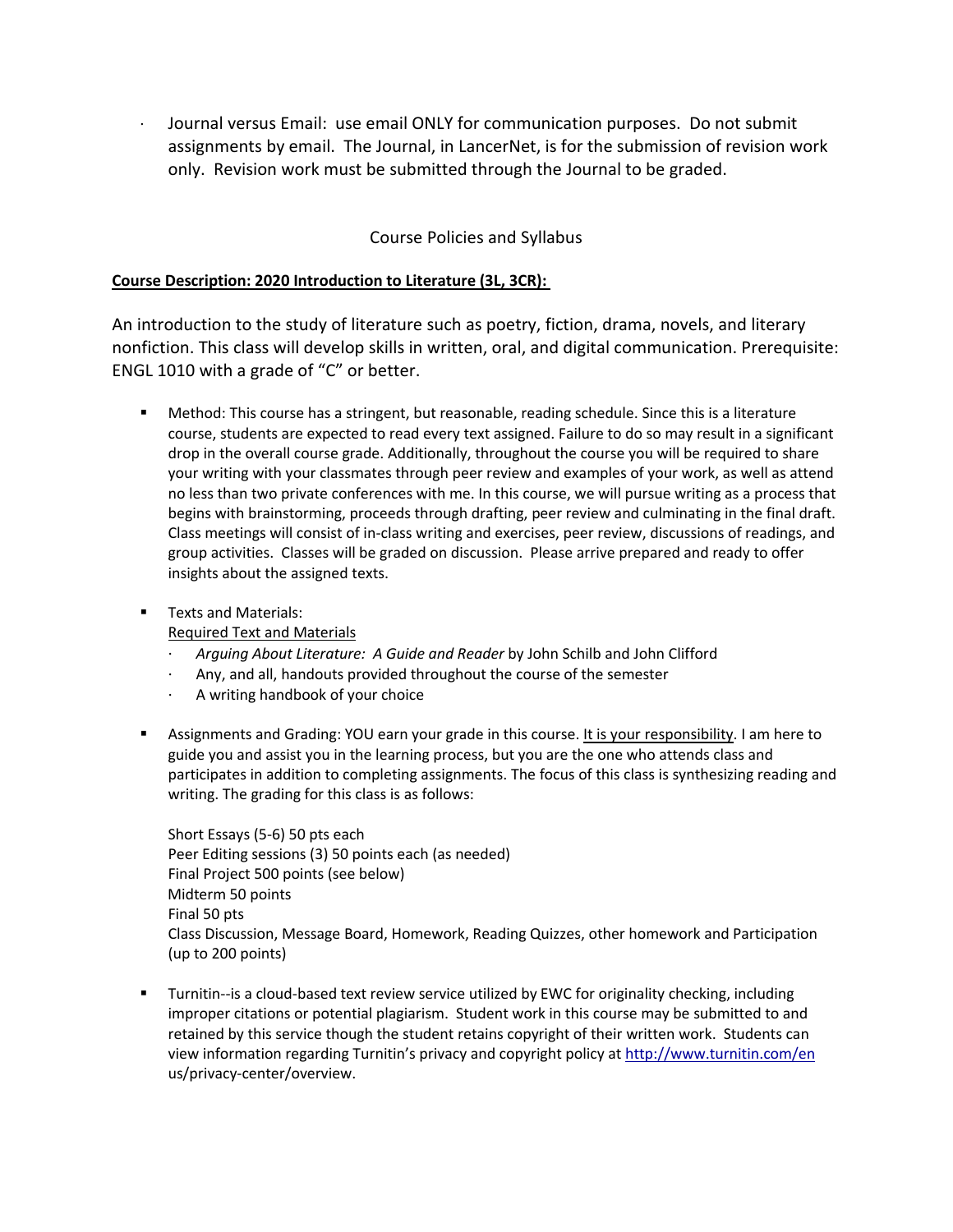**•** Overview of final project:

Students will be given the semester to complete the final project for this course. This project will examine the writings and life of a major literary figure with at least ten published works. The guideline for this project will be given to students during the second week of class and will be due on the day of the final exam. This project will include a biography, an annotated bibliography of ten works, and a properly researched and cited (using MLA guidelines) essay, and a presentation of those findings during the last week of class. Note: students are NOT required to read ten works only provide an overview of what each work is about. A list of acceptable authors will be included in the guidelines that will be available to students during the second week of class.

• Grade Reporting and Turnaround Policy:

As the focus of this course is writing, grading of writing will take precedence over all other homework. That said, I read every paper three times with a focus on different aspects of the writing with each reading; therefore, it may take up to two weeks for writing assignments to be graded and returned. All grades will be posted in LancerNet as soon as they are graded. If you have questions about a grade that is in the grade book or you feel should be there and is not, please do not hesitate to let me know as soon as you can so that I can consider it.

 Restricted Rating Material: At times you will be asked to view R-rated material on your own, particularly during the section on drama. Some of these films may include profanity, violence, adult situations, or nudity. If you feel uncomfortable watching these, you need to see your instructor. In rare cases, a substitute film could be watched if it has been determined by the instructor that it addresses the same issues as the films scheduled for the class.

#### **Attendance/Participation Policy:**

- Good students realize that class attendance is crucial to their success. You are expected to attend every class. Under extenuating circumstances (e.g. inclement weather, family emergency, etc.…), please notify me by text or email, and I will work with you as much as possible. As per EWC regulation, any student who misses more than twenty percent (20%) of scheduled class days is subject to administrative withdrawal from the course, meaning that you would have to take the course over again.
- **Participation in this course extends beyond the classroom. It is required that students navigate** LancerNet for weekly overviews, assignments, quizzes, message board requirements and all other communications (e.g. email and announcements). If you are having problems accessing your LancerNet account or are struggling with navigating it, please come and talk to me as soon as you discover there is a problem.
- Cell Phones, Texting, Eating and other distractions: We are all grown ups in this course with a myriad of reasons why we have our cell phones with us (e.g. job, children or family). All I ask is that students be respectful of others and do not text in class, leave the class to take an important call and to turn the volume off. Eating and drinking are fine so long as we keep them quiet. This means no crunchy munchies, no ice chewing and no cracking gum as these can be exceedingly distracting to others in the class. All other distractions will be considered as they occur; again, we are all adults.
- Make-up work: If you miss class you are still responsible for ALL information that we cover in class on the date(s) you miss and all assignments that are due. I strongly recommend you exchange phone numbers and/or email addresses with at least one other person in the class to facilitate the make-up process. All assignments will be placed on LancerNet even those missed during class; however, any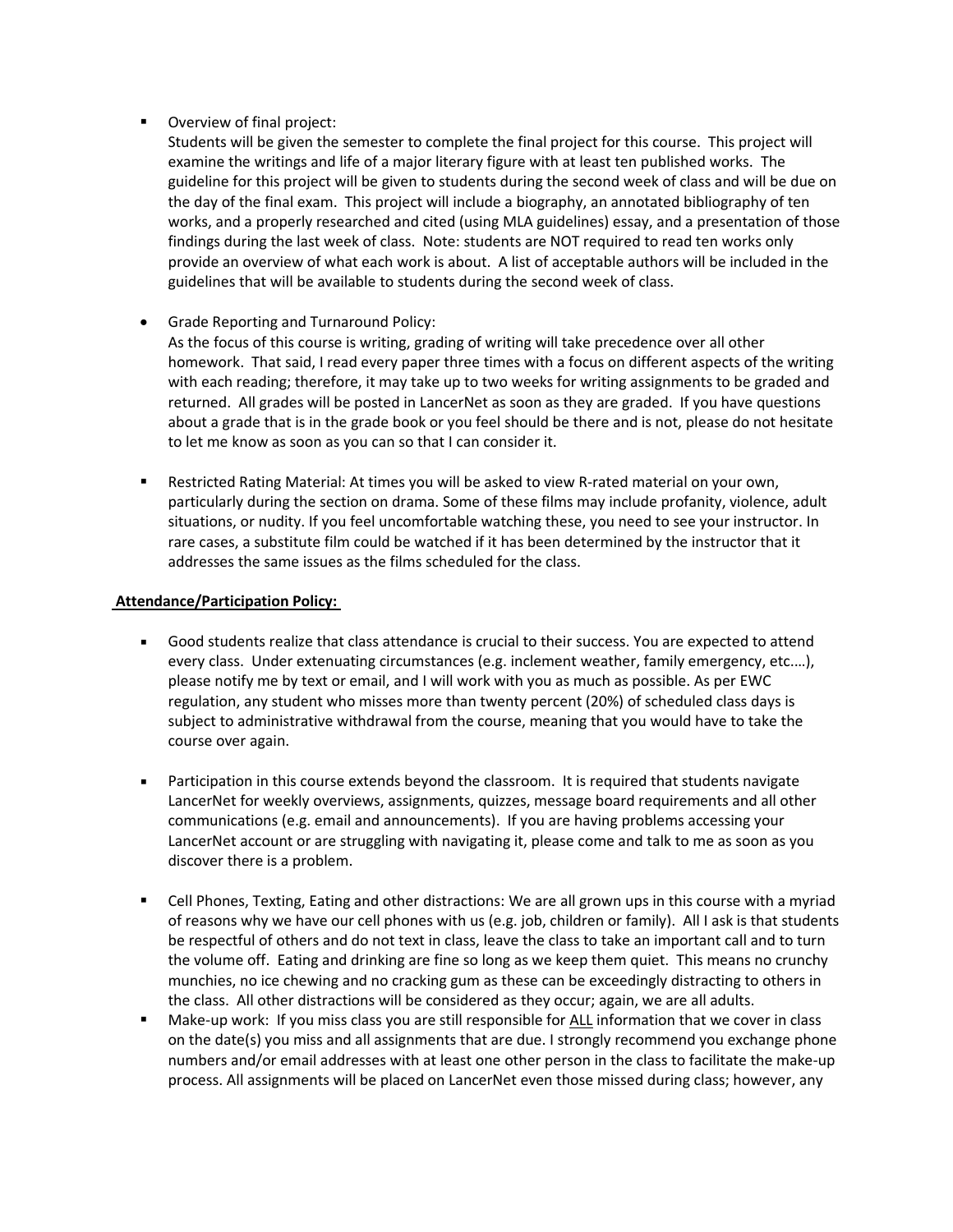notes pertinent to quizzes, midterm or the final may not be on LancerNet, so it is a good idea to use the buddy system.

- Late Assignment Policy: All assignments are due on LancerNet on the dates specified in the individual assignment, unless officially changed by me for extenuating circumstances. No late work is accepted except in cases of emergencies. For most work, you will have a full week to complete assignments, so use your time wisely. For Major Essays, you will have two weeks. Do not wait until a day or two before it is due to read the assignment, as I can easily track each student's record of times, dates and areas visited in LancerNet. The submission box for each assignment will be open for a full week. Once it is closed, I cannot accept an assignment unless there is an extenuating circumstance. In the case that permission to submit an assignment late occurs, it will NOT be accepted by email. Email is for communication only. Your journal is where any revision work and any late assignment accepted will be graded. Remember: WEEKENDS COUNT!
- Format for Written Work: All essays will be formatted using MLA guidelines. This includes requirements for the heading, header, page numbers, in-text citations, references page, font and font size. If you are unfamiliar with MLA, you will need to come to the tutoring center for assistance before the first essay is due. Papers not formatted correctly or lacking proper citations will not be accepted. To become familiar with MLA requirements, please visit the link to OWL Purdue in class bookmarks.
- **The Strange Hours: Please feel free to visit me during office hours, or make an appointment for some non**scheduled time. If you have any questions or concerns about anything related to the class, please let me know right away. Office hours are listed at the top of the front page of the syllabus.
- Peer Review: During this class you will be required to share your writing with your fellow students in peer review sessions that will be held on the message board in LancerNet. Reading another person's writing many times helps a writer better understand the idiosyncrasies of his or her own writing. In addition, editors are essential to producing a grammatically correct and readable document. Missing a scheduled peer review day, without prior approval or other documentation, results in two days missed.

#### **General Education Requirements:**

Communications 1 Communications 2 Mathematics (Quantitative) Constitutional Requirement Lab Science Freshman Foundations Physical Education Activity Art & Humanities Social and Cultural Awareness This course meets the following general education category: COMMUNICATIONS 2

In general, COM1 provides an introduction to college-level communication. It focuses heavily on written communication, promotes critical approaches to reading, and develops students' understanding of appropriate purpose, structure, and support in academic communication. This course also introduces students to general distinctions between various oral, written and digital modes of communication.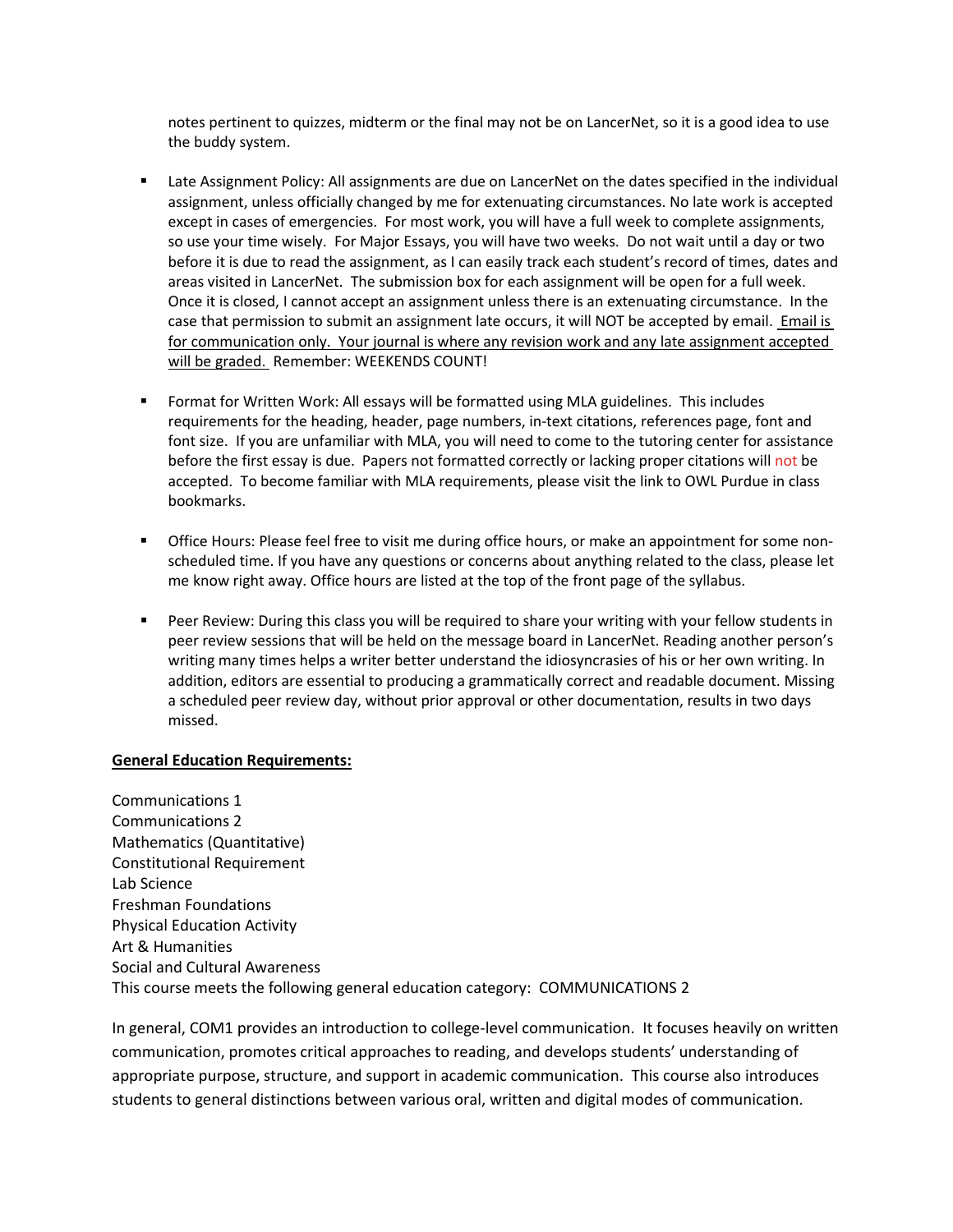Courses must meet all seven COM1 student learning outcomes:

- 1. Develop and communicate ideas in writing using appropriate technologies
- 2. Find, evaluate, analyze, synthesize, and appropriately document information from a variety of sources in order to support a persuasive argument.
- 3. Recognize the importance of purpose, audience, and style as components of effective communication.
- 4. Strategically use a range of critical reading approaches to read and respond to college-level texts.
- 5. Make effective use of multiple drafts, revision, computer technology, peer and instructor comments, and collaboration in the achievement of a final work of communication.
- 6. Observe the accepted conventions of spelling, grammar, structure, and punctuation for Standard English.
- 7. Recognize similarities and differences in purposes and strategies of written, oral, and digital communication.

#### **SAFETY**

Please note the evacuation plan posted in this classroom in the event of a fire, tornado, or other disaster. In the event of an accident, an accident report form must be completed. Additional information regarding E.W.C.'s safety policies can be found on page 46 of the college catalog.

#### **ACADEMIC DISHONESTY**

Academic dishonesty will not be tolerated. Dishonesty includes plagiarism, cheating, and any conscious act by a student that gives him or her undue advantage over fellow students.

Plagiarism is copying or using the ideas of another without giving proper credit through the use of quotation marks, footnotes, or other forms of reference.

Copying involves making unauthorized use of answers to exams, quizzes, assignments, homework, as well as copying work from fellow students or submitting work that has been done by someone else. Students shall complete all assignments individually unless otherwise indicated by the instructor.

Academic dishonesty of any kind shall result in a score of zero on the assignment, quiz, or exam and may result in withdrawal from the course with a grade of F, as the instructor deems appropriate. In addition, the instructor may refer the student to the appropriate E.W.C. official for further discipline.

The first four weeks, we will learning how to cite sources in an academic essay correctly. For every essay (to include the Course Project), APA format, citations and References page will be required. Missing citations and/or an inappropriately formatted References page will result in no grade for the assignment.

#### **AMERICANS WITH DISABILITIES EDUCATION ACT**

Eastern Wyoming College is committed to providing reasonable accommodations for qualified individuals with disabilities. If a student has a disability and desires a reasonable accommodation for such disability, the student should contact the EWC Coordinator of Counseling & Disability Services (532-8238) or Ed Meyer, EWC Human Resources Director (532-8330) as soon as possible so that arrangements may be made.

#### **DISCLAIMER**

The instructor reserves the right, acting within the policies and procedures of EWC, to make changes in the course schedule or activities. All changes will be put into the announcements area of LancerNet and/or emailed through LancerNet.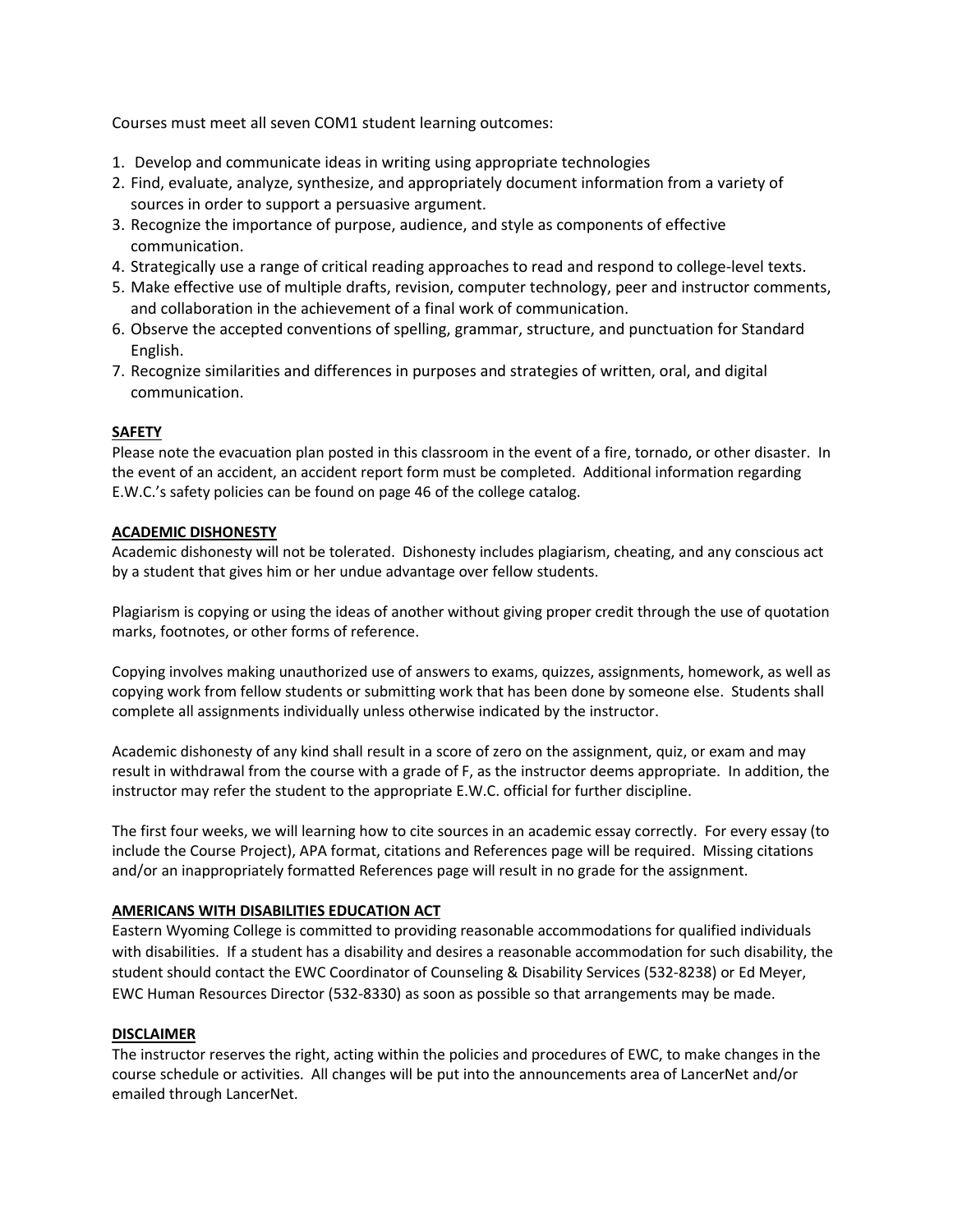

## 2020 Brief Schedule Subject to change with notice Further details will be presented during the weekly units Access these Overviews on the Welcome Page of our class on LancerNet under Units

## **Note: Details regarding readings and due dates for assignments and essays will be in the Weekly Units.**

| Week(s)                      | <b>What to expect</b>                    |
|------------------------------|------------------------------------------|
| Jan $8-$<br><b>Jan 30</b>    | <b>Families project</b>                  |
| <b>Jan 15</b>                | Martin Luther King day                   |
| Jan $30 -$<br>Feb 20         | Love Project, Course Project Conferences |
| $\mathsf{Feb} 8 -$<br>Feb 11 | <b>Winter Break</b>                      |
| Feb $20 -$<br><b>Mar 13</b>  | <b>Freedom Project</b>                   |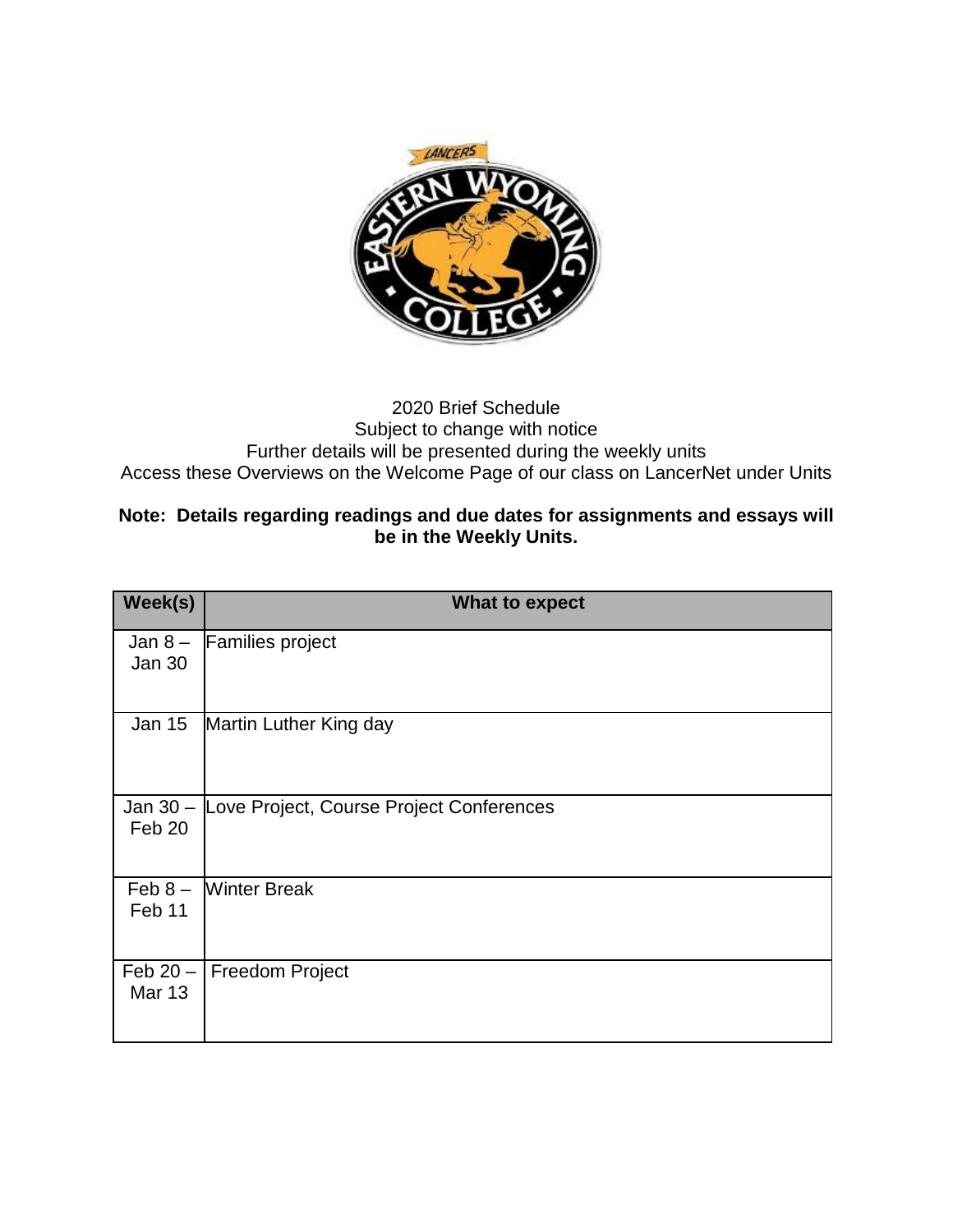| Week(s)                       | What to expect                                                                                   |
|-------------------------------|--------------------------------------------------------------------------------------------------|
| Feb 23                        | This is the official Midterm of the semester. There will not be a Midterm<br>exam in this course |
| Mar $2-$<br>Mar <sub>11</sub> | <b>Spring Break</b>                                                                              |
| Apr <sub>3</sub>              | Mar $13 -$ Doing Justice Project                                                                 |
| Apr $3-$<br>Apr 24            | Journeys Project, Course Project Conferences                                                     |
| Apr $24 -$<br>May 4           | Course Wrap up, Final Exam, Presentations, and Course Project Due                                |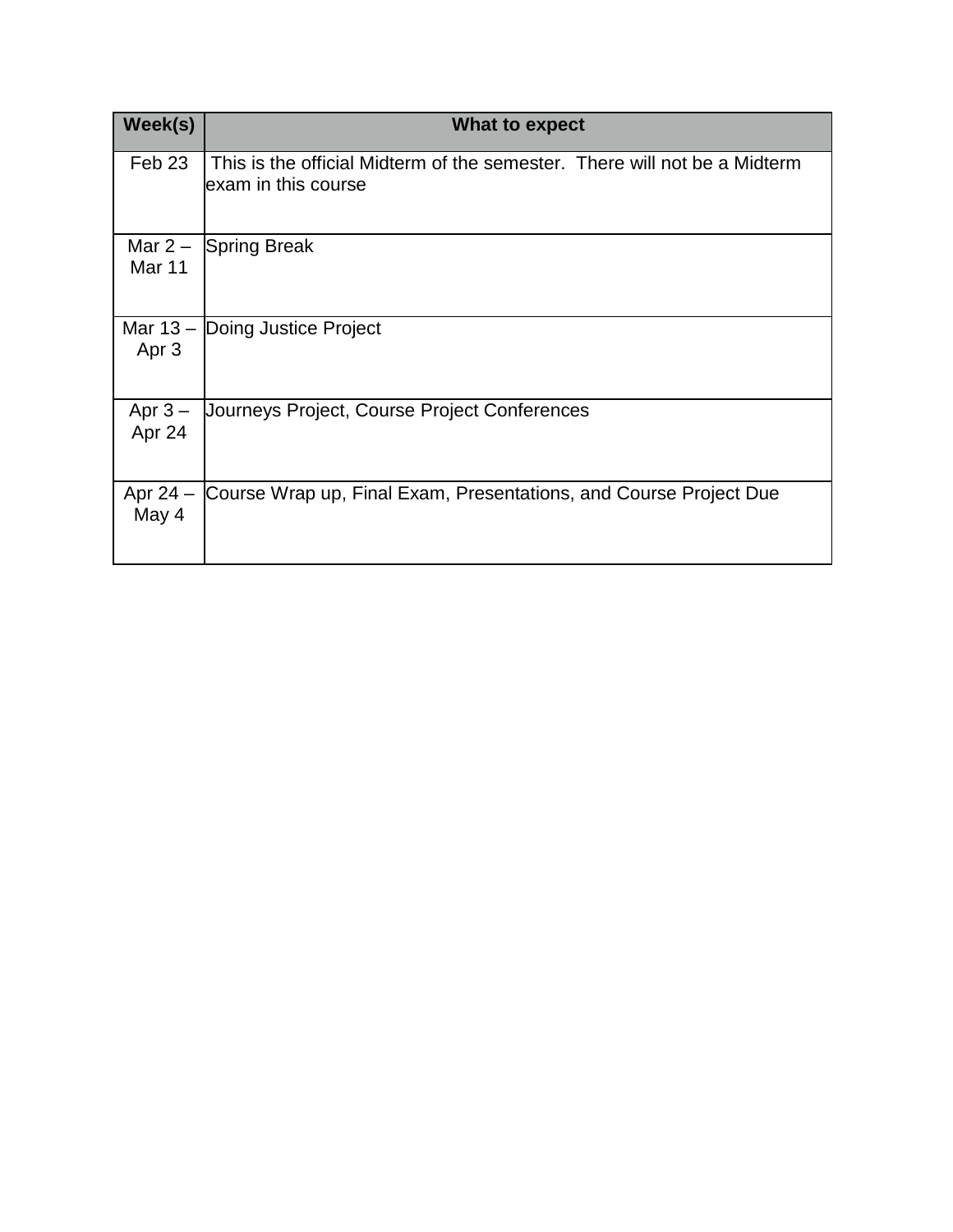## **EASTERN WYOMING COLLEGE PATHOGENIC MICROBIOLOGY COURSE SYLLABUS SPRING 2018**

## 1. **COURSE INFORMATION**

- MOLB 2220, Pathogenic Microbiology, Section 01
- MOLB L002, Pathogenic Microbiology Laboratory, Section 01
- 4 Credit Hours, 6 Contact Hours (3 Lecture & 3 Laboratory/week)
- Schedule for SPRING 2018
- Lecture, Tuesday & Thursday @ 9:00-10:25 AM Tebbett 219
- Laboratory, Tuesday & Thursday @ 10:30-11:55 AM Tebbett 219

## 2. **INSTRUCTOR INFORMATION**

- Dr. Colleen E. Mitchell
- Office: Tebbett 218,
- Office Hours Tuesday 1-4, Wednesday 1-2, Thursday 1-2. Other times are available by appointment.
- Phone Number 307-532-8266 (Office) (Preferred phone contact method)
- 308-430-2769 (Cell) (For emergencies)
- E-mail colleen.mitchell@ewc.wy.edu (Preferred method of contact)

## 3. **COURSE CONTENT INFORMATION**

- This course is a lecture and laboratory course which covers bacteria, parasites, viruses and fungi which cause human disease. Laboratory sessions emphasize the techniques used in the identification of disease-causing organisms.
- **Prerequisites:** BIOL 1000 or 1010 with a grade of "C" or better or approval of instructor. Students who do not meet the prerequisites, need to inform the instructor immediately. **This course meets the following EWC general education category**: None
- **Rationale for the course**: Students in biology, nursing, allied health and preprofessional programs are encouraged to take this course to prepare them for further course work in their field of study.
- **Course objectives:** Upon completion of the course the student will be able to identify common microbes which are pathogenic to humans, identify the diseases they cause, and know the manner in which the organisms would be identified in the laboratory**.** Student will be able to perform basic microbiological techniques for isolating and identifying pathogenic microorganisms.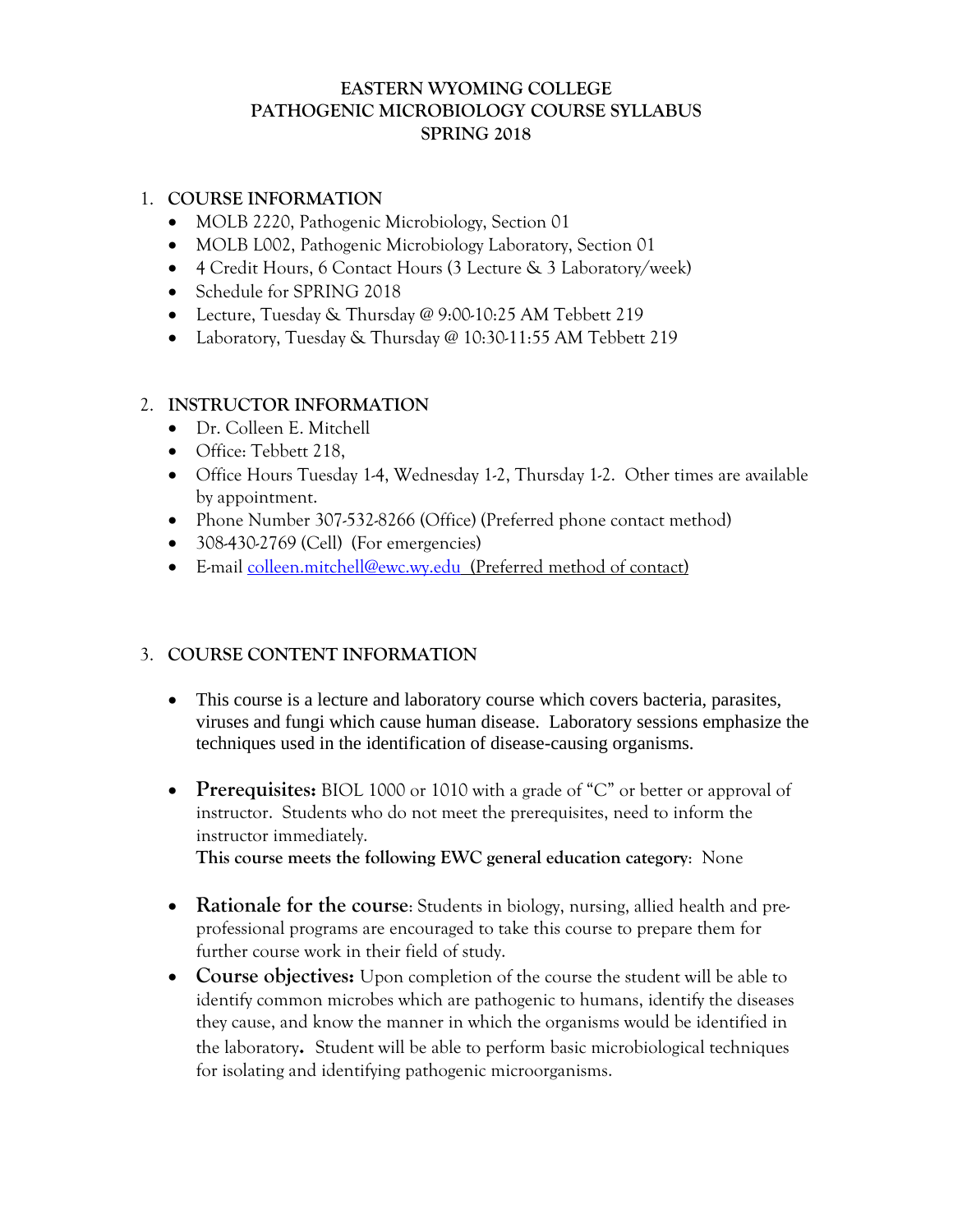- The lecture schedule, laboratory schedule, exam schedule, and the reading assignments are attached to this syllabus. Modifications to the schedule will be announced in class or in LancerNet.
- **Due to the pathogenic bacteria that are used in the laboratory exercises any student who is pregnant at any time during this class must notify the instructor and provide the instructor with a written physician's note giving permission to allow the student to attend the laboratory portion of the class.** No student will be allowed to pass the class without participating in the labs.

## **INSTRUCTIONAL RESOURCES Required**

Bauman, Robert W. Microbiology. With Diseases by Taxonomy. 5th edition; Pearson Education Inc, San Francisco, CA,, 2017 ISBN 978-0134019192

Lab Manual: Instructor prepared lab packet is available in the bookstore. Authors of packet included Dr. Peggy Knittel and Dr. Colleen Mitchell

- o Other media (software, videos, Internet resources may be used to supplement the class and laboratory)
- o Turnitin—is a cloud-based text review service utilized by EWC for originality checking, including improper citations or potential plagiarism. Student work in this course may be submitted to and retained by this service, though the student retains copyright of their written work. Students can view information regarding Turnitin's privacy and copyright policy at http://www.turnitin.com/en us/privacy-center/overview.
- o Instructor may upload information on Lancer Net. Please check the shared files frequently.

## 4. **COURSE EXPECTATIONS**

- o **FINAL EXAM**
- o **(AS PER EWC POLICY FINAL EXAM MUST BE TAKEN AT THE TIME SCHEDULE UNLESS STUDENT HAS THREE OR MORE FINALS ON THE SAME DAY AND ALTERNATE ARRANGEMENTS ARE MADE BY THE VICE PRESIDENT OF ACADEMIC SERVICES)**
- **FINAL EXAM TUESDAY, MAY 1, 2018** 
	- 8:00 9:45 AM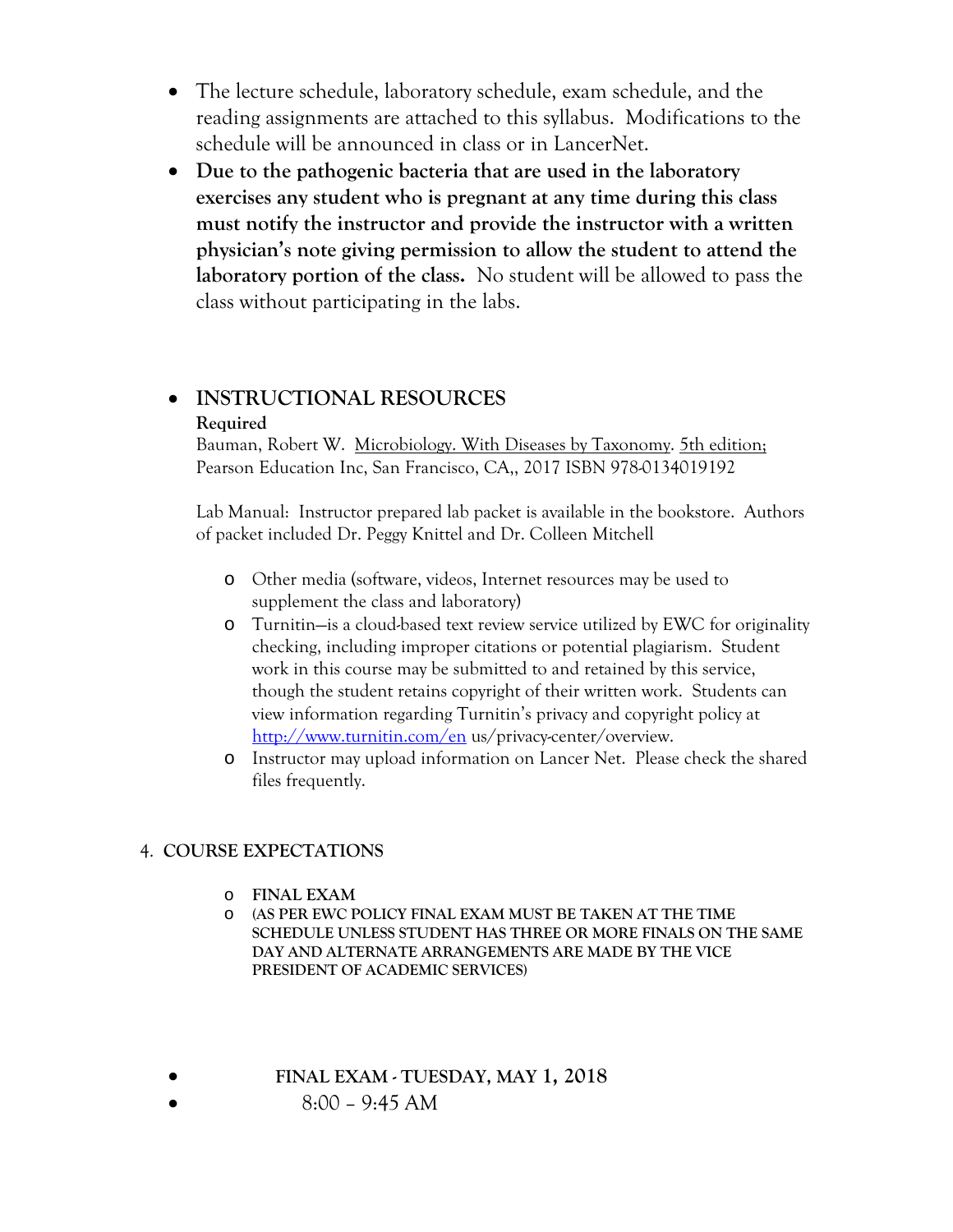- Evaluation criteria
	- o Letter Grade
		- A 90-100 %
		- B 80-89.9%
		- C 70-79.9%
		- D 60-69.9%
		- F 59.9% and below

## ASSIGNMENTS AND EXAMINATIONS

| Five Lecture Exams @ 80 pts/exam  | $400$ pts  |
|-----------------------------------|------------|
| Two Lab Exams @ 80 pts/exam       | $160$ pts  |
| Final Comprehensive Exam          | $160$ pts  |
| Lab Manual/Lab Worksheets         | 80 pts     |
| Quizzes (Announced & Pop)         | 50 pts     |
| Case Studies/Projects/Assignments | 40 pts     |
| Lab Skills                        | 50 pts     |
| Attendance/Participation Points   | 60 pts     |
| <b>Total Points</b>               | $1000$ pts |

- o Extra Credit Points may be allowed at the instructor's discretion and will be offered to all students equally.
- o Plagiarism and any other type of academic dishonesty including cheating on quizzes, tests, exercises, papers, lab work or examinations will not be condoned and will result in a grade of zero for the first offense and a grade of "F" for the course or withdrawal from the class for subsequent offenses.
- o Each student is expected to come to class prepared for class by reading the assigned chapters. The student is responsible for knowing all the material in the assigned chapters in the textbook and the lab manual and handouts even if the material is not covered in lecture.
- o **Each student is expected to spend approximately 9 to 12 hours a week outside of class time studying for this class and lab to successfully complete this class**.

**Attendance policy:** Attendance is required in all scheduled course sessions. Furthermore, the attendance policy in the EWC Catalog states that an instructor is authorized to withdraw a student from a class if more than 20% of the scheduled sessions have been missed, the student has been absent 6 consecutive class hours, or the student has not completed 20% of the assignments. The instructor may, but is not required, to withdraw a student due to poor attendance or failure to complete assignments. A student may voluntarily withdraw from the class (with a "grade" of "W") up until **Friday, April 6, 2018, no later than 4:00 PM.**

> ■ There will be no make-up labs. The student must make arrangements with Dr. Mitchell prior to any absence. Absence from class on the day that homework is due does not excuse the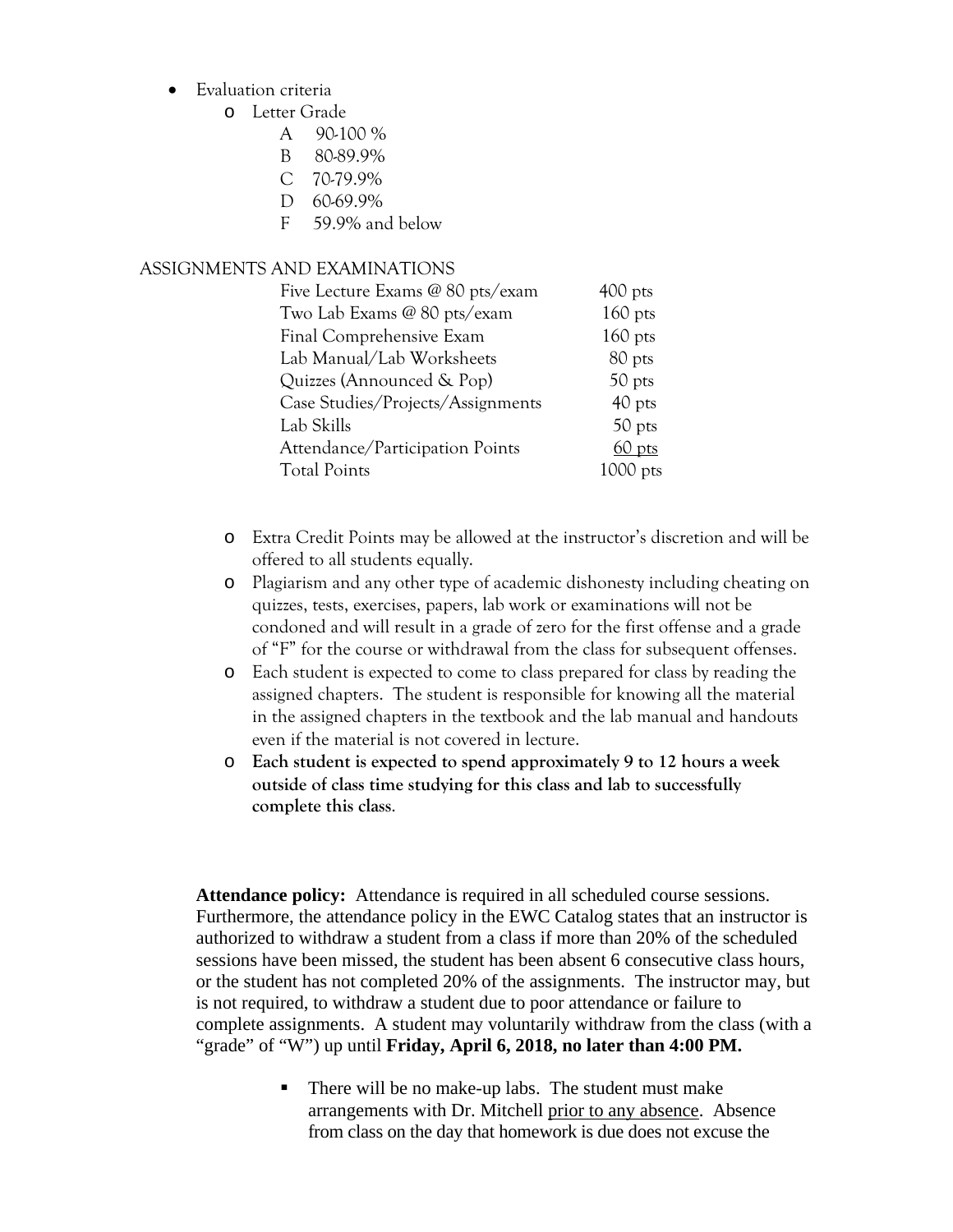student from the responsibility of submitting assignments by the due date and time. Homework turned in late will result in a score of "0" points for that assignment.

- A student missing 2 or more labs may be withdrawn from the course (lecture and lab) by the instructor.
- Students that need to miss labs due to scheduled college activities (i.e. basketball, rodeo, or golf) should meet with the instructor, a minimum of one week prior to the scheduled activity to make alternate arrangements. **The student is responsible for informing the instructor in advance of all lecture and lab absences due to scheduled college activities. Email is the preferred method of notifying the instructor.**
- Any lecture material, notes, in-class announcements or assignments, which are missed, are the responsibility of the student. Exceptions may be made in the case of extreme situations at the instructor's discretion.
- Students are expected to be prepared for lab and on time.
- Attendance and participation points are included in the grading scheme for this course. Failure to attend class or lab will result in a loss of these points.

**Examination/quiz/homework policy: All exams and quizzes must be taken when scheduled** unless prior arrangements have been made with the instructor for an absence which is deemed "excused" by the instructor. It is your responsibility to inform the instructor of an impending absence for an exam or quiz; the instructor will then make a determination as to whether the absence is "excusable" and, if so, the student will make arrangements for an alternate date for the exam or quiz to be taken. Unexcused absences for any exam or announced quiz will result in an automatic loss of 10 % of the total points of the exam/quiz if taken later the scheduled day and a loss of 20% of the total points for the exam **per each subsequent day** the student is late in taking the exam or announced quiz. Scheduling a time to take the late exam is the responsibility of the student. **Unannounced (pop) quizzes will be given, and absent students are not allowed to take the pop quiz at an alternative time and will receive a zero for that quiz**. Homework assignments must be turned in on the due date (at the start of class) or ahead of time. Homework assignments turned in at the end of class on the due date will not be accepted. Please use pencil or blue or black ink for all homework assignments, quizzes, and exams. Answers on homework assignments, quizzes, and exams must be legible, and points may be deducted for incorrect spelling.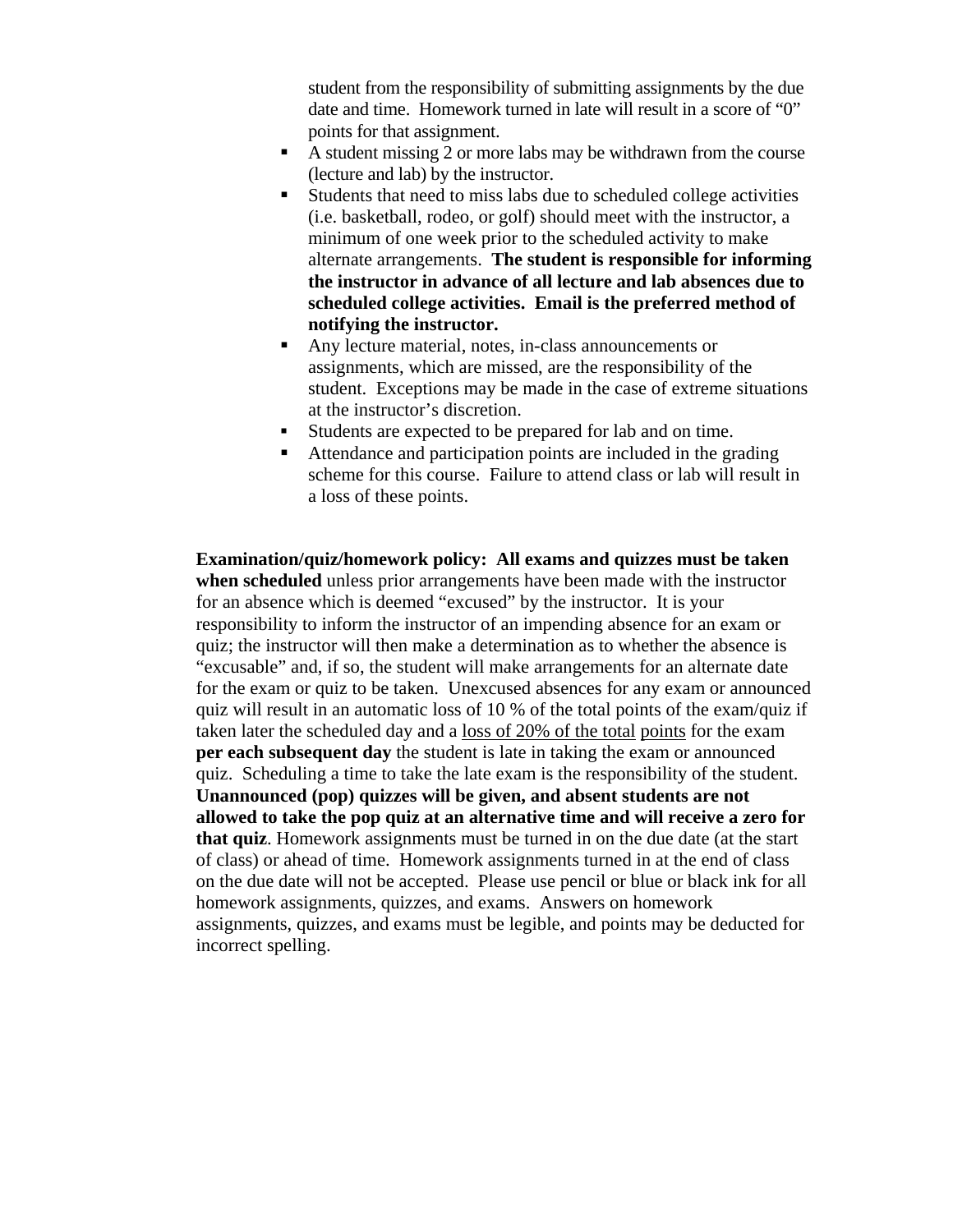## **Classroom policy:**

- Students are expected to be respectful of the instructor and other students (including but not limited to: no interrupting or talking while the instructor or another student has the floor, no cursing, no confrontational behavior, and no disruptive behavior).
- Students are expected to arrive on time for class.
- Students are expected to participate during class by answering/asking questions and responding to instructor requests.
- No sleeping, texting, surfing the web, or doing other work during class. Students are expected to pay attention and take notes during class time. Questions over course content are welcome.
- Cell phones must not be brought into the classroom OR must be silenced during class time. ABSOLUTELY NO TEXTING
- **During exams, all cell phones must be stored in a non-accessible location. Any student having a cell phone that is visible or out on the lab table or seen looking at their cell phone will receive an automatic zero for that exam.**
- **Any student who physically leaves the classroom during an exam/quiz will not have the chance to return and finish the exam except with the instructor's permission.**
- **No calculators are allowed during exams unless previously approved by the instructor.**
- **No food is allowed during lecture or lab time, but drinks are acceptable during the lecture portion but are not allowed during any laboratory session.**
- No arriving to class under the influence of alcohol or drugs. No spit-cups in class.
- No children or personal pets in the classroom without instructor's prior permission.
- Laboratory safety rules will be handed out on the first day of lab.
- Students are expected to use the entire laboratory time to complete their laboratory book for that week's lab. Students are not allowed to leave the labs early except with instructor's permission.

## 5. **ACCOMMODATION STATEMENT**

## ADA Accommodations:

Eastern Wyoming College is committed to providing reasonable accommodations for qualified individuals with disabilities. If a student has a disability and desires a reasonable accommodation for such disability, the student should contact the, EWC Coordinator of Counseling & Disability Services (532-8238) or Ed Meyer, EWC Human Resources Director (532-8330) as soon as possible so that arrangements may be made.

It is the **student's responsibility** to inform the instructor in advance if any accommodations have been approved for the student at EWC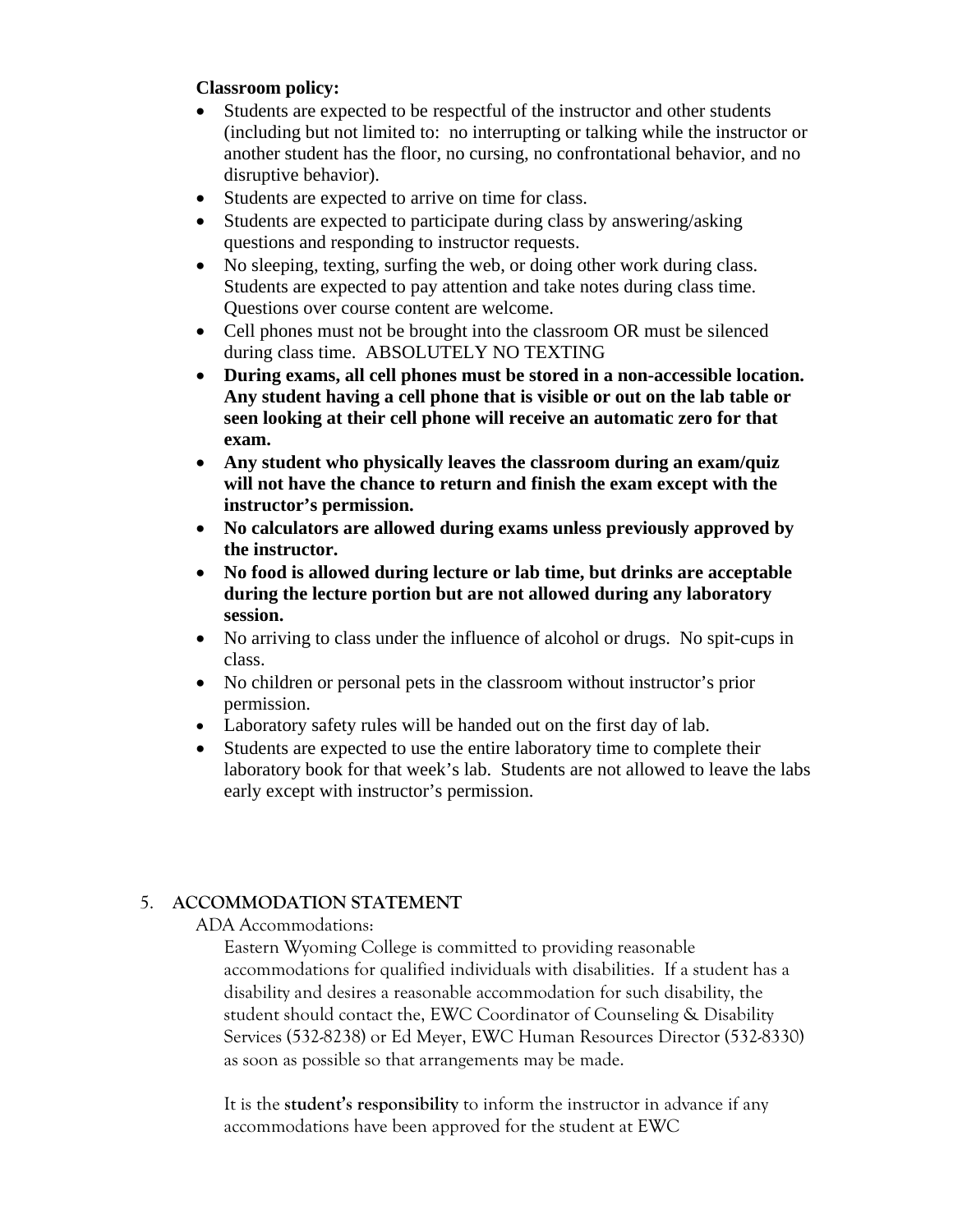## 6**. DISCLAIMER STATEMENT**

 Information contained in this syllabus is, to the best knowledge of the instructor, correct and complete when distributed for use at the beginning of the course. However, this syllabus should not be considered a contract between Eastern Wyoming College and the student. The instructor reserves the right, acting within the policies and procedures of EWC, to make changes in course materials and course schedules.

## **Reporting Concerns Regarding Animal Treatment "Whistleblower Statement"**

All animals used at Eastern Wyoming College (EWC) must be handled, housed, treated, cared for, and transported in a humane and ethical manner in accordance with federal law and college rules. Any person having reason to question the treatment of animals at EWC is encouraged to report incidents involving perceived non-compliance without fear of retaliation.

- Any person having reason to question the humane or ethical treatment of animals at the college should contact the Institutional Animal Care and Use Committee at the anonymous number 855-392-2273 (855-EWC CARE.) No threat or retaliation will be made against anyone reporting perceived mistreatment or noncompliance. In addition, reports can be made to any standing member of EWC's Institutional Animal Care and Use Committee.
- All complaints and documentation will be brought to the attention of the <sup>1</sup>Instituional Animal Care and Use Committee (IACUC).
- Anonymous concerns are acceptable, and all reports will be investigated. Federal laws and college rules prohibit discrimination or reprisal for reporting violations of standards and regulations promulgated under the Animal Welfare Act. All concerns will be discussed by the IACUC and, if warranted, appropriate measures will be taken.
- All complaints, violations and recommendations for subsequent action will be forwarded to the Institutional Official.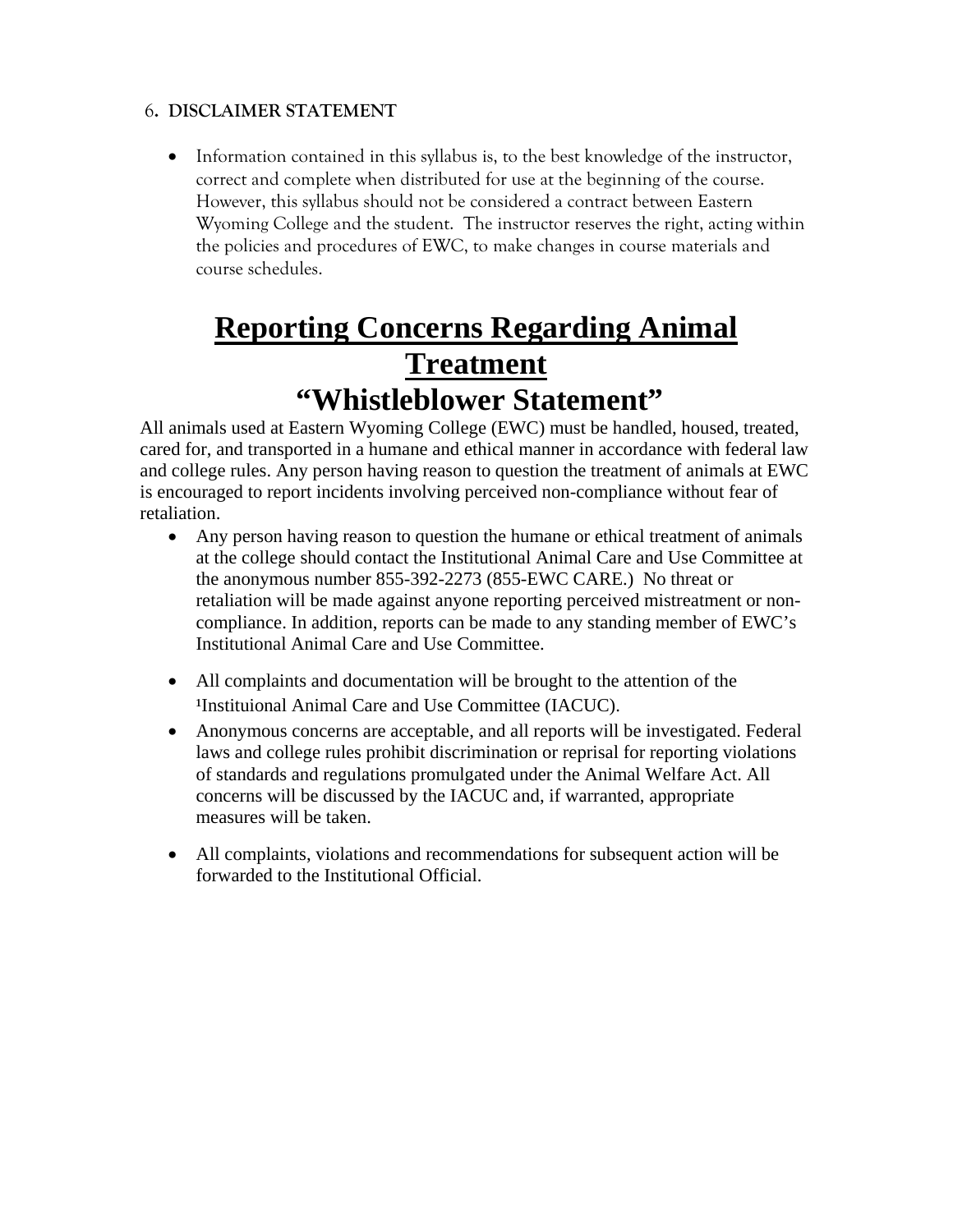## Pathogenic Microbiology 2220 Spring 2018, Lecture, Reading, & Exam Schedule

| Date        | Lecture Topic                                    | <b>Reading Assignment</b> |
|-------------|--------------------------------------------------|---------------------------|
| January 9   | Introduction, Syllabus Chapter 1                 | Chapter 1                 |
| January 11  | Chapter 1 & 3                                    | Chapter 3                 |
| January 16  | Chapter 4                                        | Chapter 4                 |
| January 18  | Chapter 11                                       | Chapter 11                |
| January 23  | Chapter 19                                       | Chapter 6                 |
| January 25  | Chapter 19                                       |                           |
| January 30  | <b>Exam 1</b> (Chapters 1, 3, 4, 11, 19)         |                           |
| February 1  | Chapter 5                                        | Chapter 5                 |
| February 6  | Chapter 6                                        | Chapter 6                 |
| February 8  | <b>Winter Break</b>                              |                           |
| February 13 | Chapter 20                                       | Chapter 20                |
| February 15 | Chapter 20                                       |                           |
| February 20 | Chapter 9                                        | Chapter 9                 |
| February 22 | Chapter 10                                       | Chapter 10                |
| February 27 | <b>Exam 2</b> (Chapters 5, 6, 9, 10, 20)         |                           |
| March 1     | Chapters 14 & 15                                 | Chapter 14 & 15           |
| March 5     | <b>Spring Break</b>                              |                           |
| March 7     | <b>Spring Break</b>                              |                           |
| March 13    | Chapter 21                                       | Chapter 21                |
| March 15    | Chapter 21                                       |                           |
| March 20    | Chapter 16 & 17                                  | Chapter 16 & 17           |
| March 22    | Chapter 18                                       | Chapter 18                |
| March 27    | <b>Exam #3</b> (Chapters 14, 15, 16, 17, 18, 21) |                           |
| March 29    | Chapter 13                                       | Chapter 13                |
| April 3     | Chapter 24                                       | Chapter 24                |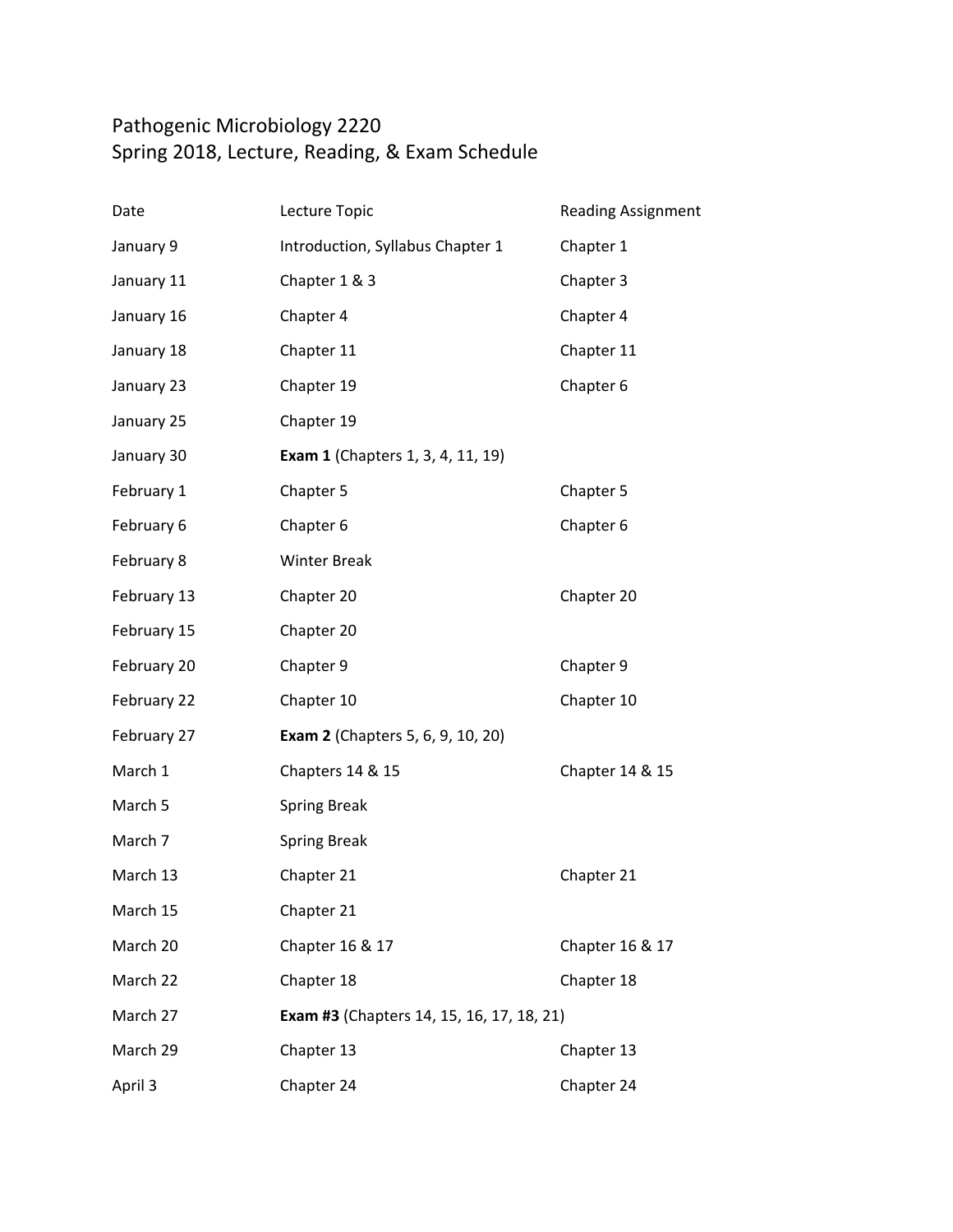| April 5  | Chapter 25                                 | Chapter 25       |
|----------|--------------------------------------------|------------------|
| April 10 | Chapters 7 & 8                             | Chapters 7 & 8   |
| April 12 | <b>Exam #4 (Chapters 7, 8, 13, 24, 25)</b> |                  |
| April 17 | Chapter 12 & 26                            | Chapters 12 & 26 |
| April 19 | Chapter 22                                 | Chapter 22       |
| April 24 | Chapter 23                                 | Chapter 23       |
| April 26 | <b>Exam #5</b> (Chapters 12, 22, 23, 26)   |                  |
| May 1    | <b>FINAL 8:00-9:45 AM</b>                  |                  |

This is a tentative schedule. Any changes and updates will be announced in class.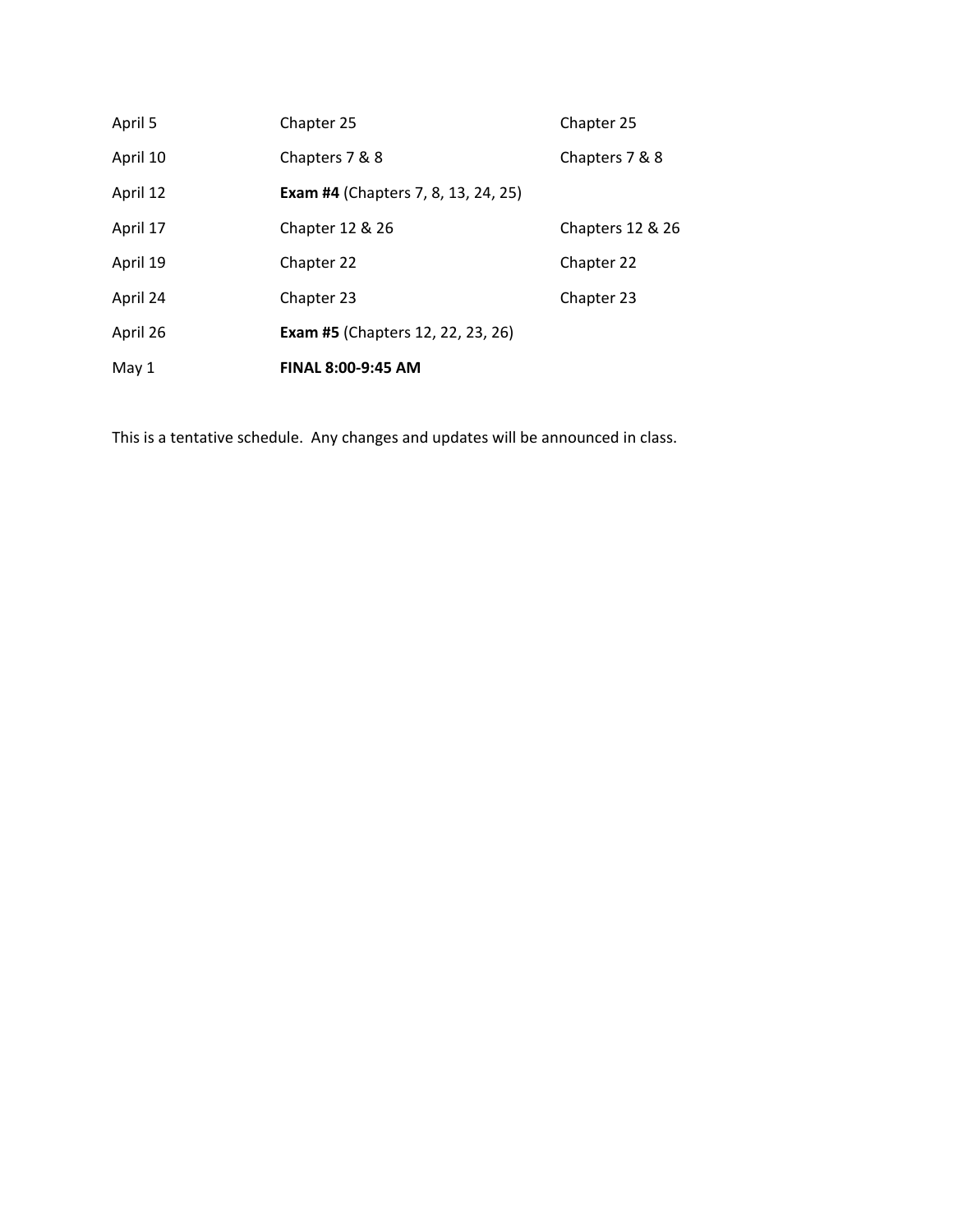Pathogenic Microbiology MOLB 2220 Lab Schedule Spring 2018

Supplemental reading may be assigned from lecture textbook. Videos, internet resources, and other experiments may be utilized to supplement the laboratory book. Schedule is tentative and changes may be made based on availability of organisms and supplies and time constraints. Some labs will be demonstration only.

| Week 1 | Introduction                        |
|--------|-------------------------------------|
|        | Lab Safety & Procedures             |
|        | Microscope Parts & Function         |
|        | Microscopic Exam of Prepared Slides |
|        | Hanging Drop Technique              |
| Week 2 |                                     |
|        | GloGerm <sup>®</sup> Lab            |
|        | Handwashing Lab                     |
|        | <b>Sterile Transfer</b>             |
|        | <b>Types of Media</b>               |
|        | <b>Isolation Techniques</b>         |
|        | <b>Culture Characteristics</b>      |
| Week 3 | <b>Staining</b>                     |
|        | <b>Bacterial Smears</b>             |
|        | Simple Stain                        |
|        | Gram stain                          |
|        | Acid Fast stain                     |
|        | Capsule Stain                       |
|        | Spore Stain                         |
|        | <b>Negative Stain</b>               |
| Week 4 | <b>Gram Positive Cocci</b>          |
|        | Coagulase Test                      |
|        | <b>Catalase Test</b>                |
|        | Hemolysis                           |
|        | Rapid Strep Test                    |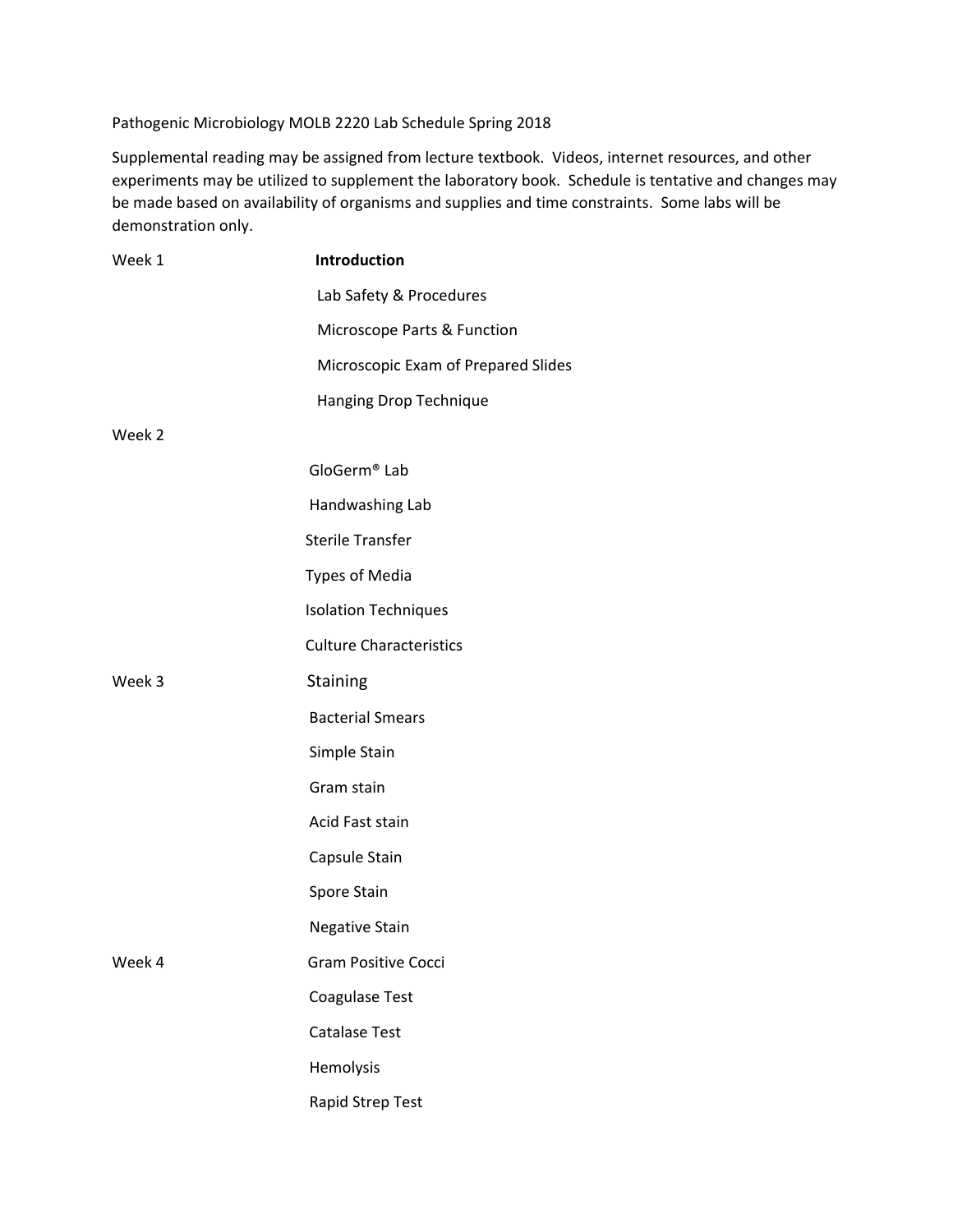| Week 5  | <b>Gram Positive Bacilli</b>        |
|---------|-------------------------------------|
|         | Oxygen Requirements                 |
|         | <b>Winter Break</b>                 |
| Week 6  | Gram Negative Bacilli               |
|         | <b>Catalase Test</b>                |
|         | <b>Fermentation Test</b>            |
|         | Enterobe <sup>®</sup> Tube          |
| Week 7  | Lab Exam #1- Feb. 20                |
|         | <b>Small Gram Negative Rods</b>     |
|         | <b>Disinfectants</b>                |
|         | UV light                            |
|         | Moist Heat                          |
| Week 8  | <b>Gram Negative Cocci</b>          |
|         | <b>Antibiotic Sensitivity Tests</b> |
|         | Immunology                          |
| Week 9  | <b>Spring Break</b>                 |
| Week 10 | <b>Medical Microbiology</b>         |
|         | <b>Urine Cultures</b>               |
|         | <b>Blood Cultures</b>               |
|         | Skin & Throat Isolates              |
|         | <b>Enteric Isolates</b>             |
| Week 11 | <b>Mixed Unknowns</b>               |
| Week 12 | Virology                            |
|         | <b>ELISA Test</b>                   |
| Week 13 | Fungi, Mold, & Yeasts               |
| Week 14 | Protozoa & Parasites                |
| Week 15 | Lab Exam #2 April 19                |
|         | Food/Water Microbiology             |
| Week 16 | <b>DNA Extraction</b>               |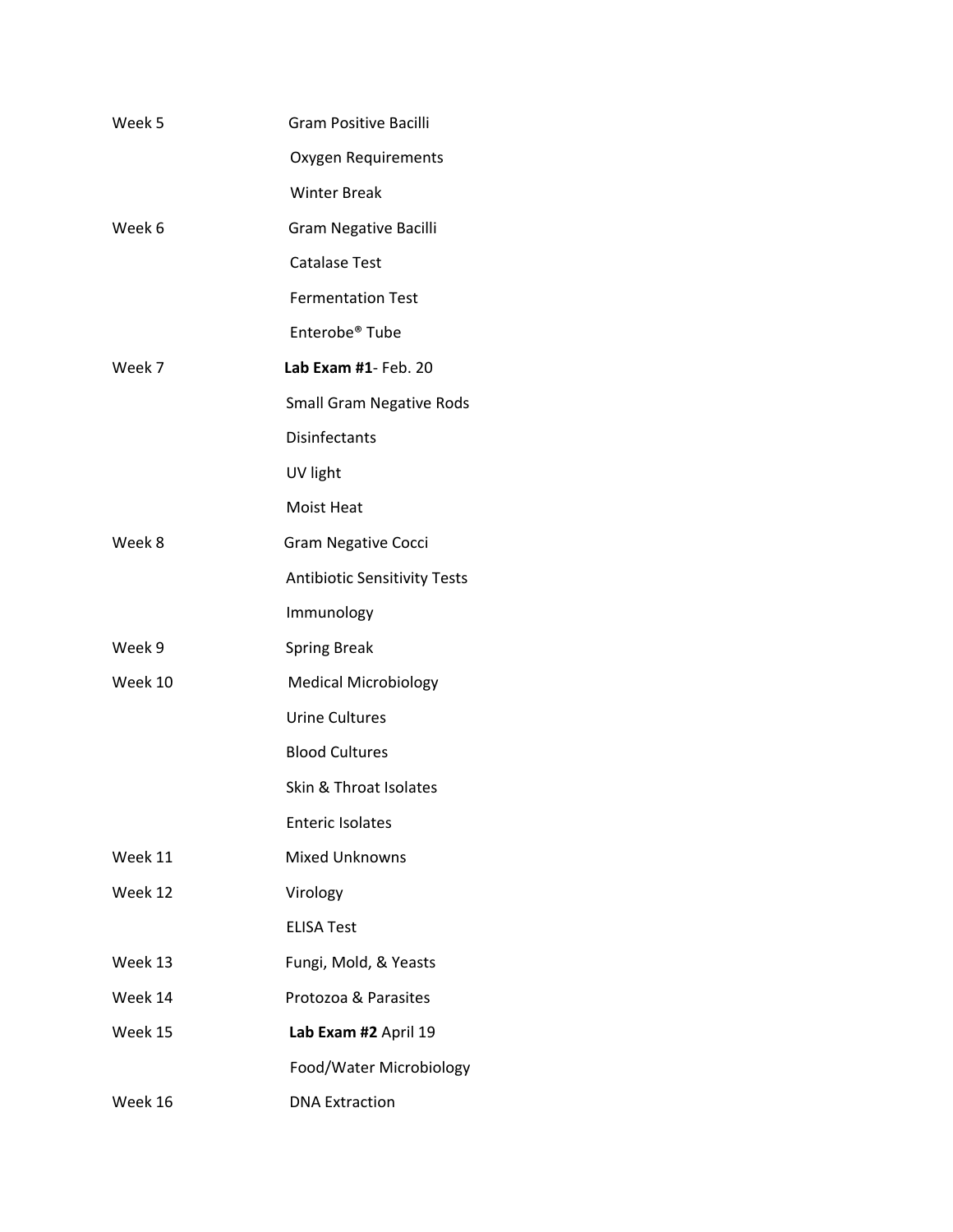## **COURSE SYLLBUS SPRING SEMESTER – 2018 HEAVY RESTISTANCE CONDITIONING PEAC 1273-70 – 1 CREDIT**

## **INSTRUCTOR:** Lee Toldson Douglas High School 1701 Hamilton, Douglas, WY 82633 Hour 7- 1:38-2:38 Phone: (307) 358-6059 Office Hours 7:45 am – 3:45pm M-F

## **COURSE DESCRIPTION**:

A basic strength training program designed for students interested in developing muscular strength and size. An individualized weight program will be developed for each student in accordance with his/her goal. Students will meet in the Fitness Center and under the supervision and direction of an instructor proceed through their individualized programs.

Concurrent enrollment in PEAC 1020, 1032, 1033, 1034, 1035, 1036, 1271, 1273, 1291 is not allowed.

**This course meets the following general education category**: Physical Education Activity

## **RATIONALE:**

To obtain either an associate's or bachelor's degree, a student must complete two credits of physical education.

#### **OBJECTIVES:**

| <b>Base Program:</b>          | <b>Increase Muscle Mass</b><br>Increase Work and Power Capacity<br>Break the Explosive Lifts into Component Parts<br>Work On the Lifting Technique |
|-------------------------------|----------------------------------------------------------------------------------------------------------------------------------------------------|
| <b>Developmental Program:</b> | Develop Muscle Strength<br>Develop Explosive Power<br>Develop Agility<br>Expand on the Components of the Explosive Lifts                           |
| <b>Peak Program:</b>          | Peak Explosive Power<br>Peak Agility<br>Final Components of the Explosive Lifts                                                                    |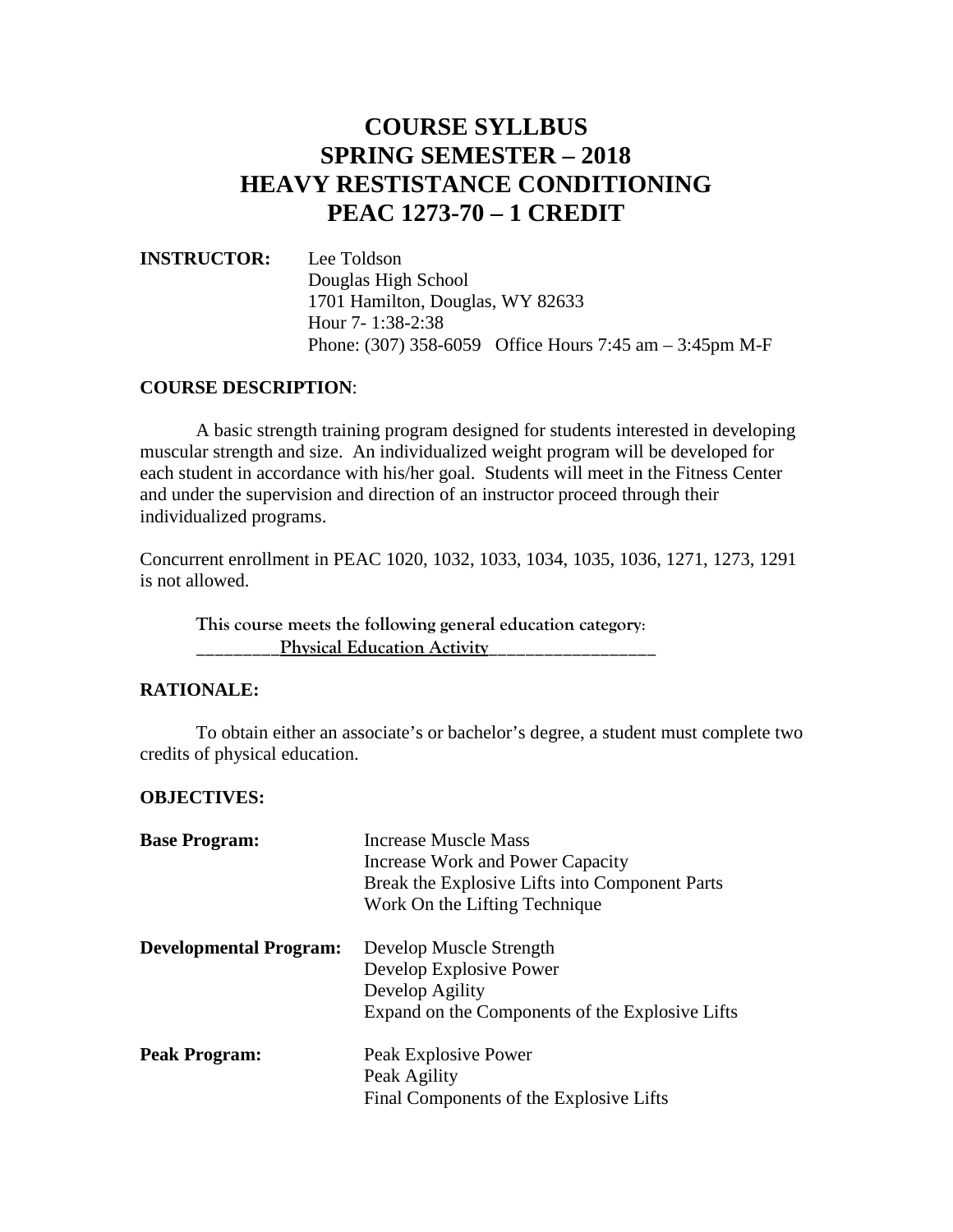## **Instructional Materials and Resources:**

- 1. Individual workouts designed from multiple resources
- 2. Text: Husker Power Make They Play
- 3. Text And Posters: BFS Program
- 4. Douglas Rec. Center Weight Room (Olympic Weights)

## **Course Requirements:**

- 1. Attendance: Students must participate in four days lifting each week. Any missed day will have to be made up.
- 2. Grading: Students are graded on a five-point scale daily, based on accomplishment.
- 3. Students must participate in the Running/Agility, Lifting, and Stretching portion of the program.

## **Grading Scale:**

| $90 - 100\%$             | A |
|--------------------------|---|
| $80 - 89\%$              | В |
| $\overline{\phantom{a}}$ | - |

70 – 79% C  $0 - 69\%$  F

## **Class Time Description:**

 $7<sup>th</sup>$  Hour – 1:38 – 2:28

- 1:43 1:53 Warm Up Agility Run
- 1:53 2:20 Lifting Program
- $2:20-2:28$  Pick Up & Dress Out

## **Safety Rules:**

Refer to EWC Catalog.

Turnitin—is a cloud-based text review service utilized by EWC for originality checking, including improper citations or potential plagiarism. Student work in this course may be submitted to and retained by this service, though the student retains copyright of their written work. Students can view information regarding Turnitin's privacy and copyright policy at http://www.turnitin.com/en us/privacy-center/overview.

## **ADA Accommodations**

Eastern Wyoming College is committed to providing reasonable accommodations for qualified individuals with disabilities. If a student has a disability and desires a reasonable accommodation for such disability, the student should contact the Coordinator of Counseling & Disability Services (532-8238) or Mr. Ed Meyer, the EWC Human Resource Director (532-8330) as soon as possible so that arrangements may be made.

#### **Disclaimer Statement**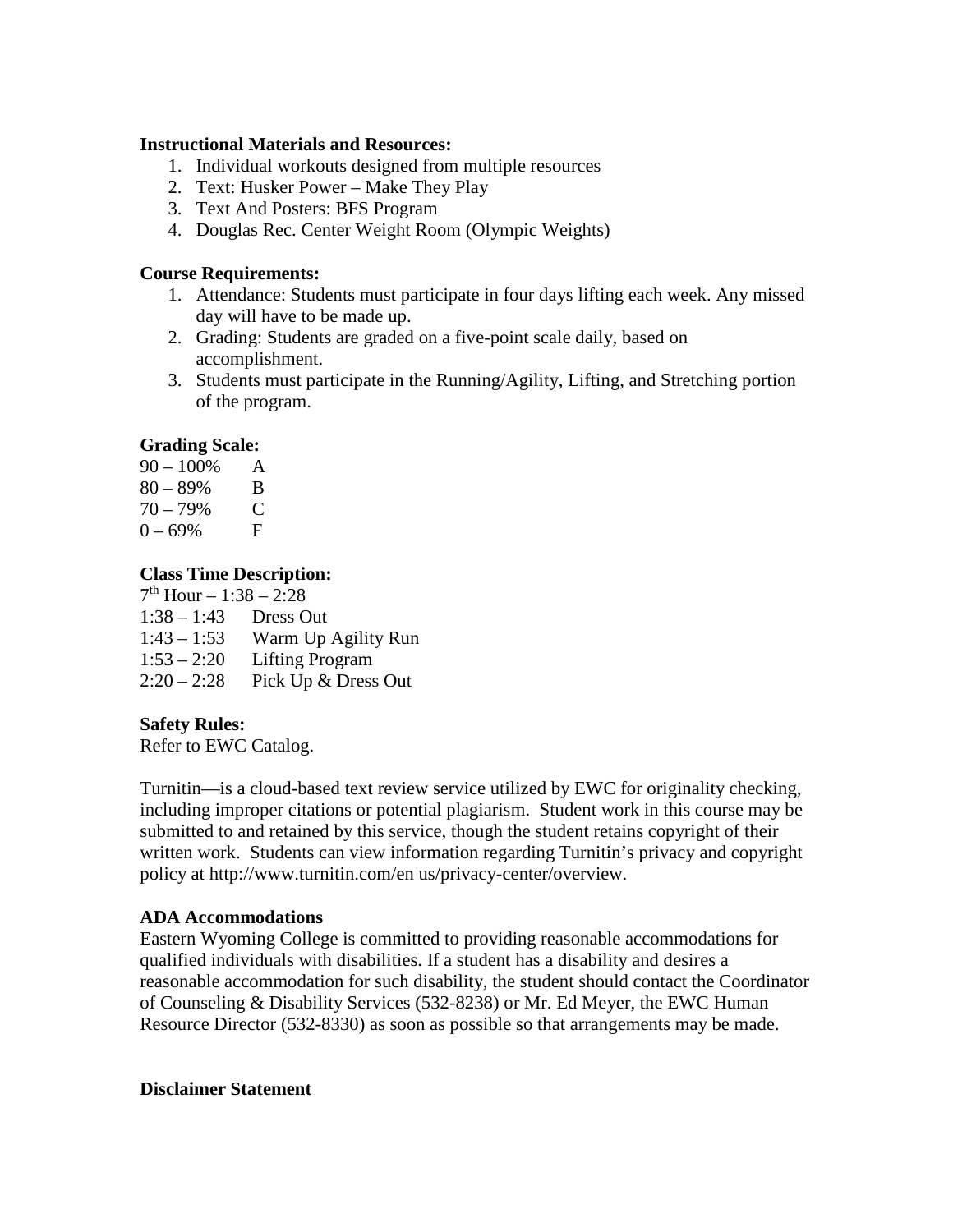Information contained in this syllabus is, to the best knowledge of the instructor, correct and complete when distributed for use at the beginning of the course. However, this syllabus should not be considered a contract between Eastern Wyoming College and the student. The instructor reserves the right, acting within the policies and procedures of EWC, to make changes in course materials.

## **Course Content:**

- Week 1: Introduction & Project Max for Core Lifts
- Week 2: Base Phase 1
- Week 3: Base Phase 1
- Week 4: Base Phase 2
- Week 5: Base Phase 2
- Week 6: Base Phase 2
- Week 7: Developmental Phase 3
- Week 8: Developmental Phase 3
- Week 9: Developmental Phase 3
- Week 10: Developmental Phase 4
- Week 11: Developmental Phase 4
- Week 12: Developmental Phase 4
- Week 13: Peak Phase 5
- Week 14: Peak Phase 5
- Week 15: Peak Phase 5
- Week 16: Peak Phase 6
- Week 17: Peak Phase 6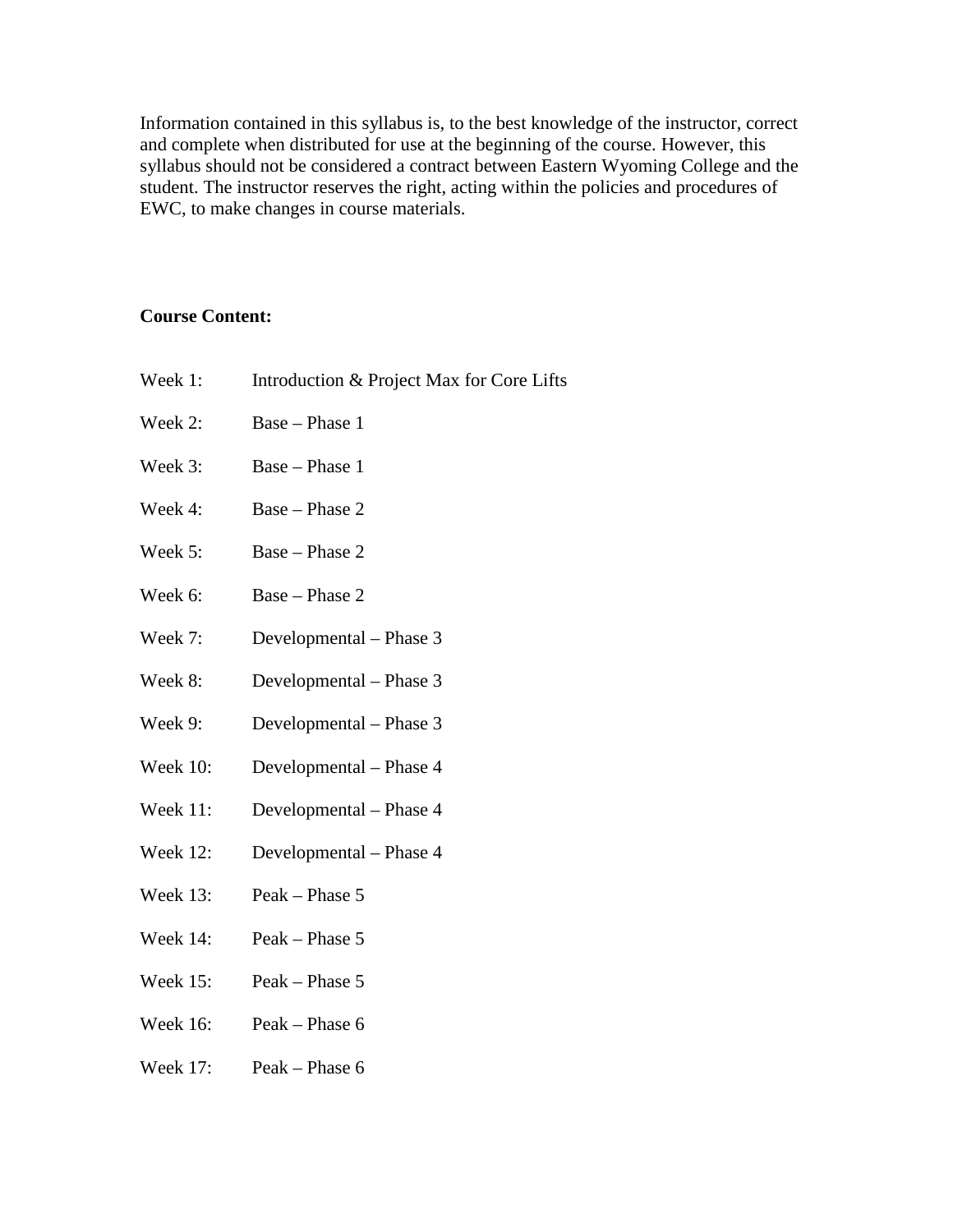## Week 18: Ironman/Testing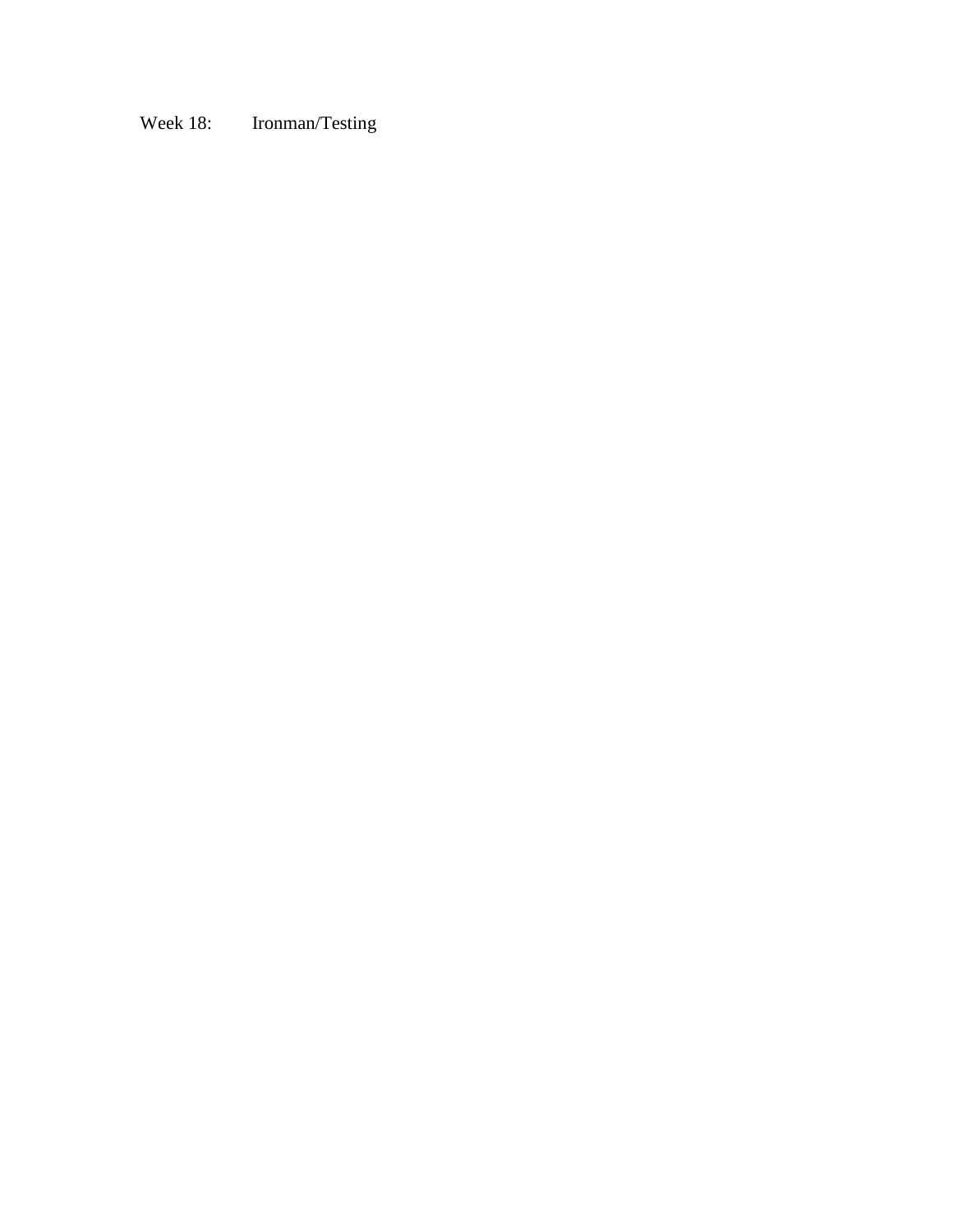#### **EASTERN WYOMING COLLEGE-DOUGLAS BRANCH**

#### **COURSE SYLLABUS**

| <b>COURSE TITLE:</b>   | <b>General Psychology</b>       |                                     |
|------------------------|---------------------------------|-------------------------------------|
| <b>COURSE NUMBER:</b>  | <b>PSYCH 1000 - Spring 2018</b> |                                     |
| <b>COURSE SECTION:</b> | 50                              |                                     |
| <b>CREDIT HOURS:</b>   | <b>3 CREDITS</b>                | <b>CONTACT HOURS: 48</b>            |
| LOCATION:              |                                 | <b>EWC-DOUGLAS BRANCH: ROOM 133</b> |
| <b>INSTRUCTOR:</b>     | <b>KEITH MATTHEWS, MS</b>       |                                     |
|                        | (307) 624-7031                  |                                     |
|                        |                                 | Email: kmatthews@ewcmail.wy.edu     |
|                        |                                 | Office hours: by appointment        |

#### **Course description:**

A general survey of psychology through lecture, discussion, and assigned readings. Major topics will include a brief history of the science of psychology, the scientific method as applied to psychology, and the physiological and psychological bases of behavior. Subtopics will include sensation and perception, motivation, emotion, learning, individuality and personality, mental health, and the life span development of the individual.

This course meets the following general education category: Social and Behavioral Sciences for the AA, AS, AAS, and ADN degrees. One goal of the course will be to develop social and cultural awareness related to personal decisions, cultural diversity and global interconnectedness. Students will be able to acknowledge how diversity among people and belief systems impacts self and/or others; and recognize ethical and responsible behavior in the study of the behavioral sciences. Progress in this area may be assessed with embedded exam questions.

#### **Rational:**

This course provides an introduction to general psychology: its foundations, sensations and perceptions, consciousness, basic principles of learning, memory, cognition, language, and intelligence, developmental psychology, health, behavior, and social.

#### **Course Objectives:**

- 1. Demonstrate knowledge of the major concepts, theoretical perspectives, empirical findings, and historical trends in psychology.
- 2. Understand and apply basic research methods in psychology, including research design, data analysis, and interpretation.
- 3. Illustrate knowledge of critical and creative thinking, skeptical inquiry, and, when possible, the scientific approach to solving problems related to behavior and mental processes.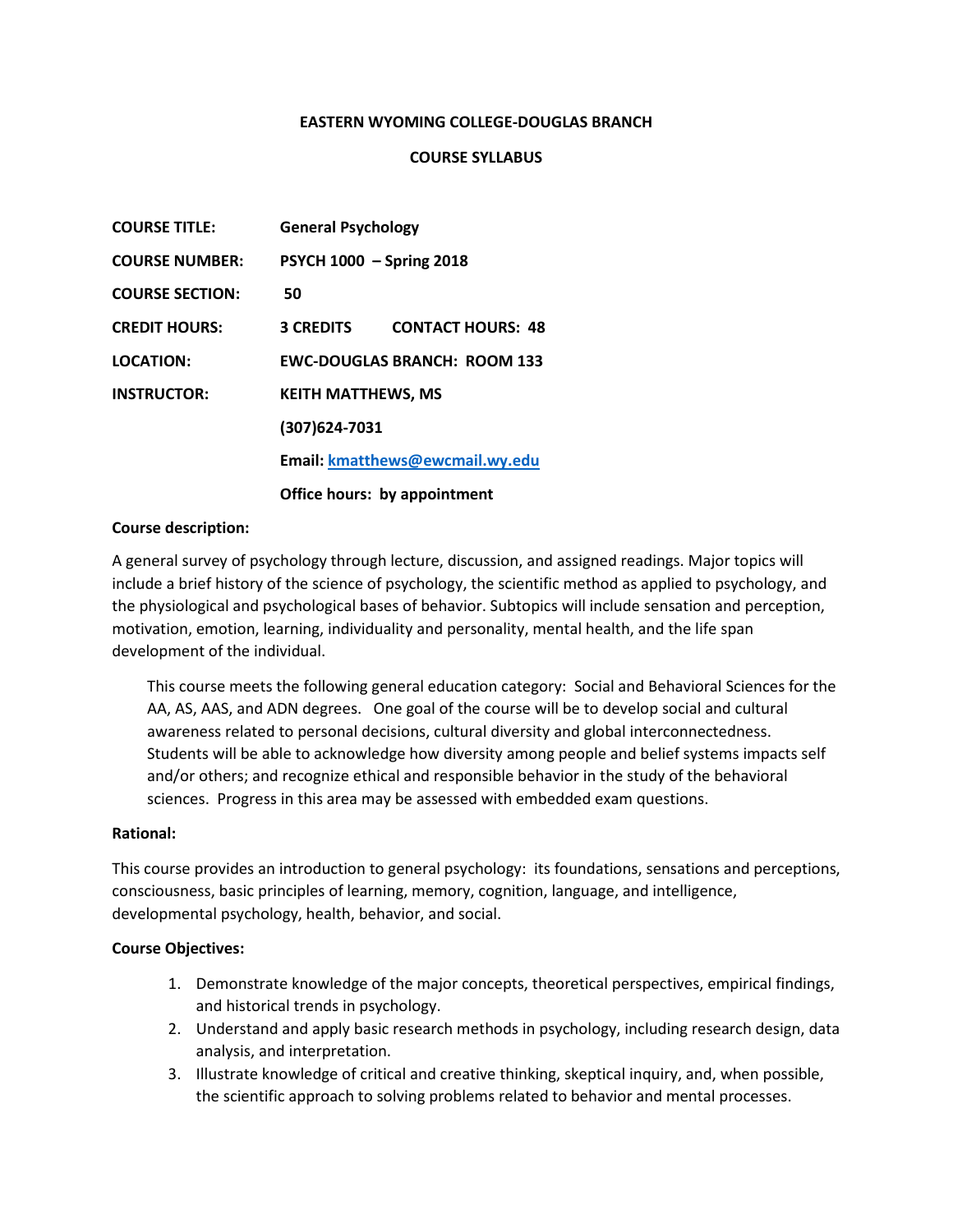- 4. Interpret and utilize psychological principles to personal, social, and organizational issues.
- 5. Identify the characteristics of developmental stage across the life span.

#### **Resources:**

Myers, David G. & Dewall, Nathan C. (10<sup>th</sup> edition). Exploring Psychology in Modules. New York, NY. Worth Publishers.

\*Turnitin-a cloud-based text review service utilized by EWC for originality checking, including improper citations or potential plagiarism. Student work in this course may be submitted to and retained by this service, though the student retains copyright of their written work. Students can view information regarding Turnitin's privacy and copyright policy at [http://www.turnitin.com/enus/privacy](http://www.turnitin.com/enus/privacy-center)[center/](http://www.turnitin.com/enus/privacy-center)overview.

\* Publisher web-based resources for students.

#### **Course Schedule:**

Theoretical Perspectives & Research Methods

Chapter 1 – (Jan. 9-24)

Assignment: determining the appropriate research method

Assignment: correlations & experimental

Biological & Neurological Aspects

Chapter 2 – (Jan. 29-31)

Growth & Development Chapter  $3 - (Feb.5-7)$ 

Quiz 1 (TBA)

Exam 1 (TBA)

#### *Winter Break: Feb 8-9*

Gender & Sexuality

Chapter 4- (Feb. 12-14)

Gender roles in home (in class activity)

Sensation & Perception Chapter 5 – (Feb. 19-21)

Learning Theory

Chapter 6 – (Feb. 26-28)

## *Spring Break: March 5-7*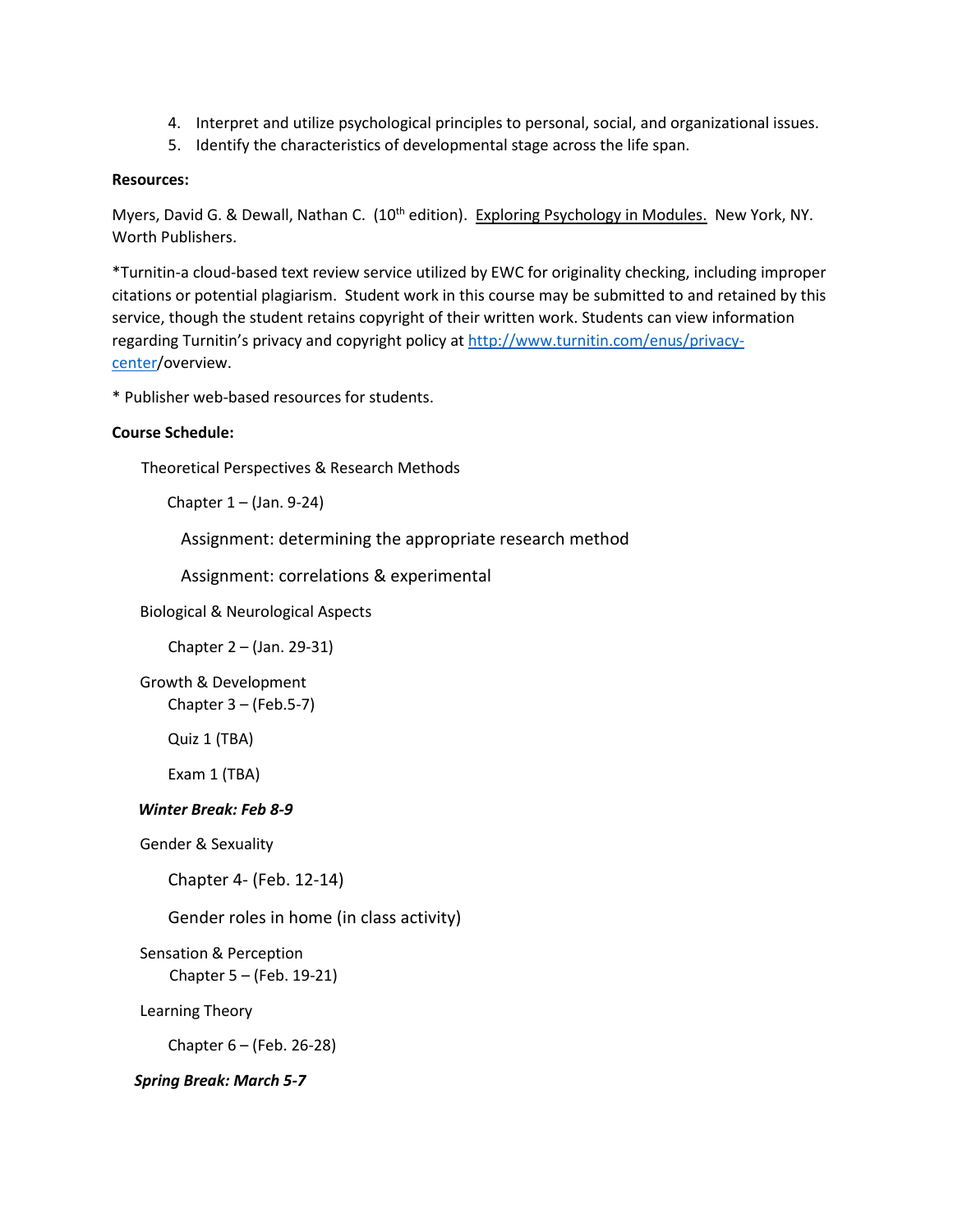#### Memory

Chapter 7 – (March 12-14)

Quiz two (TBA)

Exam two (TBA)

Intelligence, Thinking & Language

Chapter 8 – (march 19-21)

#### Motivation & Emotion

Chapter 9 – (March 26-28)

#### **Easter Monday: April 2**

#### Personality

Chapter 11 – (April 3-9)

Assignment: defense mechanisms

Assignment: Maslow's needs

Group activity: identifying defense mechanisms

Quiz three (TBA)

Exam three (TBA)

#### Health & Stress

Chapter 10 – (April 9-10)

#### Abnormal Behavior & Therapies

Chapter 12 – (April 11-17)

#### Therapy

Chapter 13 – (April 17-18)

Assignment: psychology in movies

#### Social Psychology

Chapter 14 / Quiz 4 - (April 23-25)

## **Finals – April 30th - 9:54am**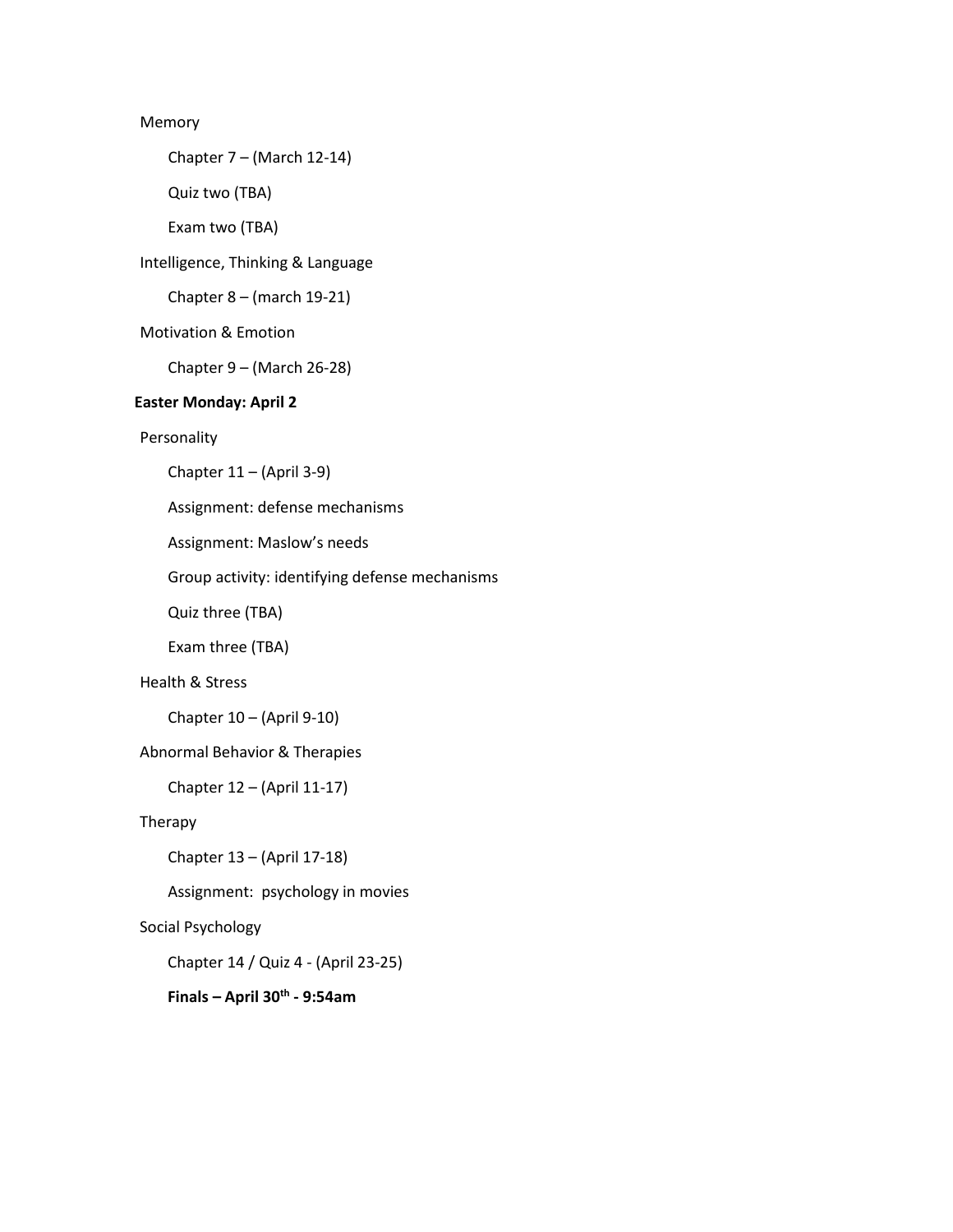#### **Course Expectations:**

Student progress will be evaluated based on:

- *1. Attendance and participation*
- *2. Daily assignments*
- *3. Written exams and quizzes*
- *4. Classroom discussions*
- *5. Presentations as applicable*
- *6. Group activities, cooperation and involvement*
- *7. Performance and observational assessment*

**Tests**: Four tests will be given in this course. **100 points each**. They may consist of multiple-choice, fill-in-the-blank, true-false, matching, essay or short answer. Make-up tests and quizzes will not be scaled.

**Quizzes: 100 total points.** (Quizzes may not be announced.)

**Assignments:** Homework or in-class assignments: **100 total points.** All assignments will be due at the beginning of class**. Any late assignments will be docked 50%. No assignments will be accepted after one week.** No in-class assignments will be allowed to be made up unless it is an excused absence.

## **Conduct:**

Students are expected to show respect for the instructor and fellow students at all times as indicated in the college catalog under rules of conduct. No disruptive activities should occur.

**Class Attendance:** Students are expected to attend all sessions of this course in which he/she enrolled. Active participation in all scheduled learning activities is essential for the student to satisfactorily achieve the educational objectives of this course. This instructor is authorized to withdraw a student from a course whenever:

- a. The student's absences in the course exceed 20% of the scheduled sessions for the semester, or
- b. The student has been absent 6 consecutive class hours in the course, or
- c. The student has not completed 20% of the assigned learning activities.

A student who is withdrawn from a course on or before the school's official last day to drop classes will receive a grade of W (withdrawal) for the course. A student who is withdrawn after the official last day to drop classes will receive a grade of F (failure), a grade of IW (institutional withdrawal), or a grade of W (withdrawal) for the course.

**Grading Scale:**

| $100 - 90 = A$ | $69 - 60 = D$ |
|----------------|---------------|
| $89 - 80 = B$  | $59 - 0 = F$  |
| $79 - 70 = C$  |               |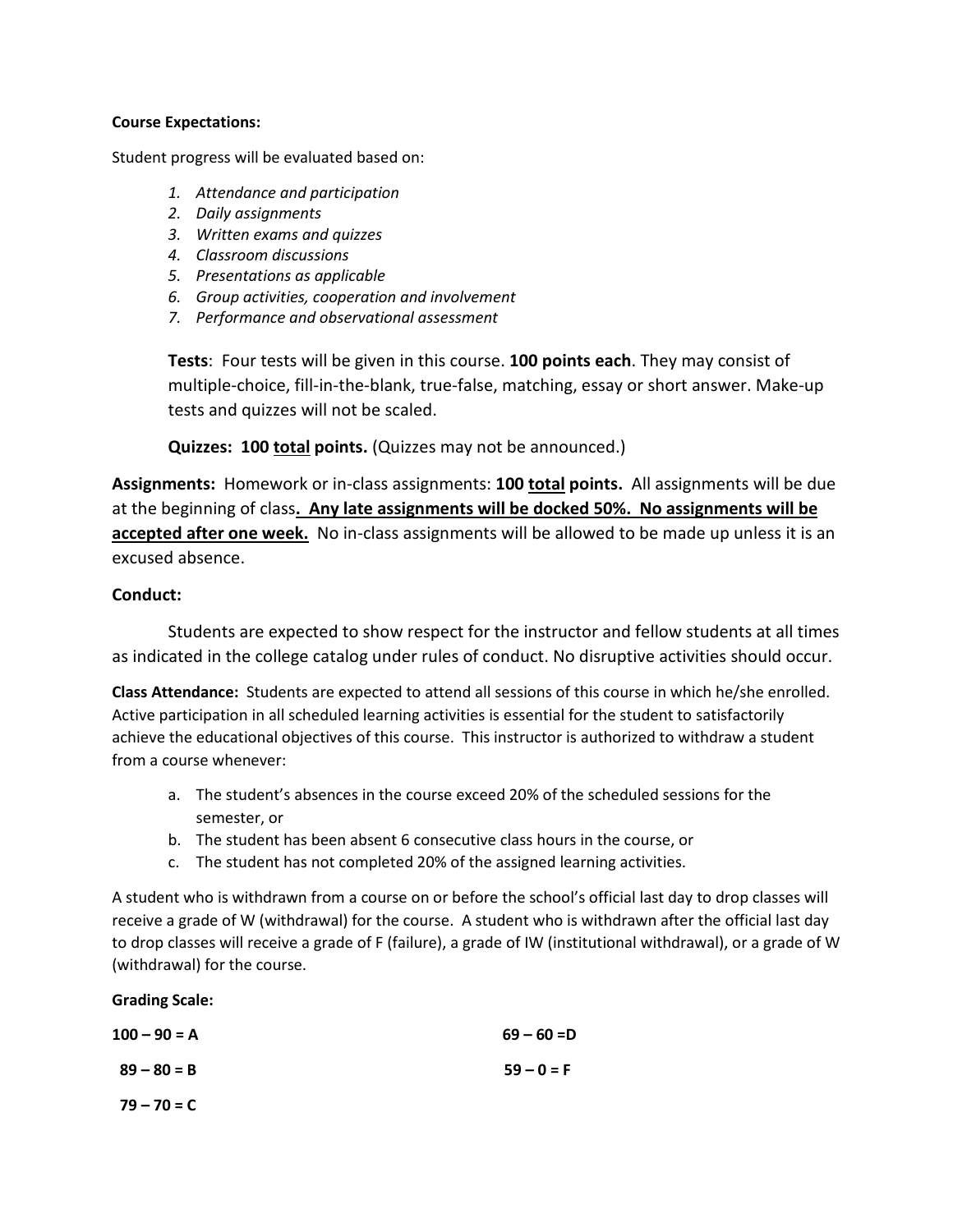#### **ADA Accommodations:**

Eastern Wyoming College is committed to providing reasonable accommodations for qualified individuals with disabilities. If a student has a disability and desires a reasonable accommodation for such disability, the student should contact the EWC Coordinator of Counseling & Disability Services (532- 8238) or Ed Meyer, EWC Human Resources Director (532-8330) as soon as possible so that arrangements may be made.

#### **Disclaimer:**

Information contained in this syllabus is, to the best knowledge of the instructor, correct and complete when distributed for use at the beginning of the course. However, this syllabus should not be considered a contract between Eastern Wyoming College and the student. The instructor reserves the right, acting within the policies and procedures of EWC, to make changes in course materials and course schedules.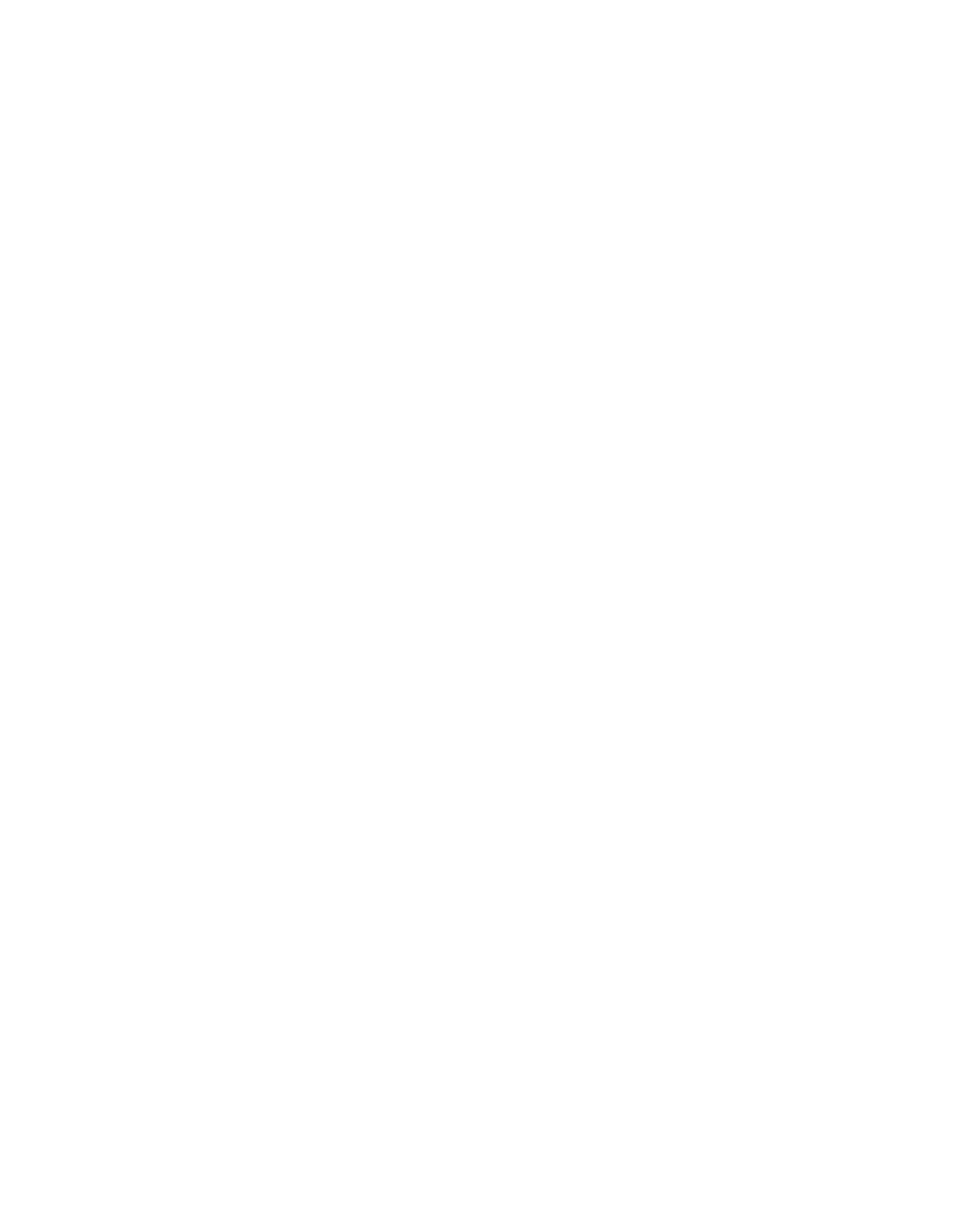#### **SYLLABUS ACKNOWLEDGEMENT:**

COURSE NAME: \_\_\_\_\_ general psychology

INSTRUCTOR: K. Matthews

I have received the course syllabus and have had the opportunity to have questions concerning the syllabus answered by the instructor.

I understand that during the course of semester, some of my work (homework, group work, tests, quizzes, or papers) may be copied for assessment purposes, and that the information obtained will be confidential. As a student of this course, I understand that if I need further clarification of the class expectations and grading policy, or assessment, I am free to ask the instructor throughout the semester.

\_\_\_\_\_\_\_\_\_\_\_\_\_\_\_\_\_\_\_\_\_\_\_\_\_\_\_\_\_ \_\_\_\_\_\_\_\_\_\_\_\_\_\_\_\_\_\_\_\_\_\_\_\_\_\_\_\_\_\_\_\_

I will abide by the syllabus as a student in this course.

\_\_\_\_\_\_\_\_\_\_\_\_\_\_\_\_\_\_\_\_\_\_\_\_\_\_\_\_\_\_

Student Signature Student Printed Name

Date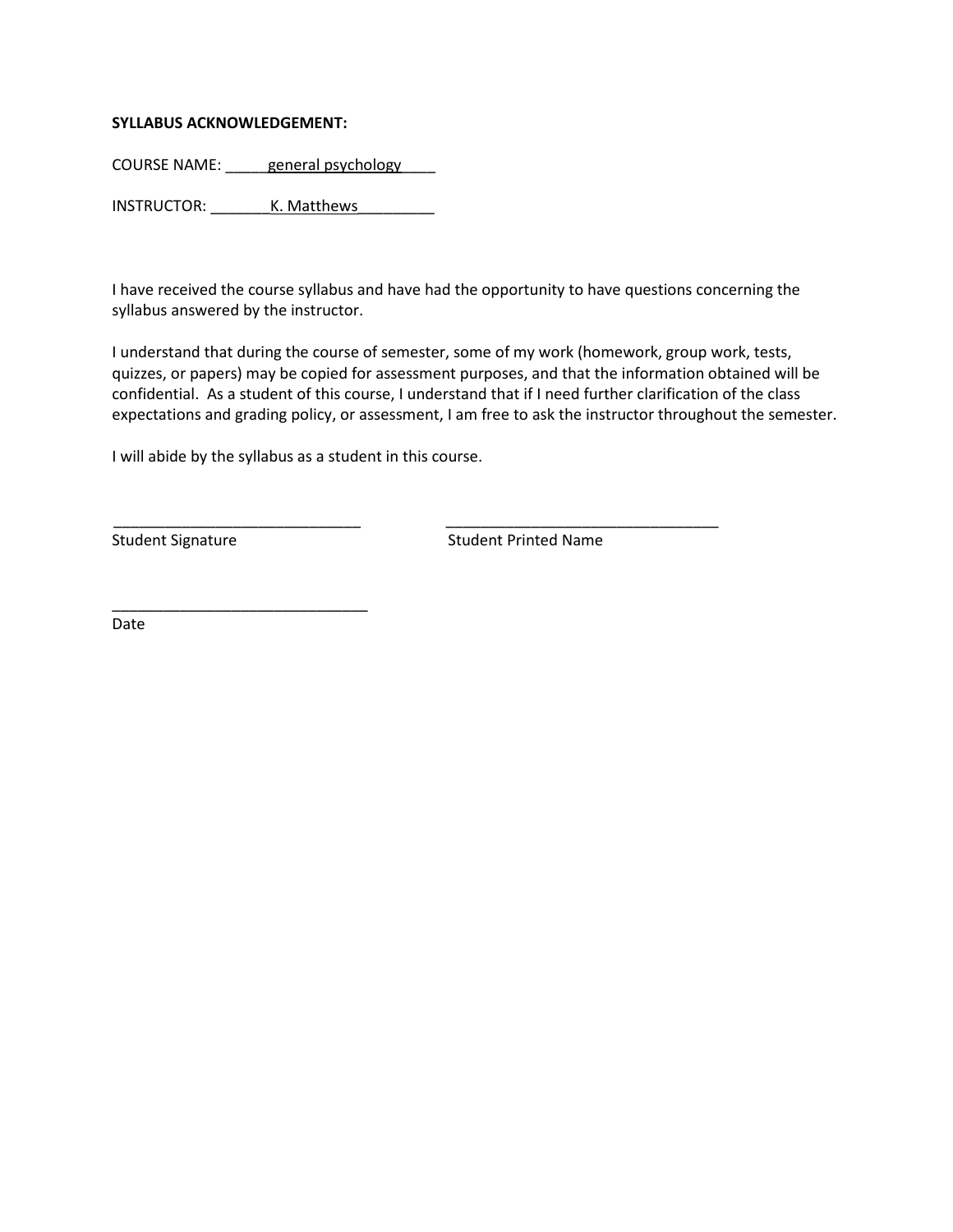## Human Anatomy – ZOO2015 Spring 2018

## **Course Information**

Lecture: ZOO2015 – Human Anatomy, EWC Douglas Campus Tuesday and Thursday 10:00 – 11:30 am Laboratory: ZOOL001 Thursday 1:00 – 4:00 pm Credit Hours: 4.0 – 6 hours contact time per week - 3 hours lecture, 3 hours lab.

## **Instructor Information**

Lori Britton Office: Douglas Campus Office Phone: 307-358-5622 Cell phone: 307-331-3298 Email: [lbritton@ewcmail.wy.edu](mailto:lbritton@ewcmail.wy.edu) Online Office Hours: Mon - Fri 9:30- 10, Monday  $1 - 3:30$  or by appointment

## **Course Content Information**

*Catalog Description:* This lecture/laboratory course provides instruction concerning the structure of the human body with regard to its composition and arrangement. Students in biology, nursing, allied health, and pre-professional programs are encouraged to take this course. Prerequisite: BIOL 1000 or 1010 with a grade of "C" or better or concurrent enrollment in BIOL 1010.

*Introduction & Rationale:* Human anatomy is complex and fascinating; this course is designed to deepen your understanding of the human body as we study the body's systems. A fundamental overview of all the body's systems will be presented. Remember the important principle that **function follows form**. I hope the presentation of materials in this course will help you gain a better understanding of how the body forms, and how structures and systems are organized and that you can apply this information, now and as you work toward your career. **Above all, remember that anatomy is a fun, exciting course.**

*Course Objectives:* After the successful completion of this course, you will be able to describe:

- *1.* The history of human anatomy.
- *2.* The levels of organization of the human body and tissue histology.
- *3.* The organization of the integument.
- *4.* Characteristics and organization of bone tissue.
- *5.* Characteristics and organization of the muscular system.
- *6.* The organization of the nervous system and the basic function of neural tissue.
- *7.* The general organization of the endocrine system.
- *8.* The organization and general functions of the sensory organs
- *9.* The organization of the circulatory system.
- *10.* The organization of the respiratory system.
- *11.* The organization of the digestive system.
- *12.* The organization of the urinary system.
- *13.* The organization of the Male and female reproductive system.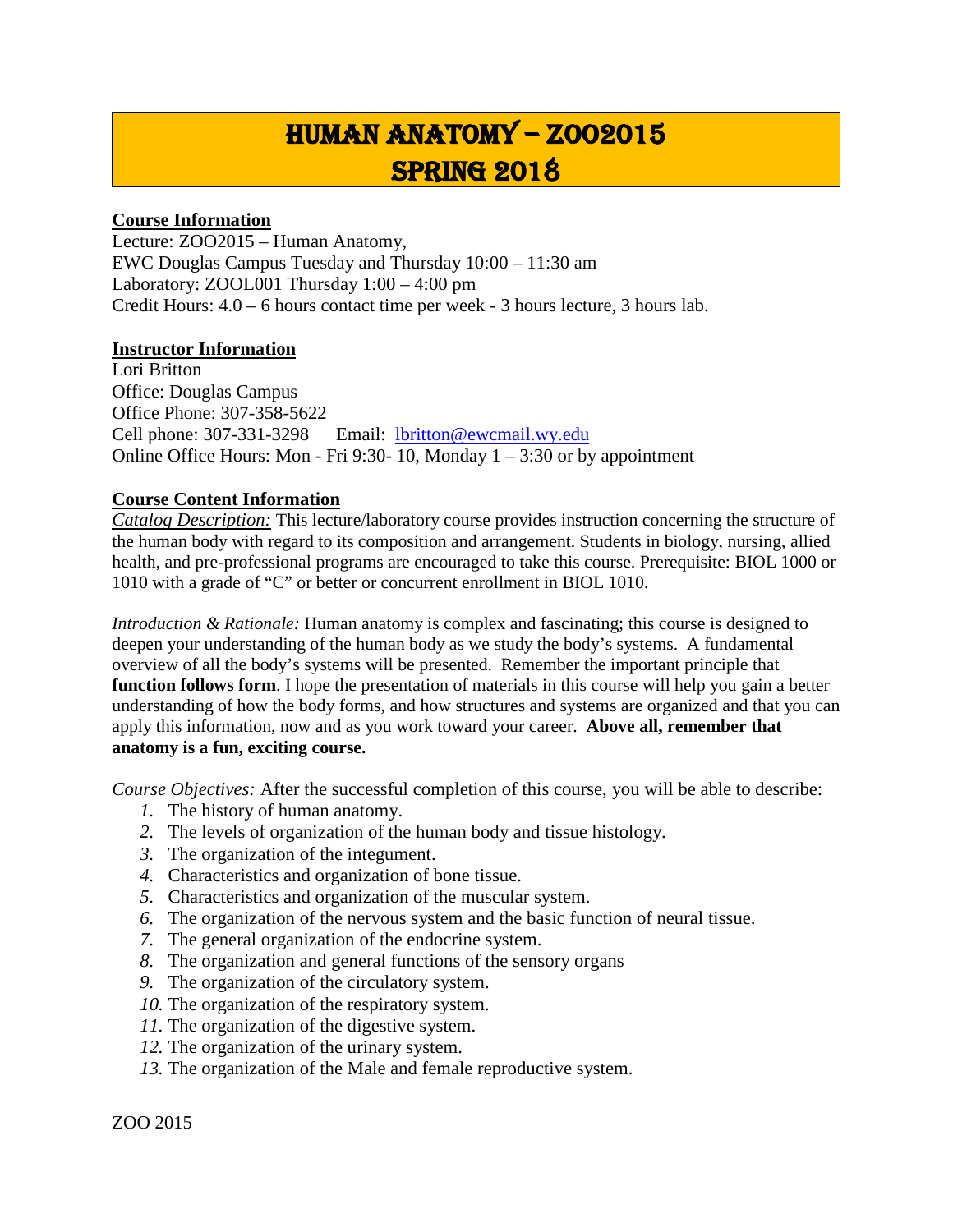*Required Textbooks & Resources:*

**Lecture Textbook:** Hole's Human Anatomy & Physiology 14/e David Shier, Jackie Butler, and Ricki Lewis ISBN# 9780078024290

## **Laboratory Manual**: Can be purchased at the EWC Bookstore. ISBN # 9781259295638

The above material will be supplemented through Lecture Notes, podcasts & videos. Your textbook's website: [http://highered.mheducation.com/sites/0073378275/information\\_center\\_view0/index.html](http://highered.mheducation.com/sites/0073378275/information_center_view0/index.html)

Anatomy and Physiology Revealed:

<http://library.ewc.wy.edu:2048/login?url=http://anatomy.mcgraw-hill.com/v3/> (User name: ewclibrary password: Lib123\$ )

*Additional Resources:*

At times you will find that just reading the text and actively participating in lecture and lab are not enough to grasp a new concept. Here are some useful websites.

Khan Academy video podcasts: http://www.khanacademy.org/science/biology

A biological dictionary:<http://www.biology-online.org/dictionary>

Study tips: [http://abacus.bates.edu/~ganderso/biology/resources/studytips.html](http://abacus.bates.edu/%7Eganderso/biology/resources/studytips.html)

SmarThinking: This is an online resource that connects students with professional educators.

This resource has online tutoring, writing services, and homework help. Tutors are available up to 24 hours a day, 7 days a week in a variety of subjects. This service is free to all EWC students.

LancerNet: [http://prod.campuscruiser.com/PageServlet?pg=home\\_welcome&cx=22.327](http://prod.campuscruiser.com/PageServlet?pg=home_welcome&cx=22.327)

## **Course Requirements and Expectations:**

## *Grading Policy:*

Unless otherwise stated, grades will be posted on LancerNet within two weeks of the assignment due date. Points are earned as follows:

| <b>ITEM</b>                          | <b>POINTS POSSIBLE</b> |
|--------------------------------------|------------------------|
| Chapter Tests: 6 @ 100 pts each      | 600                    |
| End of Course Test: $1 \& 150$ pts   | 150                    |
| Lab Assignments: 15 $@$ 20           | 300                    |
| Lab Practicum: $6 \& 50$ pts         | 300                    |
|                                      |                        |
| Lab Attendance: $15 \t@ 5 \tpt{pts}$ | 75                     |
| <b>Total Possible Points</b>         | 1425                   |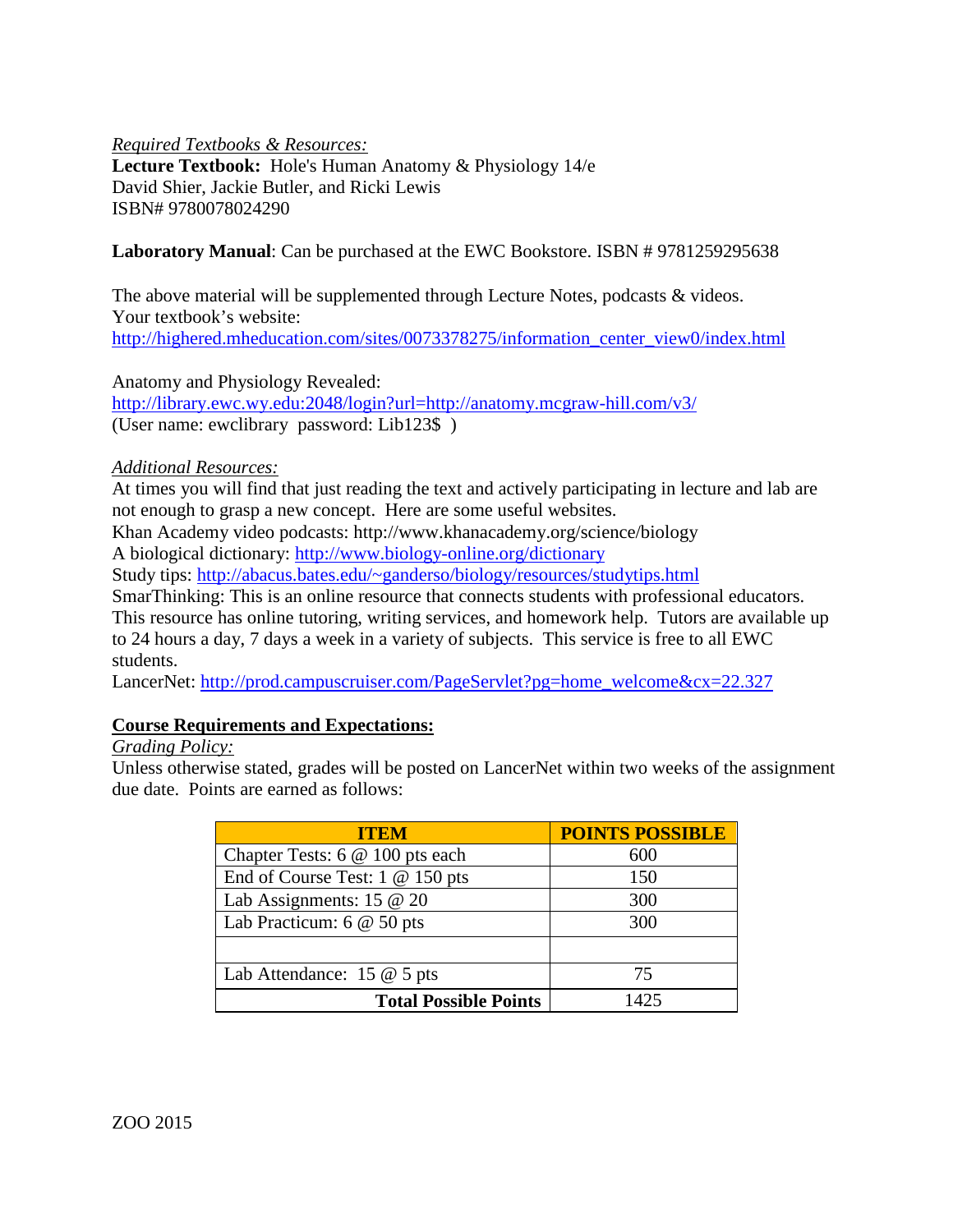Your grade will then be determined according to the following scale:

| $1282.5 - 1425$ points | $(90-100\%) = (A)$ |                               |
|------------------------|--------------------|-------------------------------|
| 1140 $-1282$ points    | $(80-89%) = (B)$   |                               |
| 997.5 $-1139$ points   | $(70-79%) = (C)$   |                               |
| $-997$ points<br>855   | $(60-69\%) = (D)$  | points lower than $855 = (F)$ |

## **What to Expect:**

*Course Work & Preparation Time:* A general guideline for estimating study time, particularly in science courses, is two to three hours of preparation for each lecture/lab hour. This translates to 90 lecture/lab hours and 120 to 180 hours of preparation/study. Successful students (C or better) spend roughly 10 to 12 hours per week **ACTIVELY** preparing for this course. What does **ACTIVELY** mean? **ACTIVELY** means: 1. reading the assigned text (underlining/highlighting important sections, maintaining a list of unfamiliar words, making outlines or concept maps, making connections between assigned readings and previously studied topics); 2.participation (note taking, asking/answering questions, participation in discussion, asking for clarification of concepts); 3. memorizing/analyzing/integrating terms and concepts in your individual study time (drawing pictures, devising clever memory hooks, verbally reciting concepts, working sample problems, etc.). I will do everything I can to help you be successful; as a college student it is important to be an independent learner as well!

*Attendance*: Regular attendance and steady progress are essential to success in this course. Keep in mind that you are expected to spend *at least* 12 hours per week on this class. Some of you may need to spend more time than this to "grasp" the material. If you are taking this class on campus, you will be coming to class 3 hours per week for lecture and 3 hours per week for labs. You do need to adhere to due dates for exams, quizzes and assignments, so please keep up to date with your course requirements.

Exceptions that do not count as an absence: 1. Prolonged illness (hospital, etc), 2. Death in immediate family, 3. School activities and trips (team sports, class field trips, etc) Student must let instructor know before absence. 4. Snowy/closed highways (**Note: instructor reserves the right to verify extenuating circumstances.)**.

*Units:* This course is divided into fifteen weekly units. Each unit is comprised of a number of different activities designed to enhance your learning of the particular chapters within the unit. Units will consist of both mandatory and optional activities for you to complete to help retain and maintain the information necessary to successfully navigate this course.

*Unit Exams:* There will be six unit exams in this course. These are listed in the "Tentative" Lecture Schedule". Make note of these dates and times so you can adequately prepare. These exams must be completed within the allotted time. The exams will have questions based on the posted notes & the text. There will be a variety of question types including: multiple choice, matching, fill-in-the-blank and essay. Some questions will be rather straightforward in an effort to test your knowledge of the terminology, while others will require you to apply the concepts or solve problems based on the information you have learned. There will be practice quizzes and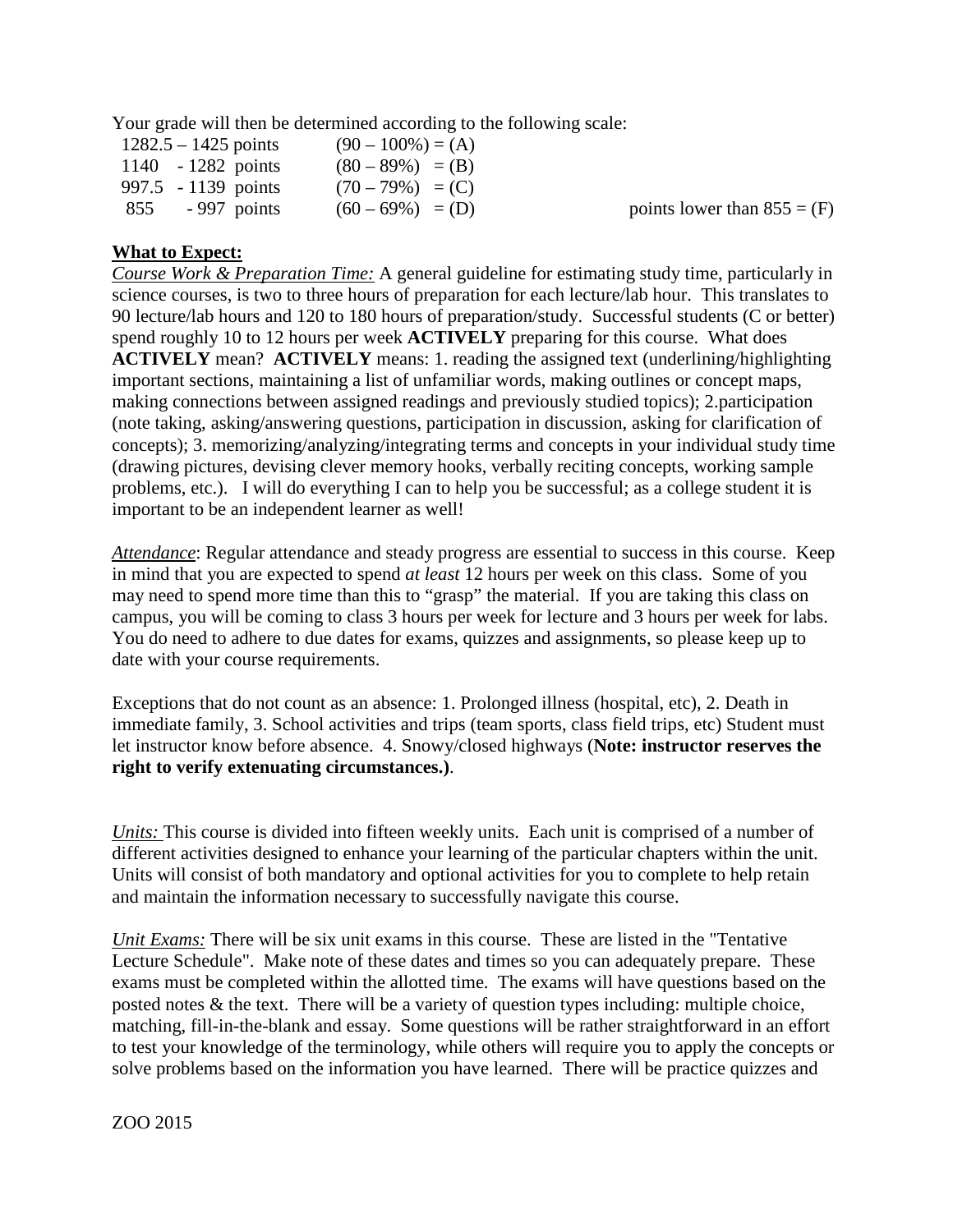other resources available from the textbook publisher's website. These are great practice as you prepare for your proficiencies. I will also try to make other links available to provide additional information to help you study.

*Course Exam:* The course exam is comprehensive, (all previous chapters), it is worth 150 points. I would also suggest that you do not discard of your notes, study guides, etc. until you have taken this exam.

*Exam Make-up Policy*: Each exam takes hours to craft, balancing simple questions with more challenging problems. A make-up requires that a new exam be created, one completely equal, but totally different than the one your classmates received. If you should miss one of the scheduled exams, be aware that I rarely schedule make-up exam. To qualify for a make-up exam, you have been: hospitalized, have a doctor's written documentation for an illness that **you** personally suffer, or there is a death of an immediate family member. In addition, you **must** contact me within 24h of the exam (preferably before, not after), or you will not be able to make up the exam. If it is decided that you can take a make-up exam, that exam must be taken prior to the results of that exam are returned to the general class. If this does not occur, you must make up the exam during finals week. While a reliable internet connection is vital for success in this course, it is especially important that you have a reliable internet connection during quiz & exam time. **In the event of a complete EWC server failure, please notify me via email immediately. Except in extenuating circumstances, no provisions will be made for the final exam.**

*Lab Assignments*: There will be 15 lab assignments in this class. The 15 labs are required and must be submitted by their due dates. Once again, please check the schedule to see when the labs will need to be completed as missing two or more labs constitutes failure of the course. Each lab assignment is worth 20 points.

*Lab Make-up Policy*: There are no make-ups for lab assignments. Please make sure you adhere to the due dates as failure to submit more than two labs will result in failure of this course (this is a lab science).

*Late Assignments*: All assignments are due on their assigned dates and times. All assignments are due at the beginning of class. If the assignment is not received before I begin lecture it is considered late. All assignments received late will be subject to a reduction in score of 10% for each successive day following the due date. Assignments will not be accepted after 5 days from their due date. Keep in mind, weekends are included in the day's late tally.

*Extra Credit*: There is absolutely **NO** extra credit offered in this course. If you have time to do extra credit, you have time to study. I do however, from time to time, offer bonus points on discussions and labs. In these cases, your performance is well beyond expectations! For many folks, these bonus points have increased their grade by one full letter!

*Withdrawal Policy:* You may withdraw from the course with a grade of "W" (withdrawal); however, the decision must be made and the procedure accomplished ON OR BEFORE the

## ZOO 2015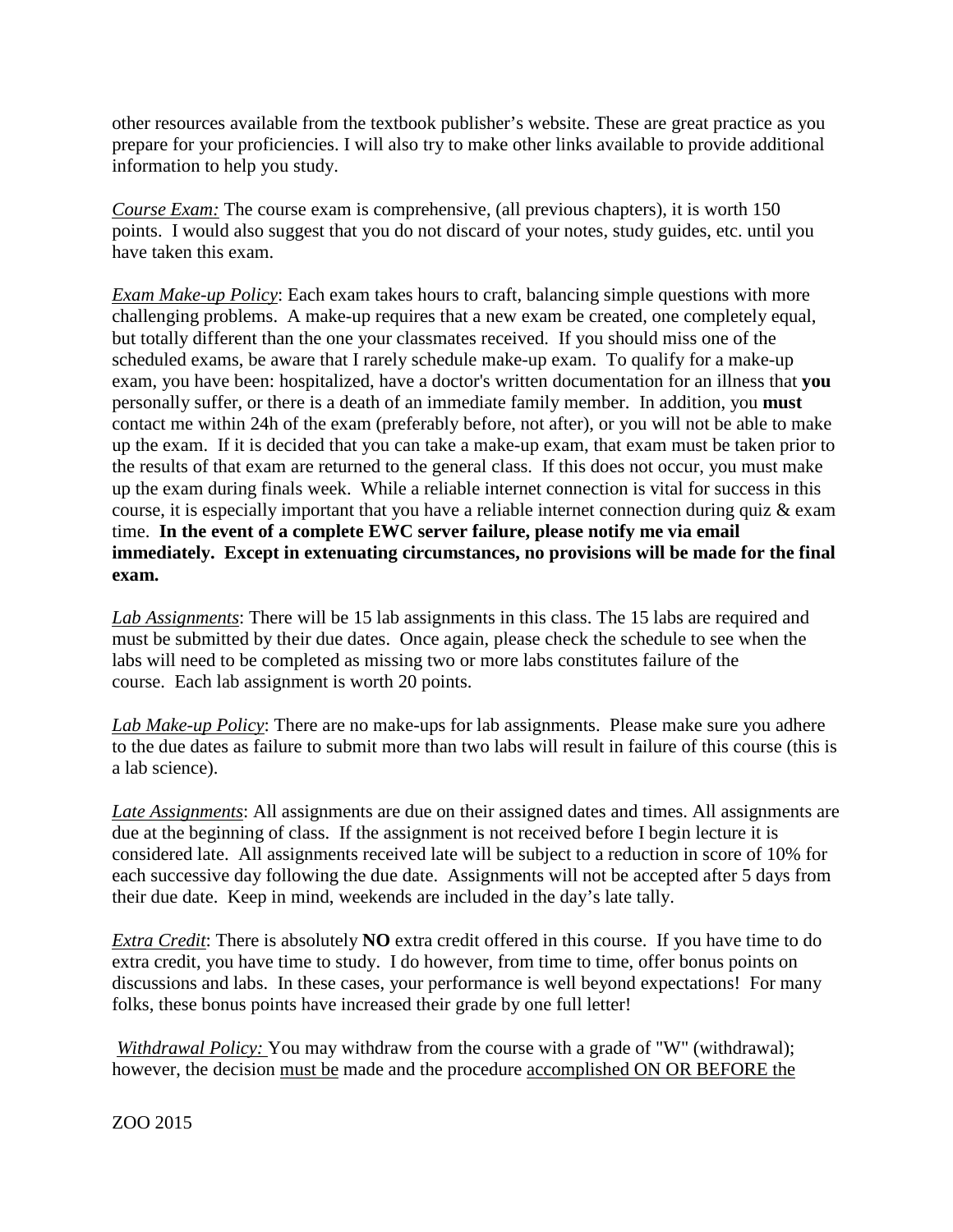College's official last day to drop classes. If the procedure is not completed before this day, you will receive a grade of "F". This is your responsibility.

After the College's official last day to drop classes, **you cannot receive a "W" (withdrawal)** for the course, except for very extenuating circumstances (serious illness, hospitalization, etc.).

Also consistent with Eastern Wyoming College policy, the instructor may withdraw you from this course on or before the last day to drop if: 1. your absences exceed 20% of the scheduled class sessions for the semester, or 2. you are absent 6 consecutive class hours. However, do not assume I will withdraw you as this is not my standard practice. Once again, this is your responsibility.

**NOTE:** \*\* The instructor reserves the right to verify extenuating circumstances.

*Academic Integrity and Class Conduct:* Academic dishonesty (examples include, but are not limited to: cheating, plagiarism, copying from your neighbor, taking quizzes/exams in any way but yourself, etc.) will not be tolerated in any form. What constitutes cheating and plagiarism? Cheating includes using your textbook, notes, internet resources, sharing answers, having someone else do your work, etc. while completing quizzes, exams and assignments unless otherwise indicated. The act of plagiarism is committed when one copies or uses ideas of another individual without giving that individual proper credit. This does include copying work from other students, copying and pasting information from the internet or taking information directly from your text or lecture notes. If your work is not in your own words, consider it plagiarism! Any student who is caught in any of these acts will receive an "**F**" for this course.

Students shall complete all assigned course work individually unless otherwise indicated. In addition, the instructor may refer the student to the appropriate EWC official for further discipline.

## *Student/Classroom Expectations:*

- 1. You are expected to attend all classes and labs and be fully prepared to participate in activities and discussions arranged by the instructor.
- 2. You are expected to spend a minimum of 12 hours per week on this course.
- 3. You are expected to turn in assignments, exams, and quizzes by the designated due dates.
- 4. You are expected to read the text book, notes and other materials supplied for the course.
- 5. You are expected to seek additional help as needed. Contact your instructor, a tutor, or a peer study group to get extra help. Do not wait until it is too late! If you cannot see/contact me during my office hours, schedule an appointment.
- 6. You are expected to include the course number (ZOO2015) in the subject line of any email correspondence you send to your instructor.
- 7. You are expected to include your name and the course number on any lab assignments or attachments that you submit.
- 8. It is expected that you know how to communicate with others in writing. This means using proper English, using complete sentences with proper punctuation, no texting-type of abbreviations, and the correct spelling of words.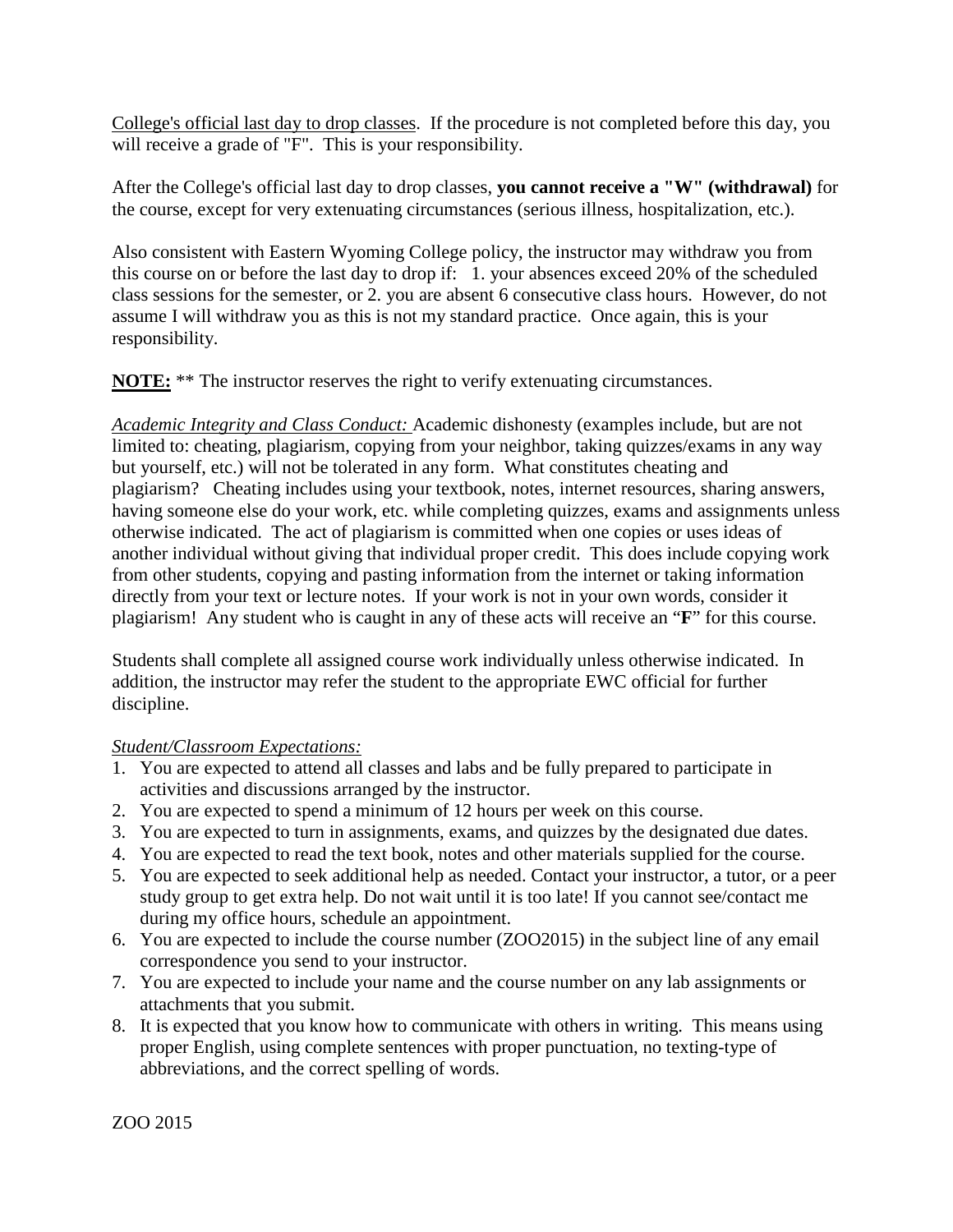9. **Science & Religion:** For those of you that are deeply rooted in your faith and religion, realize that I certainly applaud and appreciate your passion and conviction. This course is in no way designed to challenge the root of your faith nor your beliefs. Quite simply, it is designed to introduce you to theories and concepts as well as test your comprehension of those theories and concepts. It is not meant nor designed for you to accept those theories, but rather acknowledge they exist, just as you would acknowledge there is more than one religion. With this in mind, you will not receive credit for answers or assignments that fail to answer the questions based on the presented course content. It is also unacceptable to ask for supplemental questions, assignments or exemptions as a result of religious beliefs.

10. You are expected to clean up your lab station at the end of each lab.

|                | Week   Lecture Topic                               | Assigned                                 |
|----------------|----------------------------------------------------|------------------------------------------|
|                |                                                    | Reading                                  |
| $\mathbf{1}$   | Introductions, expectations, how to study for this | Ch. 1-8 preview, Chapter 1 & 3           |
|                | course and anatomical terminology                  | 9-14, 20-36, 84-98, 108-121, &           |
|                | First look at anatomy & the Cell                   | 276-279                                  |
| $\overline{2}$ | <b>Tissue</b>                                      | Ch. 5 149 - 178                          |
|                | Integumentary system                               | Ch. 6 179 - 200                          |
| $\overline{3}$ | <b>Exam 1</b> – Chapter 1, 3, 5 & 6                |                                          |
|                | Cartilage and Bone                                 |                                          |
| $\overline{4}$ | <b>Axial Skeleton</b>                              | $Ch. 7202 - 253$                         |
|                | Appendicular Skeleton and Joints                   | Ch. 8 269 - 291                          |
| $\overline{5}$ | Exam $2$ – Chapter 7 & 8                           |                                          |
|                |                                                    |                                          |
| 6              | Muscle Tissue and Organization                     | Ch. $9292 - 295$ , $313 - 320$ , $328 -$ |
|                | <b>Axial Muscles</b>                               | 330, 331 - 348                           |
| $\overline{7}$ | <b>Appendicular Muscles</b>                        |                                          |
|                | Exam 3 Chapter 9                                   |                                          |
| 8              | <b>Nervous Tissue</b>                              | Chapter 10 360 - 366                     |
|                | <b>Nervous Tissue</b>                              | Chapter 11 391 – 396, $403 - 407$ ,      |
|                |                                                    | $411 - 432$                              |
|                | Spring break                                       |                                          |
| 9              | Spinal Cord and Spinal Nerves                      | Ch. 11 438 - 443                         |
|                | Senses: General and Special                        | Ch. $12\,452 - 459, 468 - 475$           |
| 10             | Exam $4$ – Chapters 10, 11, and 12                 | Ch. 13 487-9, 497, 504, 506, 508         |
|                | <b>Endocrine System and Blood</b>                  | $-9,513 - 516$                           |
|                |                                                    | Ch. 14 525-9,534-5, 537-8                |
| 11             | Cardiovascular System                              | Ch. 15 554-565, 575-9, 583, 591-         |
|                | Cardiovascular System                              | 615, 887 - 889                           |
| 12             | Lymph System                                       | Ch. 16 616 - 623                         |
|                | $\overline{\text{Exam 5}}$ – Chapter 13 - 16       |                                          |

Tentative Lecture Schedule – Spring 2018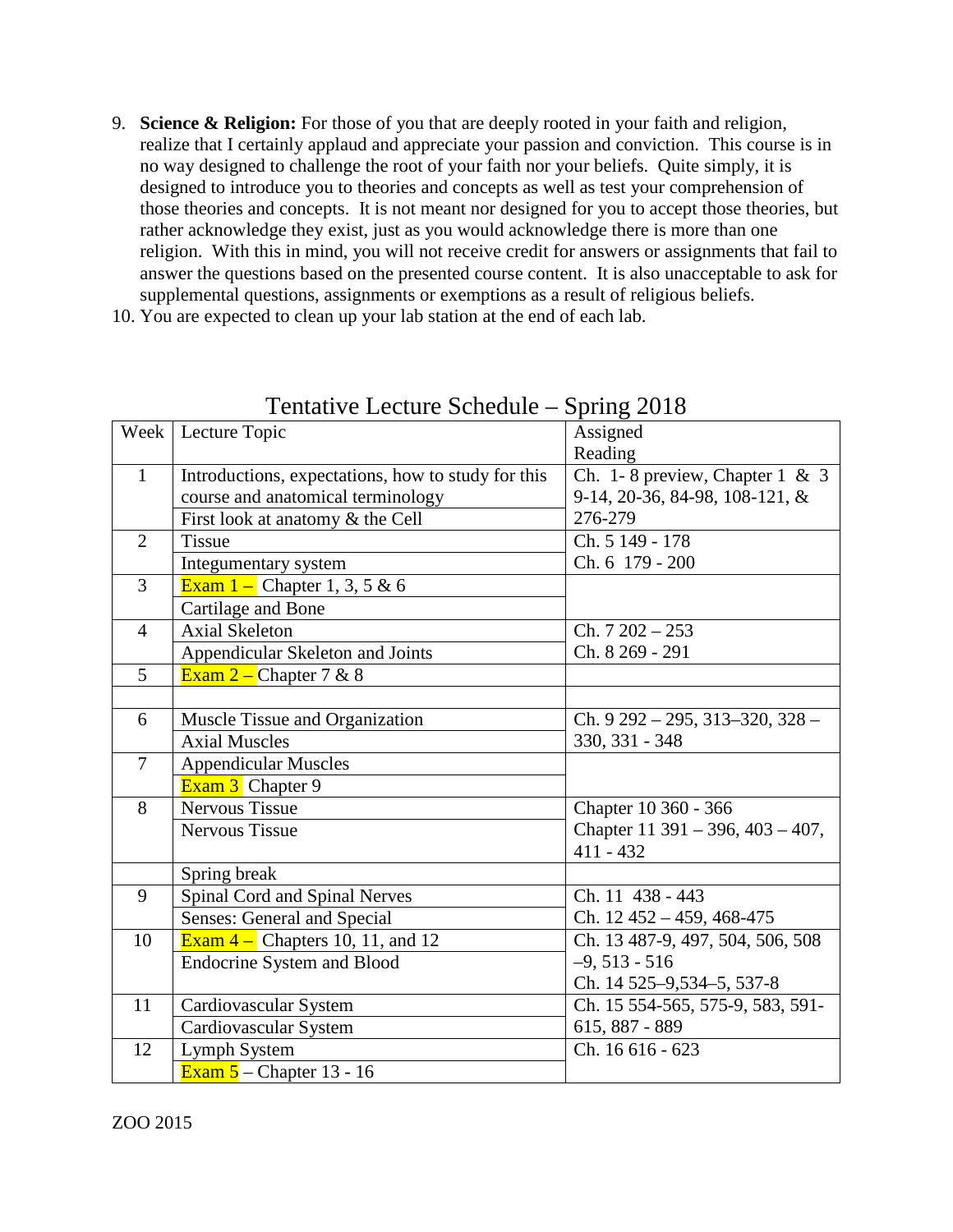| 13 | Digestive System                  | Ch. 17 648-51, 653-663, 676-79, |
|----|-----------------------------------|---------------------------------|
|    | <b>Respiratory System</b>         | 683-85, 668-71, 674-75          |
|    |                                   | Ch. 19 730-42, 754-55, 757, 761 |
| 14 | <b>Exam 6</b> – Chapter 17 and 19 |                                 |
|    | <b>Urinary System</b>             | Ch. 20 765-78, 791-3            |
| 15 | Reproductive System - Male        | Ch. 22 822, 824-833             |
|    | Reproductive System - Female      | 838-9, 843-6, 851-2             |
| 16 | <b>Course Final</b>               |                                 |
|    | <b>Final Lab Practical</b>        |                                 |
|    |                                   |                                 |

# Tentative Laboratory Schedule – Spring 2015

|                               | $\mathsf{Dates}$ | Lab Assignment                                                                     |  |
|-------------------------------|------------------|------------------------------------------------------------------------------------|--|
| $\vert$ Week 1 –              |                  | Ex. 2 Body Organization, Ex. 5 Cell Structure &<br><b>Anatomical Terms Handout</b> |  |
| $\mathbf{W}$ eek 2 -          |                  | $Ex 8 - 11$ Tissues and Integument                                                 |  |
| Week $3-$                     | practicum        | $Ex$ 12 – 15 Axial Skeletal System                                                 |  |
| Week $4-$                     |                  | Ex $16 - 19$ Appendicular Skeleton & Joints                                        |  |
| Week $5-$                     | practicum        | Ex 20 & 22 Muscular System 1                                                       |  |
| Week $6-$<br>CLecture)Tuesday |                  | $Ex 23, 24, \& 25$ Muscular System 2                                               |  |
| Week 7 -                      | practicum        | Ex $27, 28 \& 30$ Nervous System 1                                                 |  |
| Week $8-$                     |                  | Ex 32 & 39 Nervous and Endocrine System                                            |  |
| $\sqrt{W}$ eek 9 –            |                  | Ex $33 - 35$ , $37 & 38$ General and Special Senses                                |  |
| Week $10 -$                   | practicum        | Ex 39, 41, 43 & 44 Heart – CV 1, Blood and<br>Endocrine                            |  |
| $\vert$ Week 11 -             |                  | Ex 47 $\&$ 49 Cardiovascular 2 and Lymphatic                                       |  |
| $\vert$ Week 12 -             | practicum        | EX 50 & 54 Digestive & Respiratory System                                          |  |
| $\blacksquare$ Week 13 -      |                  | Ex 56 Urinary System                                                               |  |
| $\textsf{W}\text{eek}$ 14 –   | practicum        | Ex 58 & 59 Male and Female Reproductive                                            |  |
| Week 15                       |                  | <b>Final and Cat Practicum</b>                                                     |  |
| Final Exam                    |                  | May 3 <sup>rd</sup> - 10:00 am- 11:45 am                                           |  |